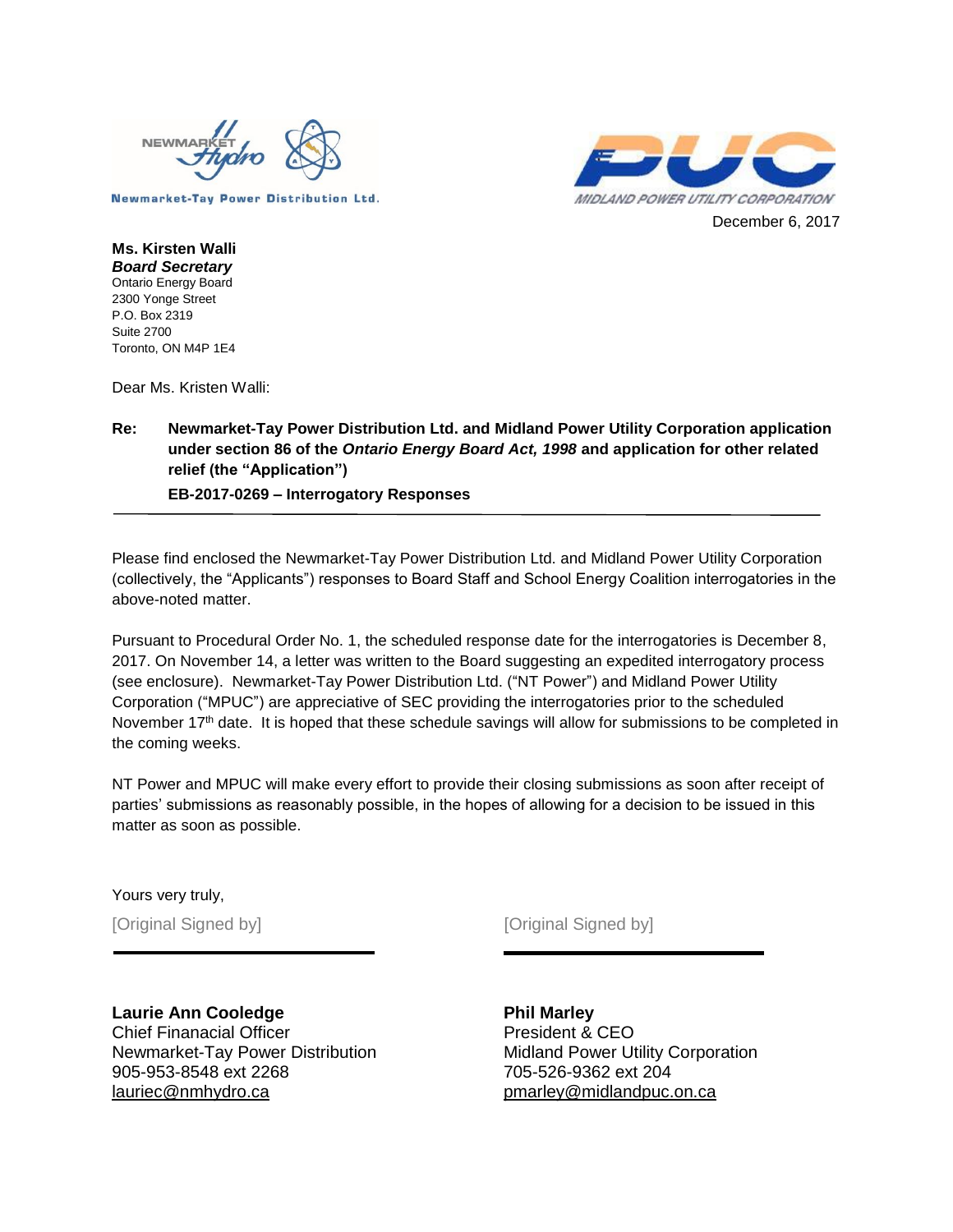McCarthy Tétrault I LP Box 48, Suite 5300<br>Toronto Dominion Bank Tower Toronto ON M5K 1E6 .u.u.u<br>Canada Canada<br>Tel: 416-362-1812<br>Fax: 416-868-0673 Héloïse Apestéguy-Reux Associate<br>Direct Line: (416) 601-7809 Direct Fax: (416) 868-0673 Email: hapestequyreux@mccarthy.ca

November 14, 2017

Ontario Energy Board 2300 Yonge Street P.O. Box 2319 Suite 2700 Toronto, ON M4P 1E4

**Attention: Ms Kirsten Walli Board Secretary** 

Dear Ms. Walli:

Re: EB-2017-0269 - Newmarket-Tay Power Distribution Ltd. and Midland Power Utility Corporation application under section 86 of the Ontario Energy Board Act, 1998 and application for other related relief (the "Application")

#### **Timing of proceeding**

We are counsel to Newmarket-Tay Power Distribution Ltd. in the above-noted application.

This letter is in regards to the timing of this proceeding. Newmarket-Tay Power Distribution Ltd. and Midland Power Utility Corporation (the "Applicants") filed the Application in this proceeding with the Ontario Energy Board (the "Board") in mid-July 2017. This was followed by a letter of clarification filed on August 11, 2017 and a Notice of Hearing issued on August 31, 2017. Two intervention requests were filed, and the Board issued a letter on October 6, 2017 requesting additional information in regards to the Capredoni Enterprises intervention reguest. Procedural Order no. 1 was issued on October 30, 2017.

The Board's Performance standards for processing applications<sup>1</sup> state that the performance standard for a section 86 application (written hearing) is 130 days. The Application was filed in mid-July with an intended closing date that took into account the 130 day performance standard.

In order to assist in moving the proceeding forward as expeditiously as possible, efforts will be made to reply to interrogatories as quickly as possible once these are filed by Board Staff and the School Energy Coalition. If it is possible for either or both of Board Staff or the School Energy Coalition to provide a subset of their respective interrogatories ahead of the scheduled November 17<sup>th</sup> deadline, this would be very helpful to the Applicants.

Moreover, should there be any other steps that the Applicants can take to assist the Board in keeping the process moving forward, the Applicants request that the Board please advise of such steps.

<sup>&</sup>lt;sup>1</sup> Available at <u>https://www.oeb.ca/industry/applications-oeb/performance-standards-processing-applications</u>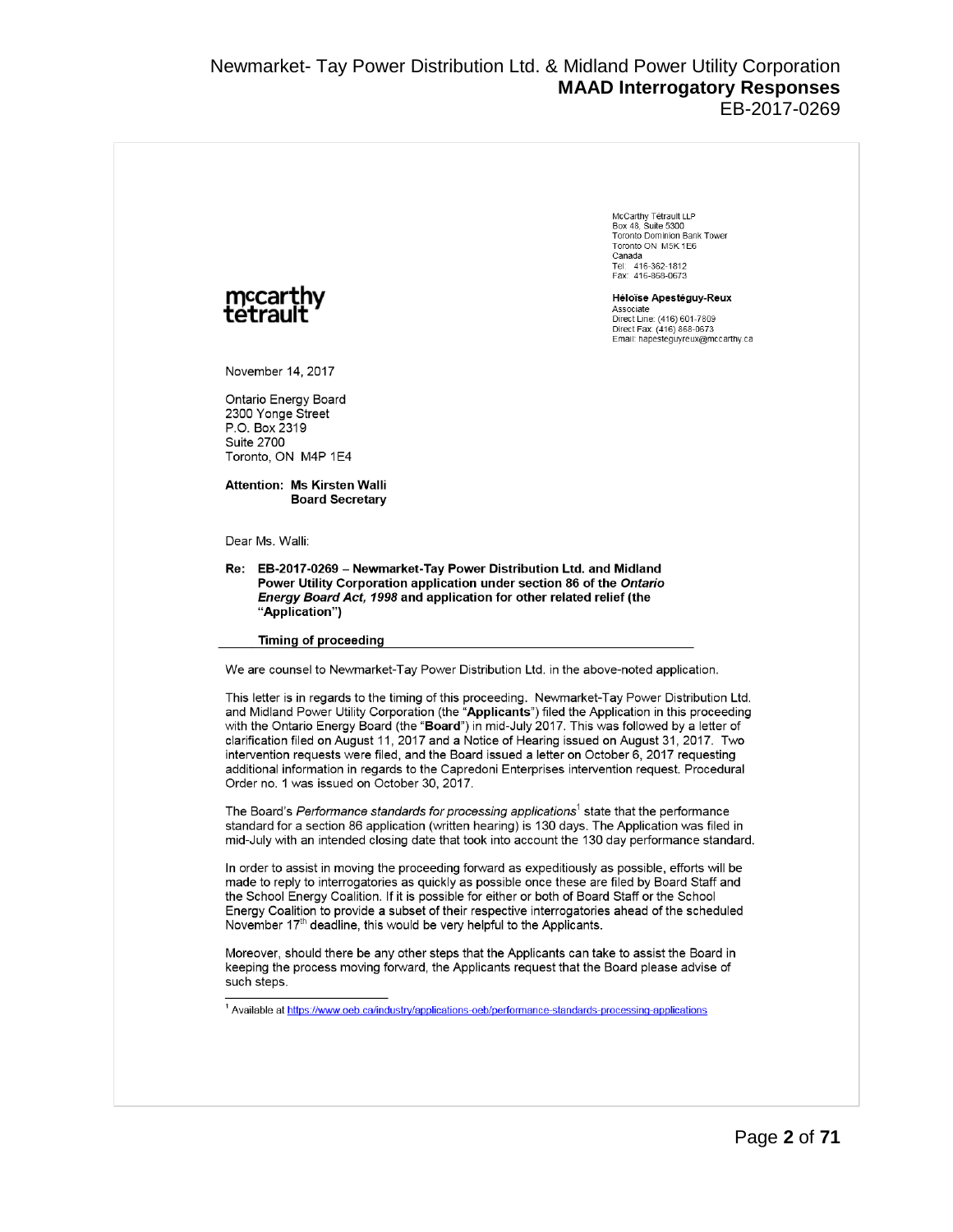#### Newmarket- Tay Power Distribution Ltd. & Midland Power Utility Corporation **MAAD Interrogatory Responses** EB-2017-0269

## mccarthy<br>tetrault

page 2

In closing, the Applicants note that they understand that the Board must ensure that it undertakes a complete process for the consideration of the Application and that internal Board schedules must be taken into account when it comes to the timing of Board proceedings. The Applicants further understand that the intervention request filed by Capredoni Enterprises required some time to be considered by the Board. The Applicants therefore request that to the extent possible at this time, the Board proceed at as timely a pace as possible for the remainder of this proceeding. As noted, the Applicants will be pleased to assist as they can in this regard.

Please do not hesitate to contact the undersigned if you have any questions in relation to the foregoing.

Sincerely,

Signed in the original

Héloïse Apestéguy-Reux

HA

cc. J. Mark Rodger, counsel to Midland Power Utility Corporation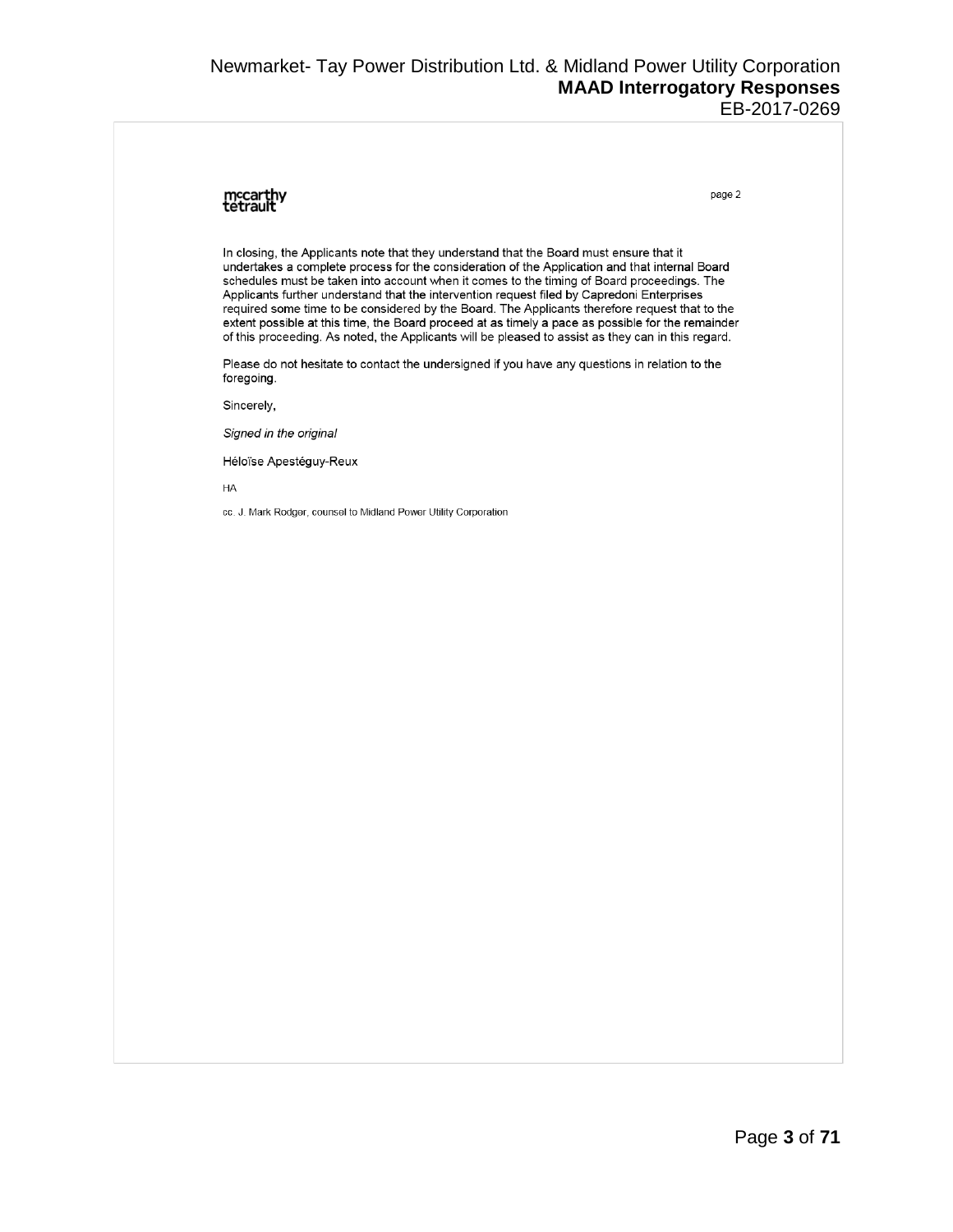



# **Interrogatory** Responses

EB-2017-0269

Due Date

12-8-2017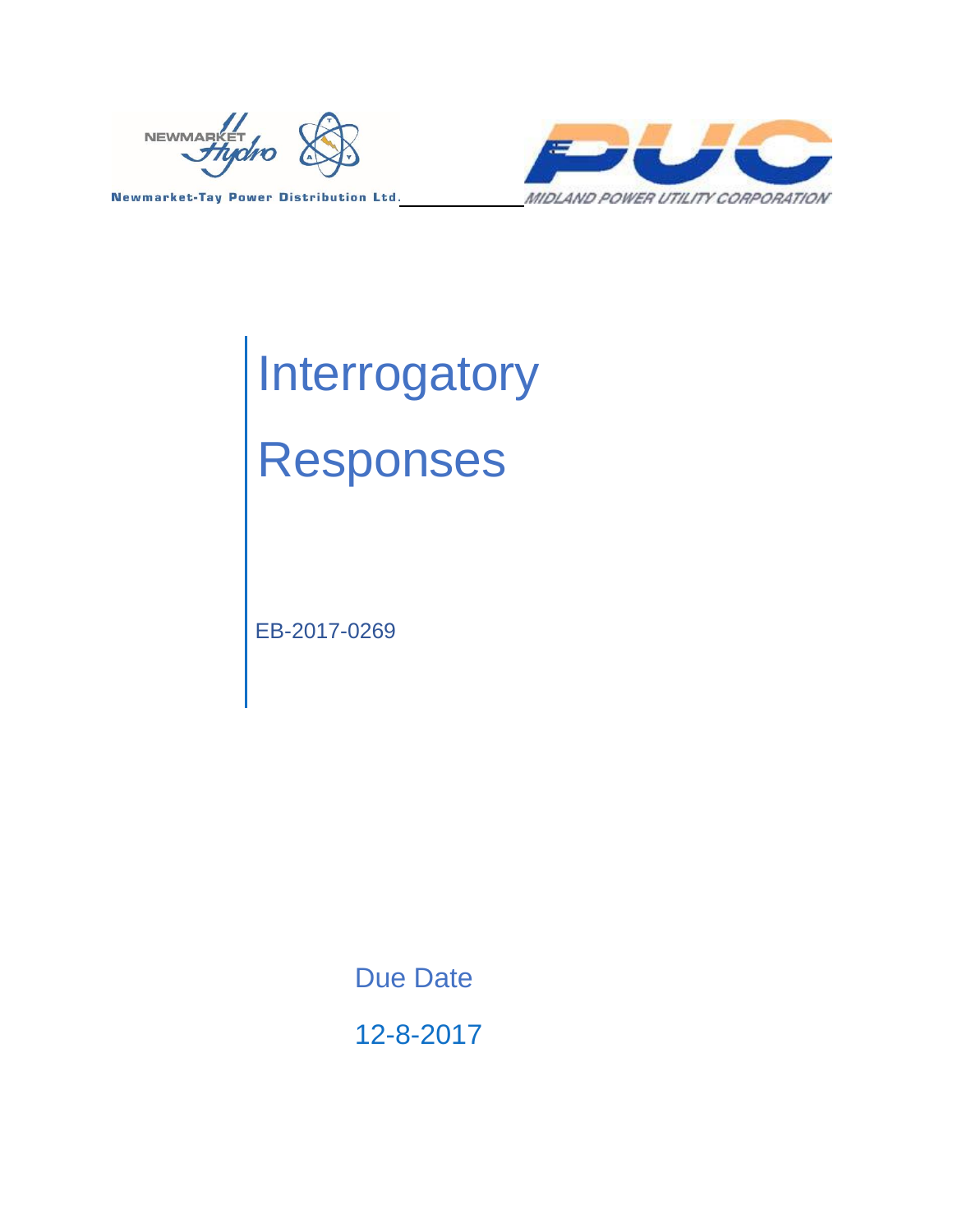## **ONTARIO ENERGY BOARD**

**IN THE MATTER OF** an application by Newmarket-Tay Power Distribution Ltd. for leave to purchase all of the issued and outstanding shares of Midland Power Utility Corporation under section 86(2)(b) of the *Ontario Energy Board Act*, *1998* S.O. 1998, c. 15, (Schedule B);

**AND IN THE MATTER OF** an application by Newmarket-Tay Power Distribution Ltd. for leave to amalgamate with Midland Power Utility Corporation under section 86(1)(c) of the *Ontario Energy Board Act*, *1998* S.O. 1998, c. 15, (Schedule B);

**AND IN THE MATTER OF** an application by Midland Power Utility Corporation for leave to transfer its distribution system to Newmarket-Tay Power Distribution Ltd. under section 86(1)(a) of the *Ontario Energy Board Act*, *1998* S.O. 1998, c. 15, (Schedule B);

**AND IN THE MATTER OF** an application by Midland Power Utility Corporation for leave to transfer its rate order to Newmarket-Tay Power Distribution Ltd. under section 18(1) of the *Ontario Energy Board Act*, *1998* S.O. 1998, c. 15, (Schedule B);

**AND IN THE MATTER OF** an application by Midland Power Utility Corporation to cancel its distribution licence pursuant to section 77(5) of the *Ontario Energy Board Act, 1998* S.O. 1998, c. 15, (Schedule B);

**AND IN THE MATTER OF** an application by Newmarket-Tay Power Distribution Ltd. for an order to amend Newmarket-Tay Power Distribution Ltd.'s licence pursuant to section 74 of the Ontario Energy Board Act, *1998* S.O. 1998, c. 15, (Schedule B).

## **EB-2017-0269**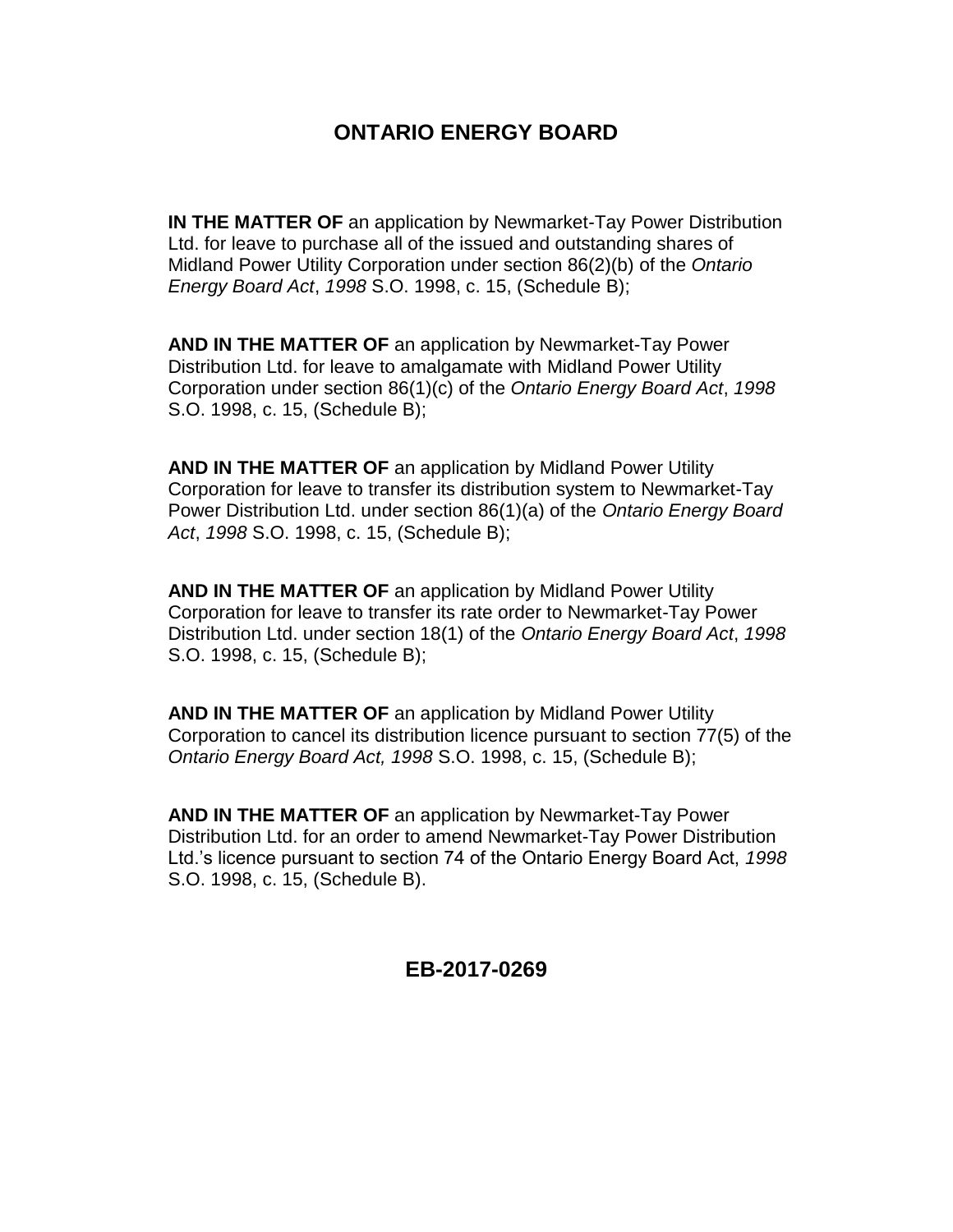## **INDEX**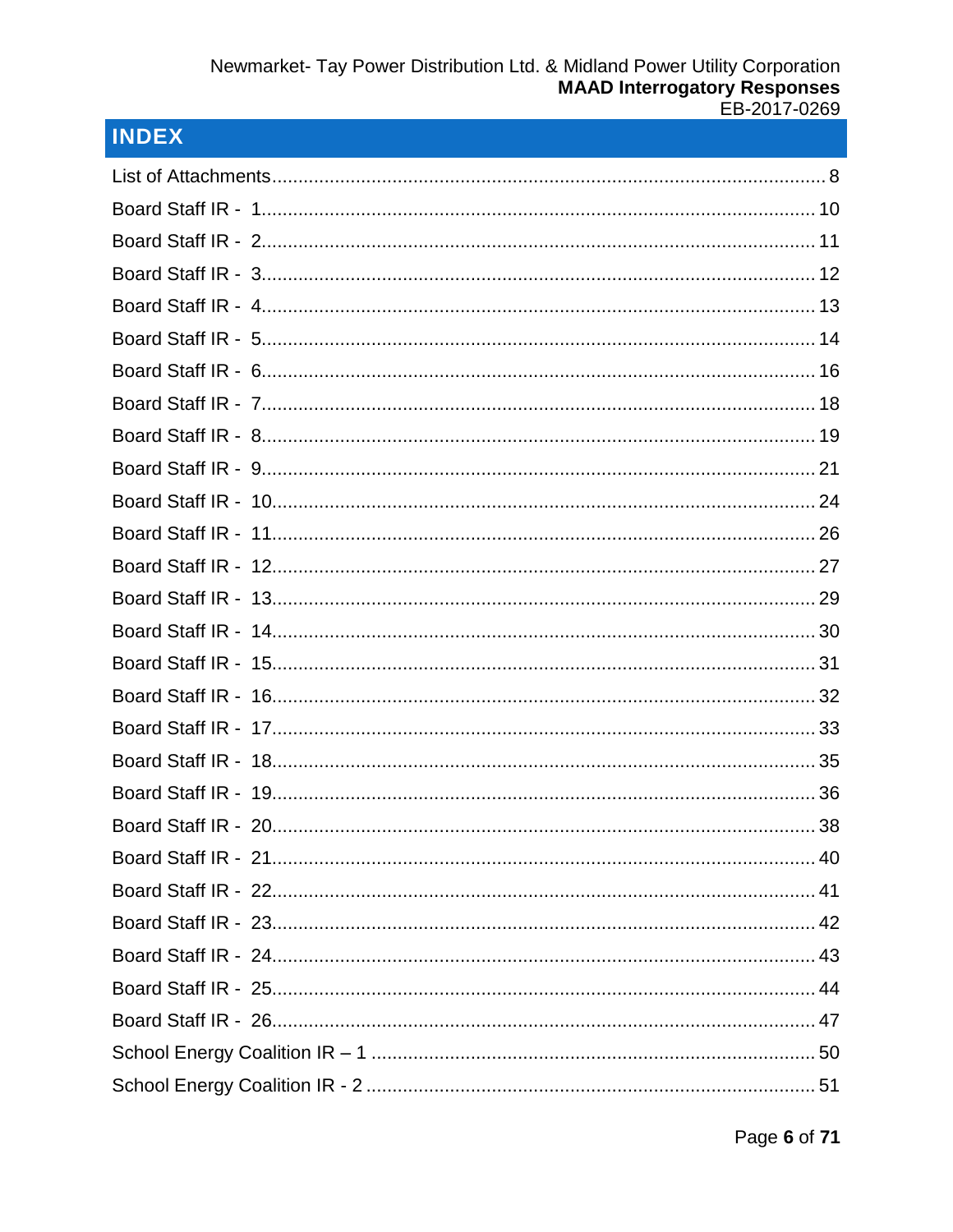## Newmarket- Tay Power Distribution Ltd. & Midland Power Utility Corporation **MAAD Interrogatory Responses** EB-2017-0269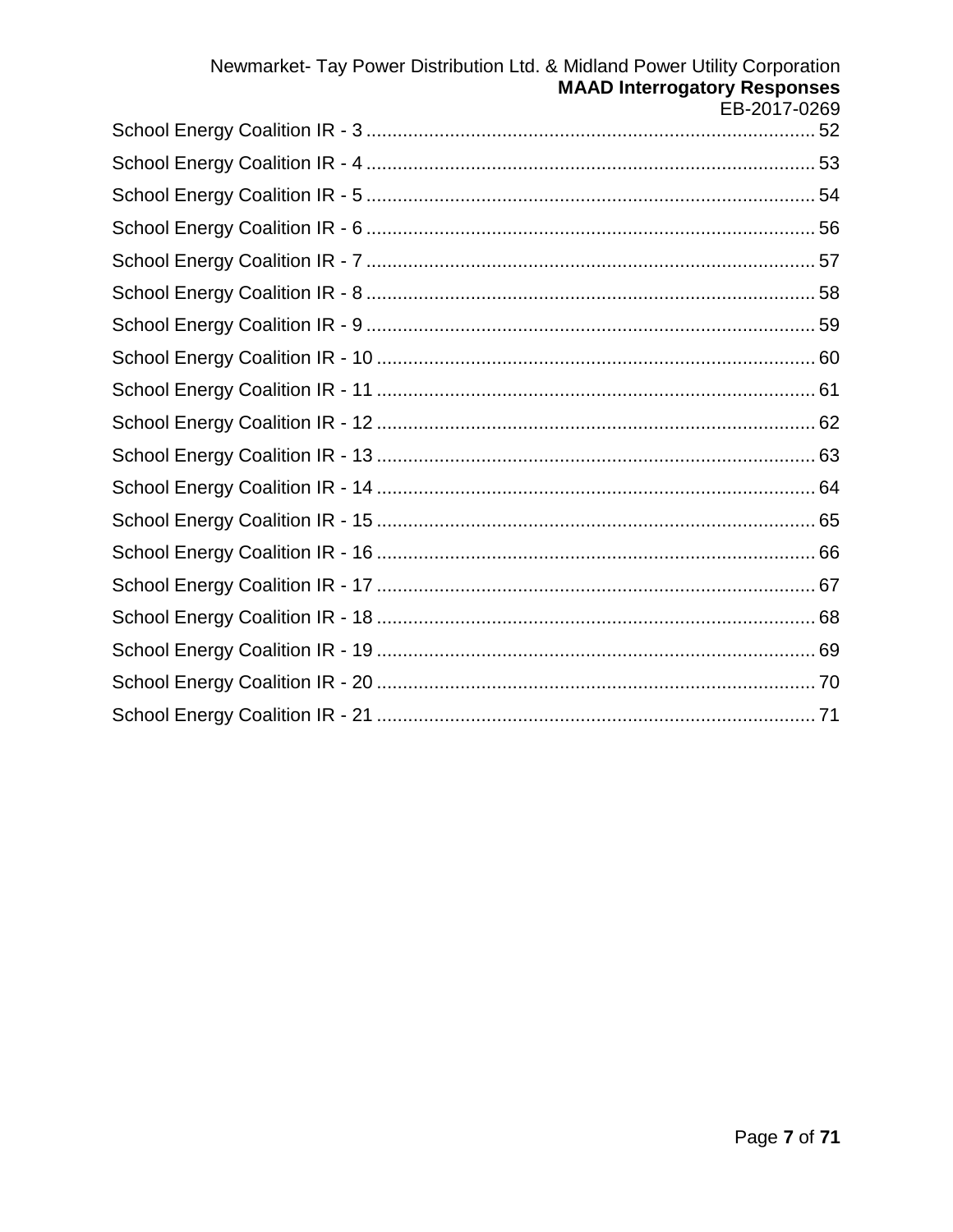## <span id="page-7-0"></span>**LIST OF ATTACHMENTS**

- A. TD Commitment Letter for Debt
	- Reference:  $OEB 15$ ,  $SEC 9$  and  $SEC 16$
- B. Deferral and Variance Accounts
	- Reference: OEB 22
- C. Pro Forma Financial Statements 2018
	- Reference: OEB 24
- D. Comparative Cost Analysis Workbook
	- Reference: SEC 4
- E. After Hours Service Agreement MPUC and NT Power
	- Reference: SEC 6
- F. MPUC Credit Facility Agreement with Canadian Chartered Bank
	- Reference: SEC -19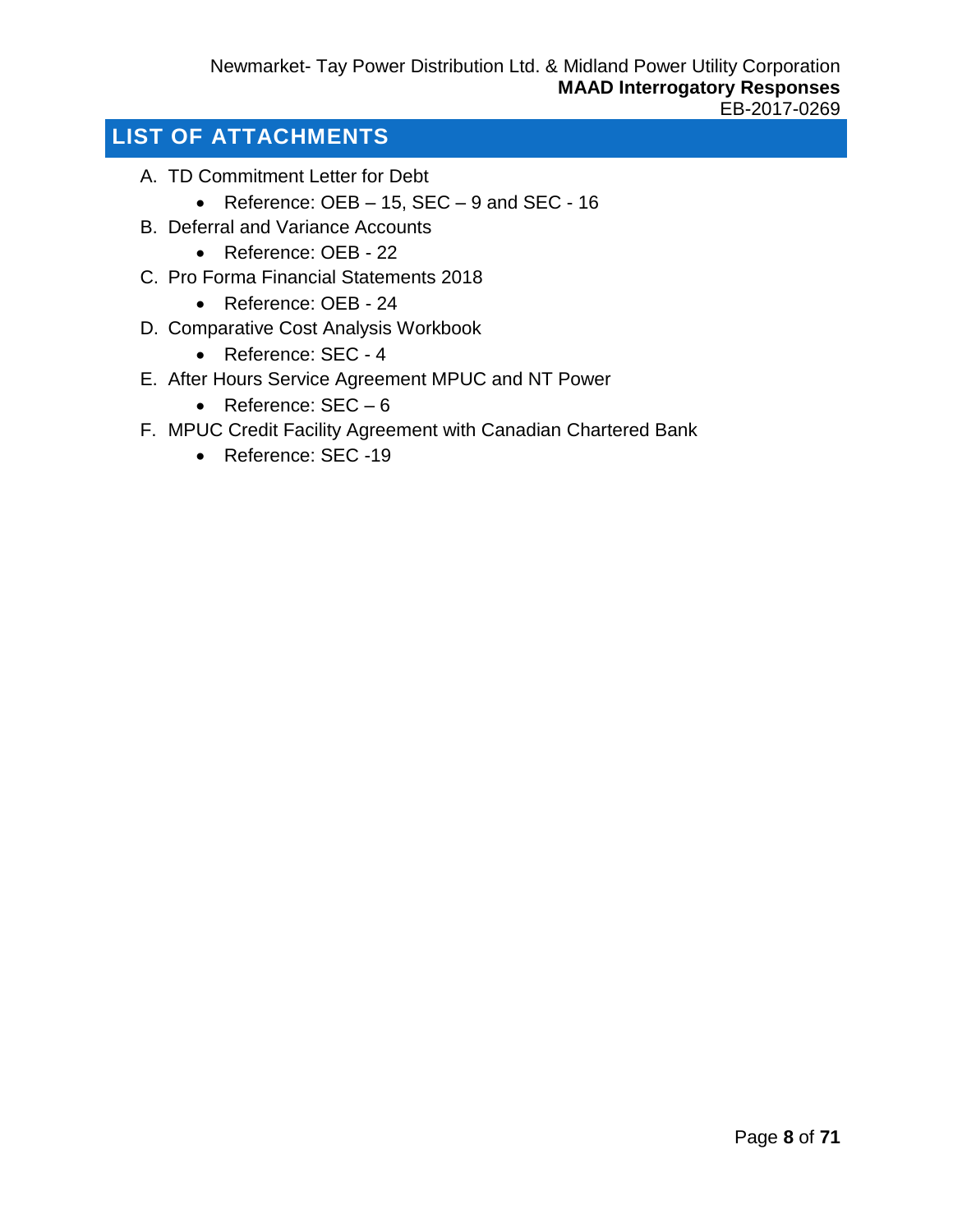## INTERROGATORIES OF ONTARIO ENERGY BOARD STAFF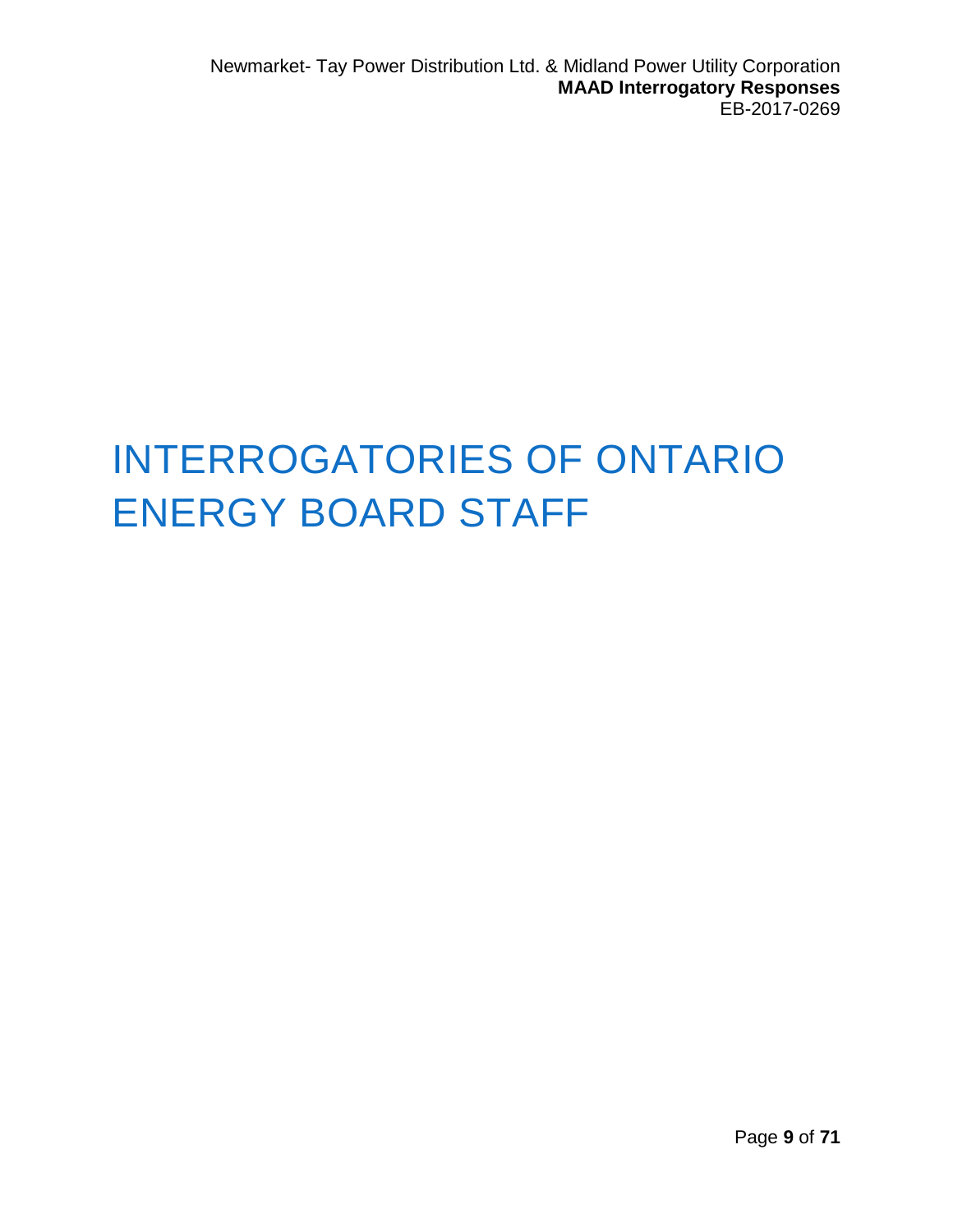<span id="page-9-0"></span>1-Staff-1

Ref: Exh B/ p. 14 and Schedule A

Corporate charts of the parties to the proposed consolidation transaction are provided as Schedule A.

a) Please provide a corporate chart after the completion of the consolidation transaction.

b) Please confirm whether there will be any changes to the ownership shares of Newmarket Hydro Holdings Inc. and Tay Hydro Inc. following the amalgamation of Newmarket-Tay Power Distribution Ltd.(NT Power) and MPUC Utility Corporation (MPUC).

## **RESPONSE**

- a) The corporate chart below reflects the Combined Utility (as defined in the Application) post transaction.
- b)

## **Corporate Chart of NT Power Post Transaction**



#### **Corporate Chart of NT Power:**

c) NT Power confirms there will be no changes to the ownership of the shares of Newmarket Hydro Holdings Inc. and Tay Hydro Inc. following the amalgamation of Newmarket-Tay Power Distribution Ltd. ("NT Power") and Midland Power Utility Corporation ("MPUC").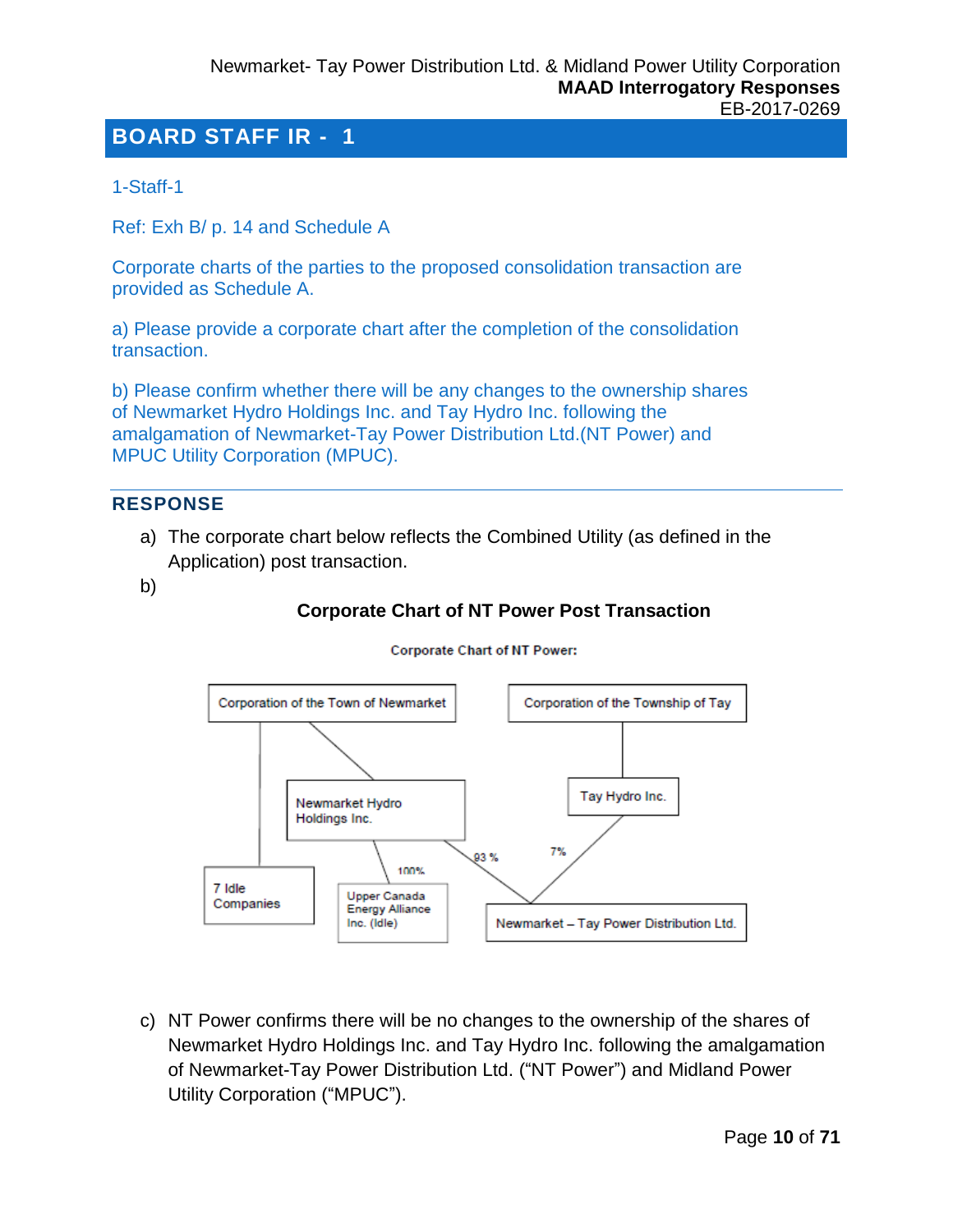#### <span id="page-10-0"></span>1-Staff-2 Ref: Exh B/ p.17

The application states that the share purchase price will be \$27,663,911 and that NT Power will also pay MPUC an additional fixed amount of \$200,000 in respect of MPUC's transaction costs and expenses.

a) Please explain how NT Power intends to fund the additional \$200,000 to be paid for MPUC's transaction costs and expenses.

b) Please confirm whether NT Power intends to recover this amount through rates. If so, please provide an explanation for why NT Power is seeking recovery through rates for these costs/expenses.

#### **RESPONSE**

- a) NT Power intends to fund the additional \$200,000 to be paid to the Town of Midland for Midland's transaction costs and expenses using the savings that it expects to generate given the anticipated efficiency gains and synergies arising from the proposed consolidation.
- b) Confirmed, the \$200,000 will not be recovered through rates.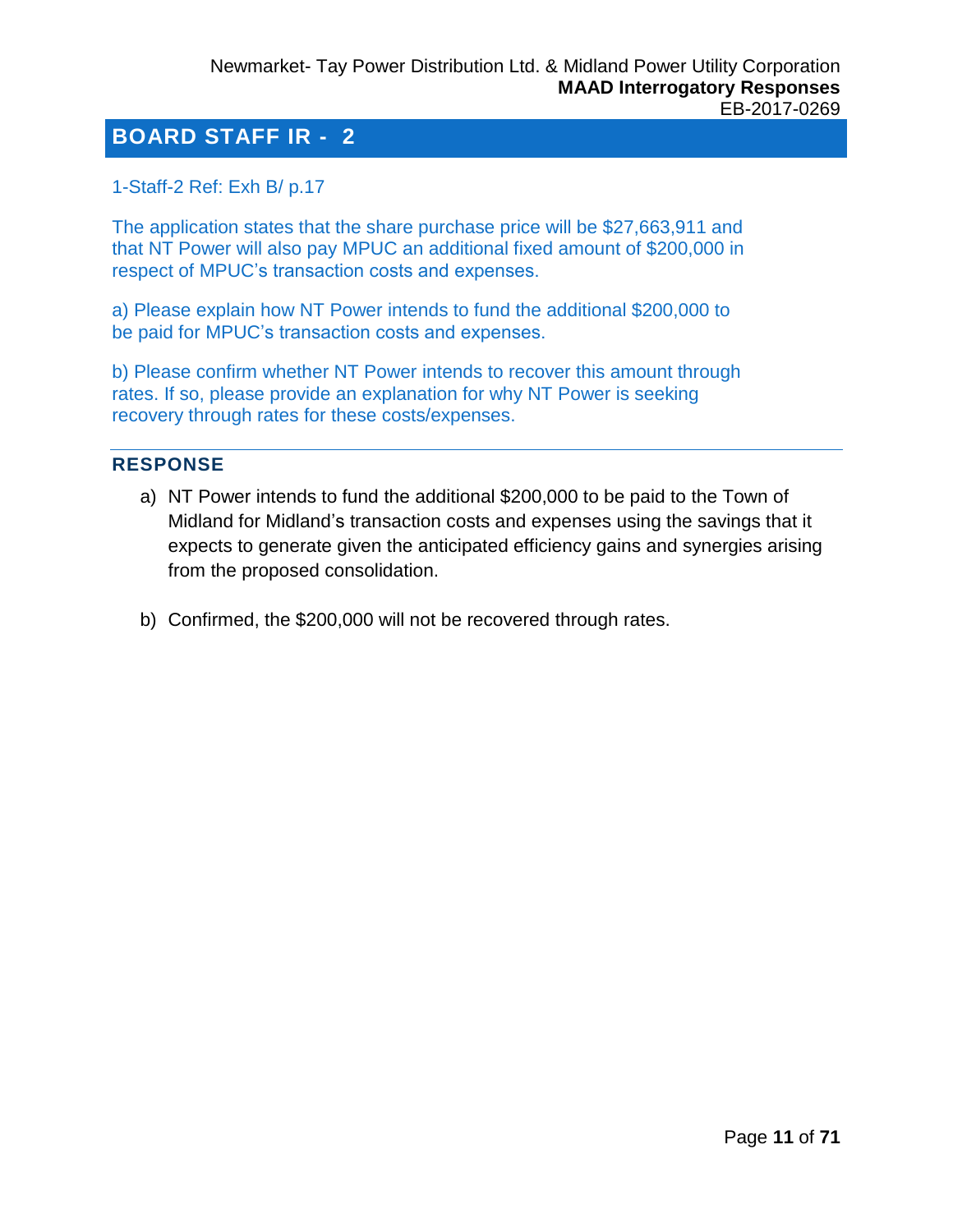### <span id="page-11-0"></span>1-Staff-3 Ref: Exh B/ p.17

According to the application, the share purchase agreement provides for a number of measures including economic development initiatives in the community.

a) Please describe in detail what the economic development initiatives entail and how the applicants expect to fund these initiatives, confirming whether these will be paid for by ratepayers.

#### **RESPONSE**

NT Power supports economic development in the communities in which it operates, as set out in Schedule 6.3 of the Share Purchase Agreement (See Schedule E of the Application). NT Power is committed to shopping locally when it is economic to do so using transparent and fair charge out rates and fair charge out rates. Other initiatives are achieved in two ways: participation in utility coordination and planning to ensure electric distribution construction projects are well coordinated with municipal, gas, and telecom infrastructure such that new development is serviced in a timely and efficient manner. This coordination and planning provides an efficient process for new business developers, is in keeping with good utility practice, and is included within rates.

As part of NT Power's Conservation Demand Management ("CDM") activities, NT Power works with local Chambers of Commerce and municipal governments to showcase the communities it serves as efficient and economic places to do business through offering an easily accessed and complete suite of energy conservation programs. This is allowable outreach under the current CDM Framework and is funded through NT Power's CDM budget. No other specific initiatives are currently contemplated.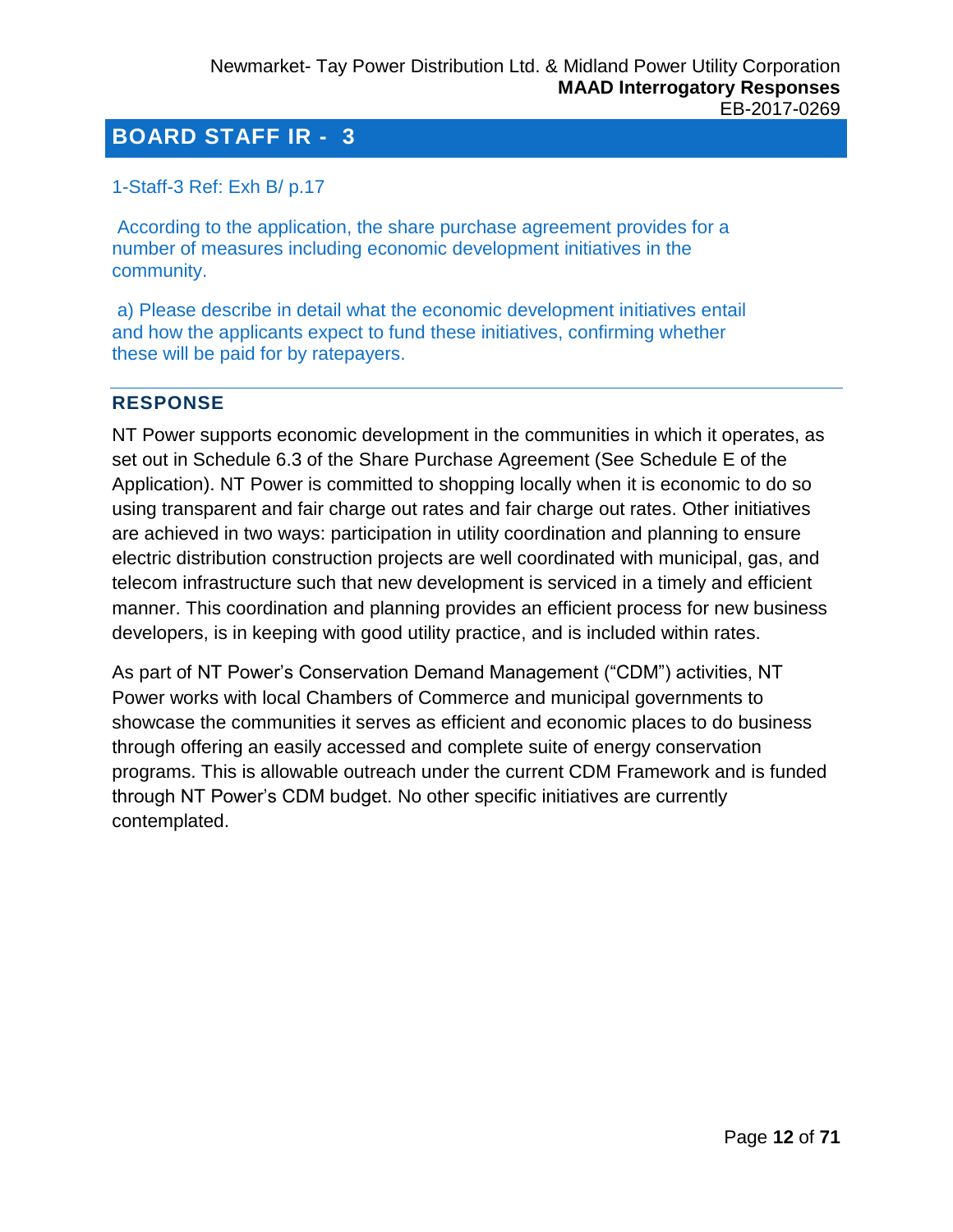## <span id="page-12-0"></span>1-Staff-4 Ref: Exh B/ p.18

The application states that once NT Power has acquired all of the shares of MPUC, NT Power and MPUC will amalgamate promptly following the acquisition to form the combined utility.

a) Please advise when the share acquisition transaction is expected to close and when the amalgamation will be completed.

b) Please confirm if a new name is anticipated for the utility following the amalgamation transaction.

#### **RESPONSE**

- a) The transaction is expected to close on the first day of the month that is no later than thirty-five (35) days following the date of OEB approval. The amalgamation will occur immediately after the transaction close.
- b) No new name is contemplated following the amalgamation transaction. The continued legal name will be "Newmarket – Tay Power Distributions Ltd.".

In accordance with section 6.16 of the Share Purchase Agreement (Application - Schedule E), "Midland Power" branding will continue to be a presence in the local community to provide continuity post transaction and mitigate rebranding of asset costs for a period of ten (10) years following the transaction close. This will provide the most benefit to customers as a continued local community presence will minimize confusion.

NT Power is requesting permission from the Town of Midland to continue the use of the Midland Power name and identity consistent with the intent of section 6.16 of the Share Purchase Agreement.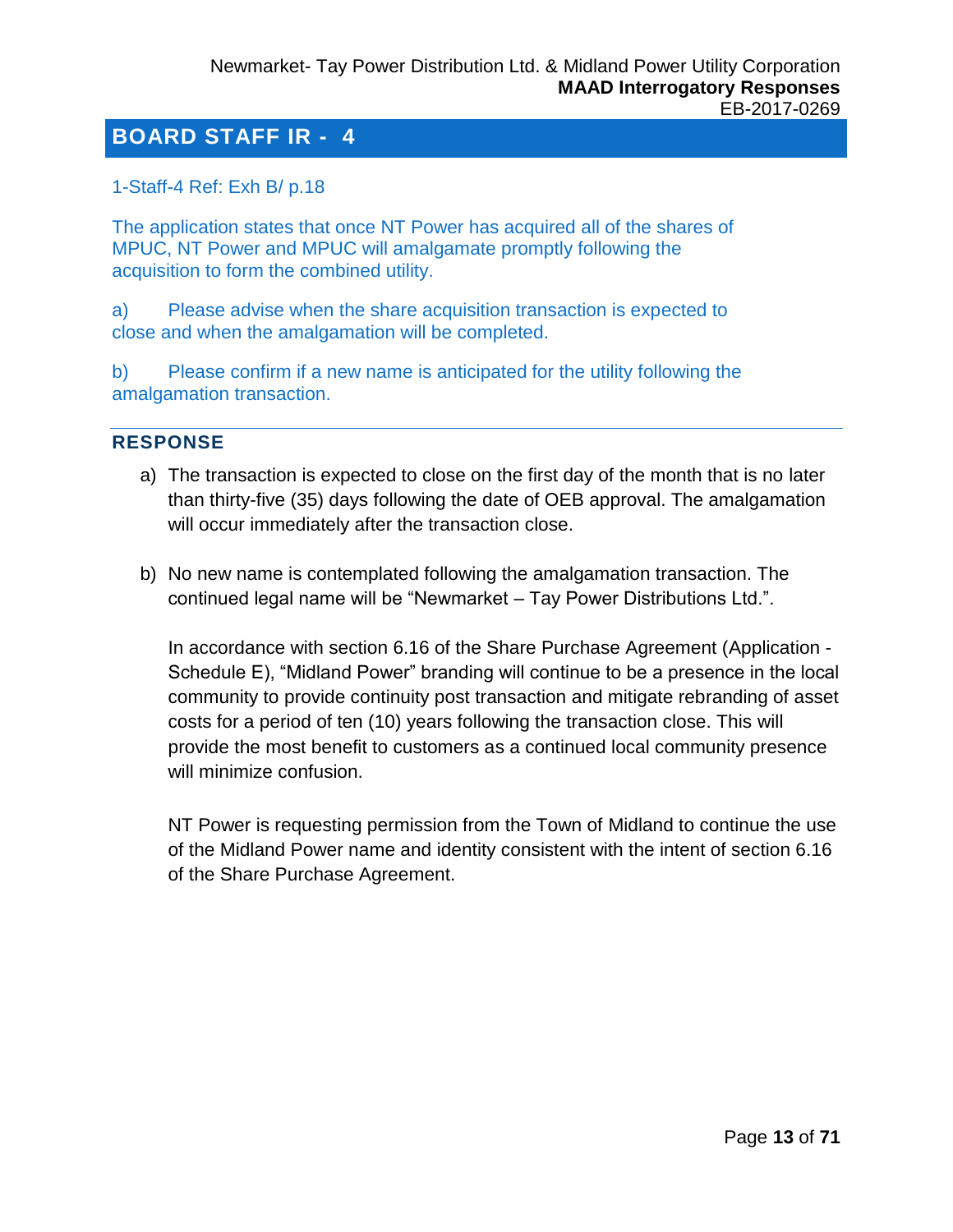### <span id="page-13-0"></span>1-Staff-5 Ref: Exh B/ p.19

NT Power states that it expects there could be a modest increase in the distribution rates for MPUC's commercial customers which can be mitigated by (i) the significant efficiencies expected to be generated; (ii) NT Power's lower ongoing cost structures; and (iii) NT Power's intent to migrate the Midland and Tay service territories to a direct connection to the IESO grid.

a) Please indicate the quantum of the expected increase in rates for MPUC's commercial customers.

b) Please provide an illustration of the extent to which the applicants expect to mitigate the expected increase as the applicants have suggested by (i), (ii), and (iii).

#### **RESPONSE**

a) At the time of rebasing of the Combined Utility, the Board will determine rates based on principles of revenue recovery, cost allocation and rate design in place at that time.

For the purpose of providing a "quantum" as requested, NT Power can provide the following calculation, which is based on the expected difference in annualized monthly rates in year ten (10) based on NT Power current delivery rates (as adjusted pursuant to the annual IR index adjustment mechanism) and MPUC's current delivery rates (as adjusted pursuant to the price cap IR adjustment mechanism with MPUC as cohort 4): for GS<50 and GS>50 customers respectively, the estimated quantum would be \$160 (17%) and \$1,730 (15%). However, NT Power notes that this calculation does not take into account the Board mandated principles of revenue recovery, cost allocation and rate design nor the effects of direct connection to the IESO grid.

b) NT Power expects to mitigate any increases for commercial customers by applying, in accordance with the Board's policies in place at the time of rebasing of the Combined Utility, the efficiencies and lower cost structures expected as a result of the proposed transaction. NT anticipates that any increases for commercial customers will be mitigated by Board mandated principles of revenue recovery, cost allocation and rate design.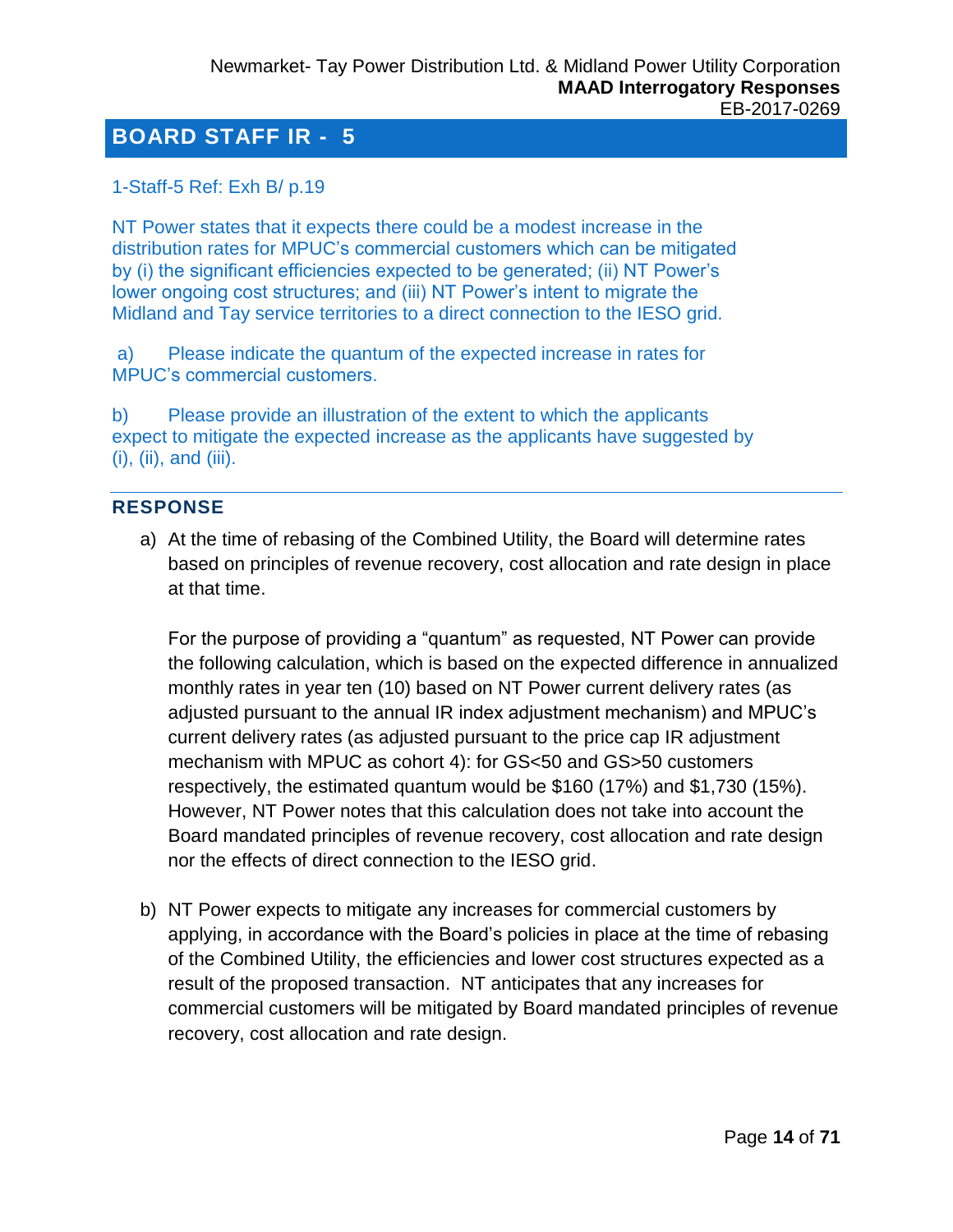#### Newmarket- Tay Power Distribution Ltd. & Midland Power Utility Corporation **MAAD Interrogatory Responses** EB-2017-0269

The cost synergy savings are estimated to be \$1.3M and are expected to decrease the revenue requirement of the Combined Entity for rate harmonization. The migration of MPUC and Tay service areas to a direct connection to the IESO grid is also expected to lower customers bill costs in relation to line losses.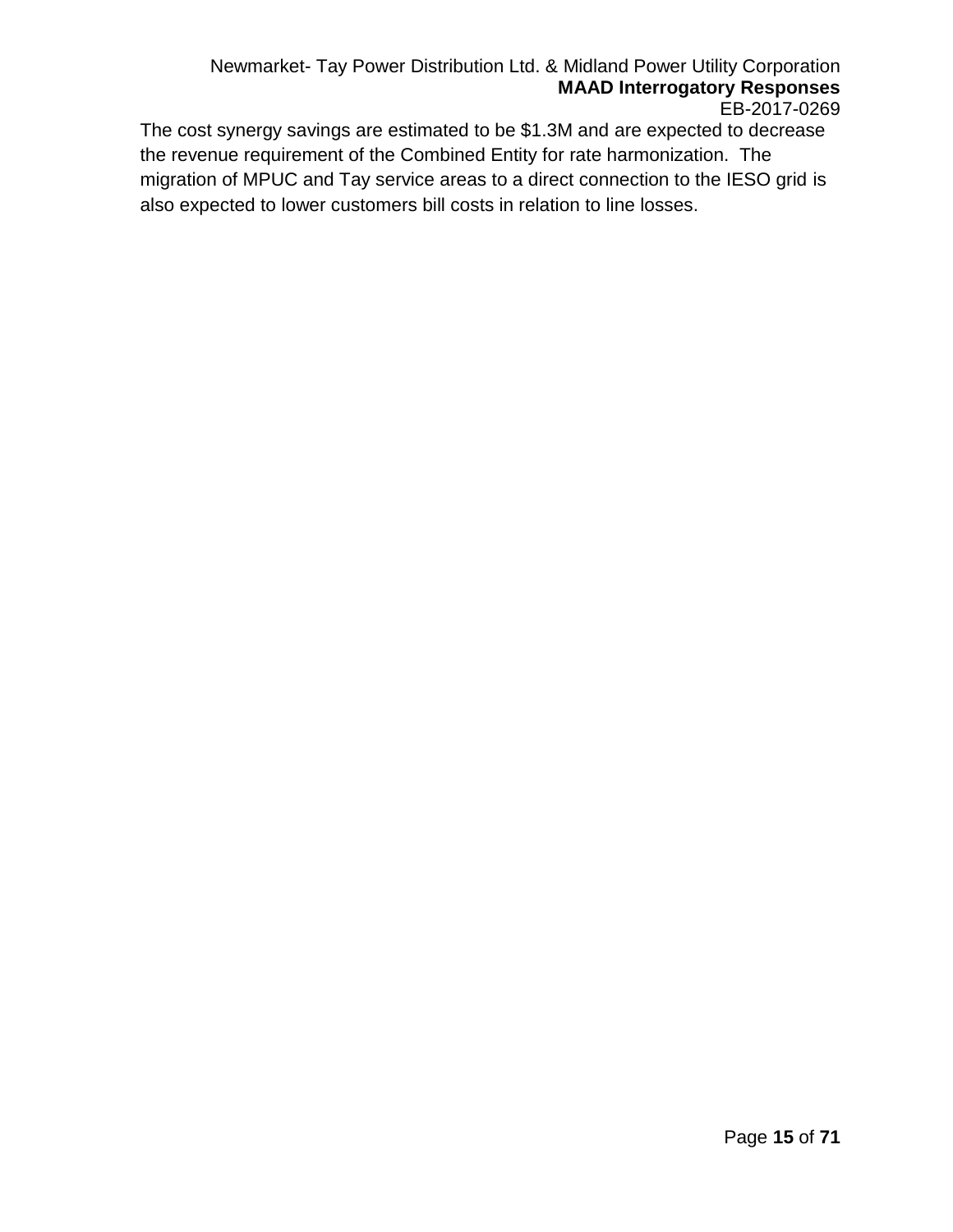<span id="page-15-0"></span>1-Staff-6 Ref: Exh B/ pp.22-24

The proposed transaction is expected to result in cost reductions. Table 3 sets out annual OM&A and capital costs for NT Power and MPUC and the synergies anticipated from the transaction on a yearly basis for ten years post-transaction.

a) Please confirm whether the level of synergies set out in Table 3 represents the level of costs savings expected from undertaking the transaction and whether transition/ transaction costs are included in the cost savings. If not, please provide a revised table showing for each year, the costs of each distributor (pre-transaction) and the costs of each distributor (post transaction), the level of transition costs that the parties will incur on a yearly basis and the level of cost savings, after taking into account transition costs.

b) On page 22, the applicants anticipate reductions in operating, maintenance and administration (OM&A) costs ranging from \$248K to \$1,424K. However, Table 3 reflects synergies ranging from \$153K, in year 1 to \$1,308K in year 10. Please provide an explanation for this difference.

c) Table 3 reflects synergies in capital in Year 5 amounting to \$773K. Please provide a detailed explanation of what this represents and why this synergy is expected to arise in Year 5.

d) Please confirm whether Year 1 in the table represents the year 2017 or 2018.

#### **RESPONSE**

a) Table 3 (page 23) does not reflect the transaction costs. The transition costs were included within the synergies. The table below outlines the: cost of each distributor, transaction costs, transition costs and synergies.

|                 | Year 1 | Year 2 | Year 3 | Year 4 | Year 5 | Year 6 | Year 7 | Year 8 | Year 9 | Year 10 |
|-----------------|--------|--------|--------|--------|--------|--------|--------|--------|--------|---------|
| OM&A            |        |        |        |        |        |        |        |        |        |         |
| <b>NT Power</b> | 6,854  | 7,052  | 7,257  | 7,467  | 7,684  | 7,907  | 8,136  | 8,372  | 8,615  | 8,865   |
| <b>MPUC</b>     | 2,534  | 2,586  | 2,635  | 2,685  | 2,736  | 2,788  | 2,841  | 2,895  | 2,950  | 3,006   |

#### **Comparative Cost Analysis (000's)**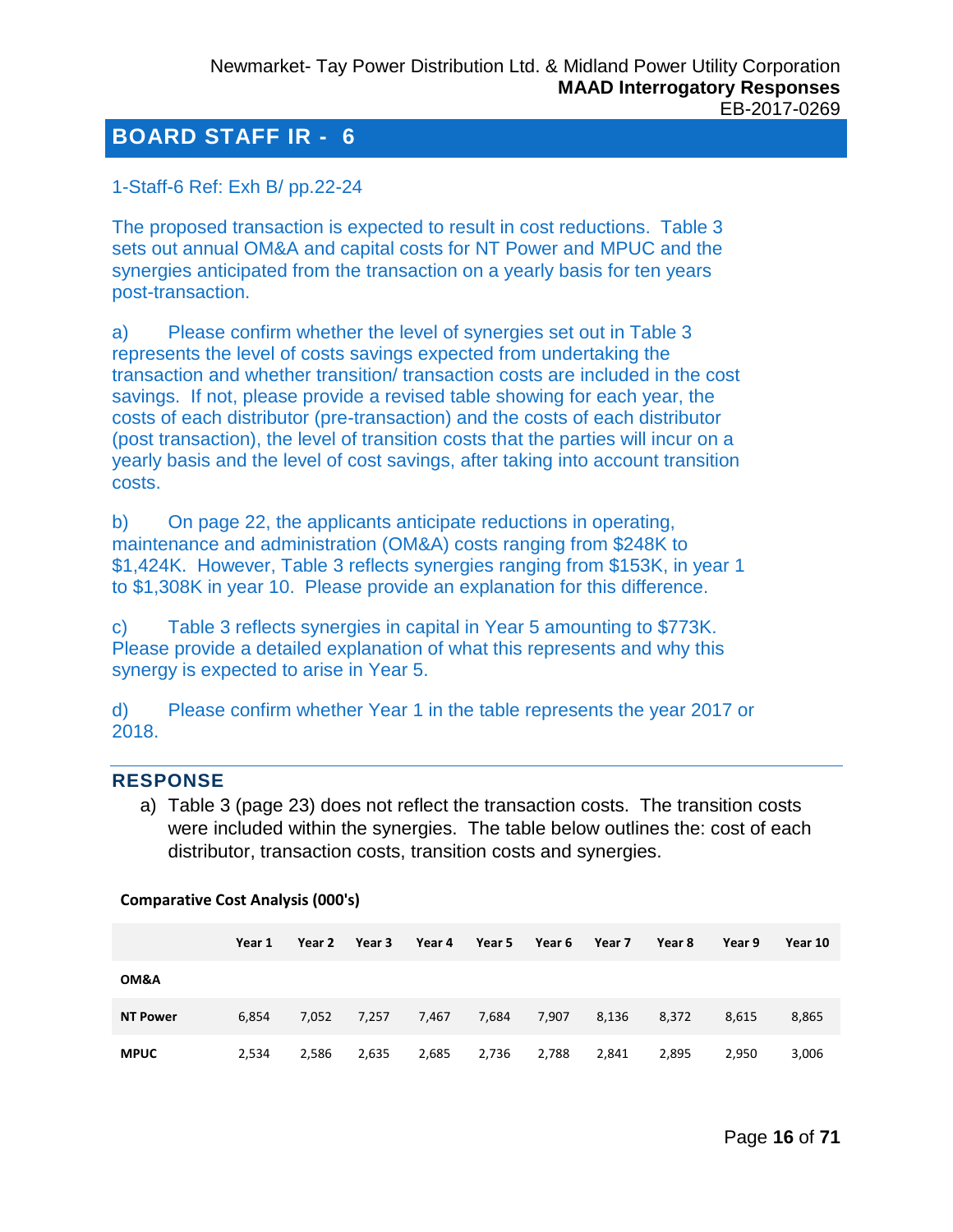#### Newmarket- Tay Power Distribution Ltd. & Midland Power Utility Corporation **MAAD Interrogatory Responses** EB-2017-0269

| <b>NT POWER-</b><br>Transaction<br>Cost | 1,200  | $\overline{\phantom{a}}$ | $\overline{\phantom{a}}$ |       | $\overline{\phantom{a}}$ | $\sim$  | $\overline{\phantom{a}}$ | -        | $\overline{\phantom{a}}$ | $\sim$   |
|-----------------------------------------|--------|--------------------------|--------------------------|-------|--------------------------|---------|--------------------------|----------|--------------------------|----------|
| <b>MPUC-</b><br><b>Transition Cost</b>  | 95     | 99                       | 101                      | 103   | 105                      | 107     | 109                      | 111      | 114                      | 116      |
| <b>Synergies</b>                        | (248)  | (608)                    | (858)                    | (927) | (1, 193)                 | (1,219) | (1, 314)                 | (1, 345) | (1, 388)                 | (1, 424) |
| Total                                   | 10,435 | 9.129                    | 9,135                    | 9,328 | 9,332                    | 9,583   | 9,772                    | 10.034   | 10.291                   | 10.563   |

- b) The difference of the annual reductions on page 22 and Table 3 (page 23) is the transition cost for annual rent of the 16984 Highway 12 property.
- c) Capital synergies identified within Table 3 (page 23) relate to the rationalization of two (2) large vehicles in year five which were scheduled to be replaced at that time.
- d) The year 2018 represents "Year 1" in Table 3 (page 23).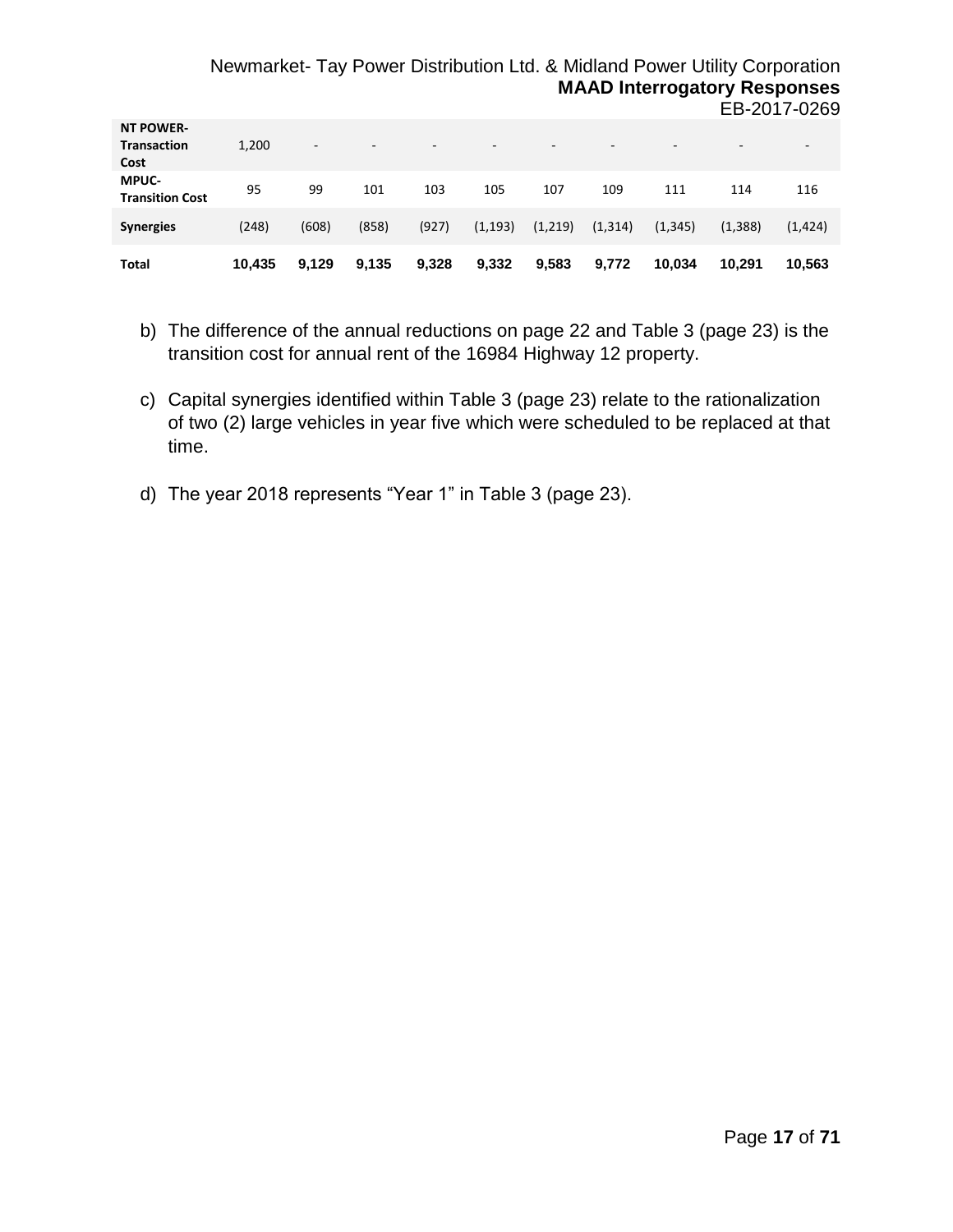<span id="page-17-0"></span>1-Staff-7 Ref: Exh B/ pp.26-27

The applicants have identified various business operations in which efficiencies are anticipated to drive cost savings.

a) Please provide the costs attributable to the specific business operations which make up the projected cost savings arising from this transaction.

b) Please explain what assumptions have been made by the applicants with respect to the expected cost savings.

c) Please identify risks that could negatively impact the projected cost savings, setting out the projected savings if those risks materialize.

#### **RESPONSE**

a) The efficiencies expected in specific business operations units are listed in the following table:

|                                          | Year 10 |
|------------------------------------------|---------|
| Management and Staff                     | 700     |
| Board of directors                       | 33      |
| Fleet and associated maintenance costs   | 120     |
| Software licensing and maintenance costs | 91      |
| <b>Professional fees</b>                 | 426     |
| <b>Facilities</b>                        | 55      |
| Total                                    |         |

#### **Efficiencies By Business Operations \$000's**

- b) The assumptions with respect to the expected cost savings are:
	- a. Reduction of governance costs i.e. Board of directors
	- b. Elimination of duplicate memberships and professional fees
	- c. Reduced fleet maintenance due to identified capital synergies
	- d. Natural attrition through retirements and as employees otherwise leave the Combined Utility
	- e. Reduced consulting cost through the redeployment of existing staff resources
- c) The risks that could negatively impact the projected cost savings are:
	- a. Unforeseen changes in provincial energy policies
	- b. Regulatory policy changes that impact resource requirements
	- c. Risks associated with the integration of information systems
	- d. Risks of natural or unexpected occurrences i.e. environmental disasters
	- e. Employment standard policy changes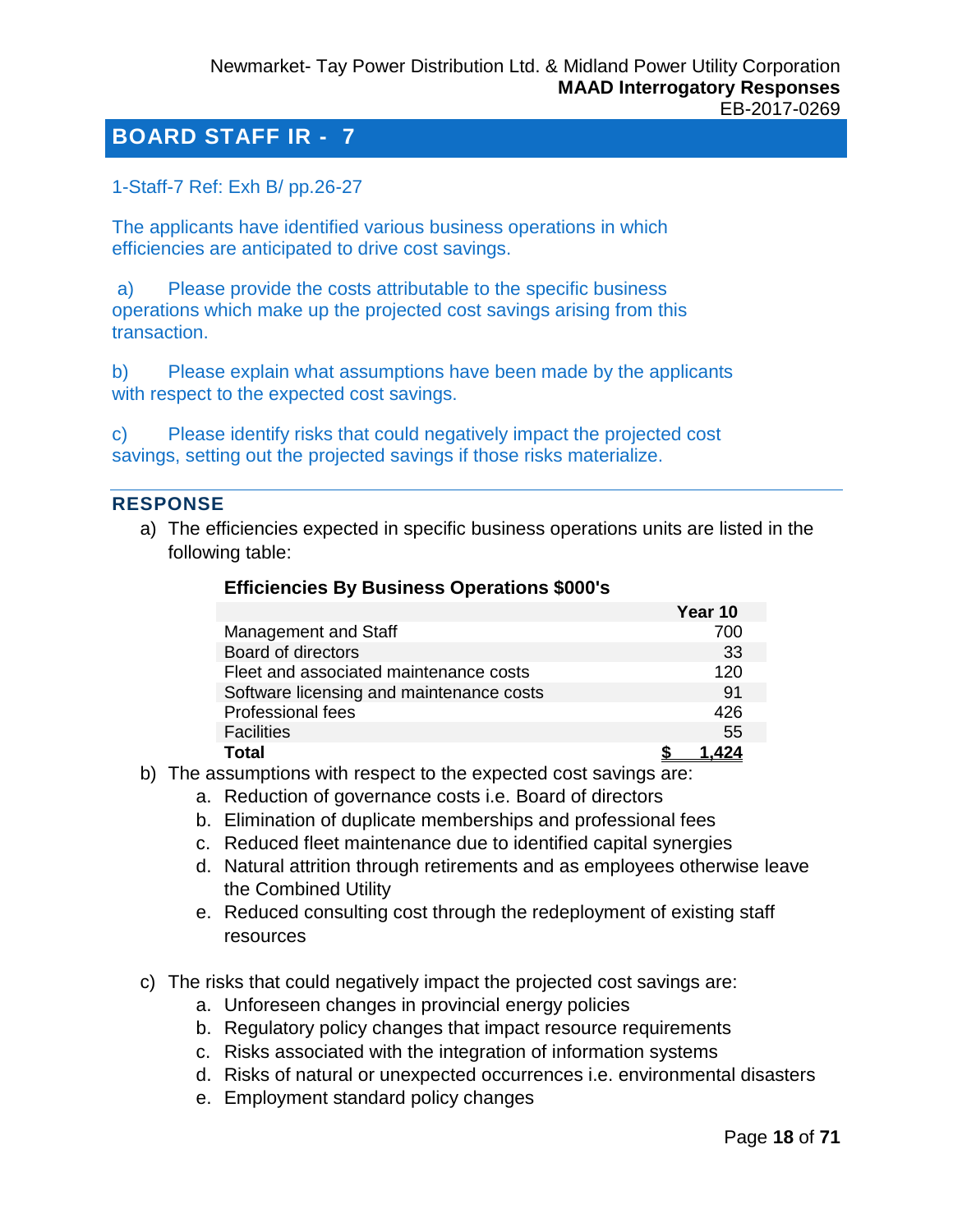<span id="page-18-0"></span>1-Staff-8 Ref: Exh B/pp. 21, 25 and 27

On page 21, it is stated that NT Power is committed to retaining all Midland Power staff members as well as continuing the existing level of operational capability in the Midland and Tay communities. However, page 27 of the application also references the consolidation of the Tay and Midland operations and administrative facilities, which is expected to result in cost savings.

a) Please provide a list of the existing operation centres in the NT Power and Midland service areas and describe which customers are served by each of these centres.

b) Please describe the changes that are planned for each of these operation centres as a result of this consolidation transaction.

c) Please confirm whether there will be any new operations centre constructed and where this will be situated relative to the existing operation centres.

d) Please confirm whether all Midland Power staff will be retained posttransaction and, if so, for what length of time NT Power intends to retain these staff.

e) Please provide a detailed explanation of any staff changes planned post transaction, when these changes will be implemented, and how this is expected to impact future operational capability.

f) Please comment on the anticipated effect of any proposed changes in staff and/or operation centres on service quality, reliability, and cost effectiveness/cost efficiency of electricity distribution for the acquired area.

#### **RESPONSE**

- a) NT Power and MPUC operation centres:
	- a. 590 Steven Court, Newmarket, ON L3Y 6Z2
		- i. Serves all customers in NT Power's, Newmarket service area
	- b. 489 Finlayson Street, Port McNicoll, L0K 1R0
		- i. Serves all customers in NT Power's, Tay service area
	- c. 16984 Highway 12, Midland, ON L4R 4P4
		- i. Serves all customers in MPUC's service area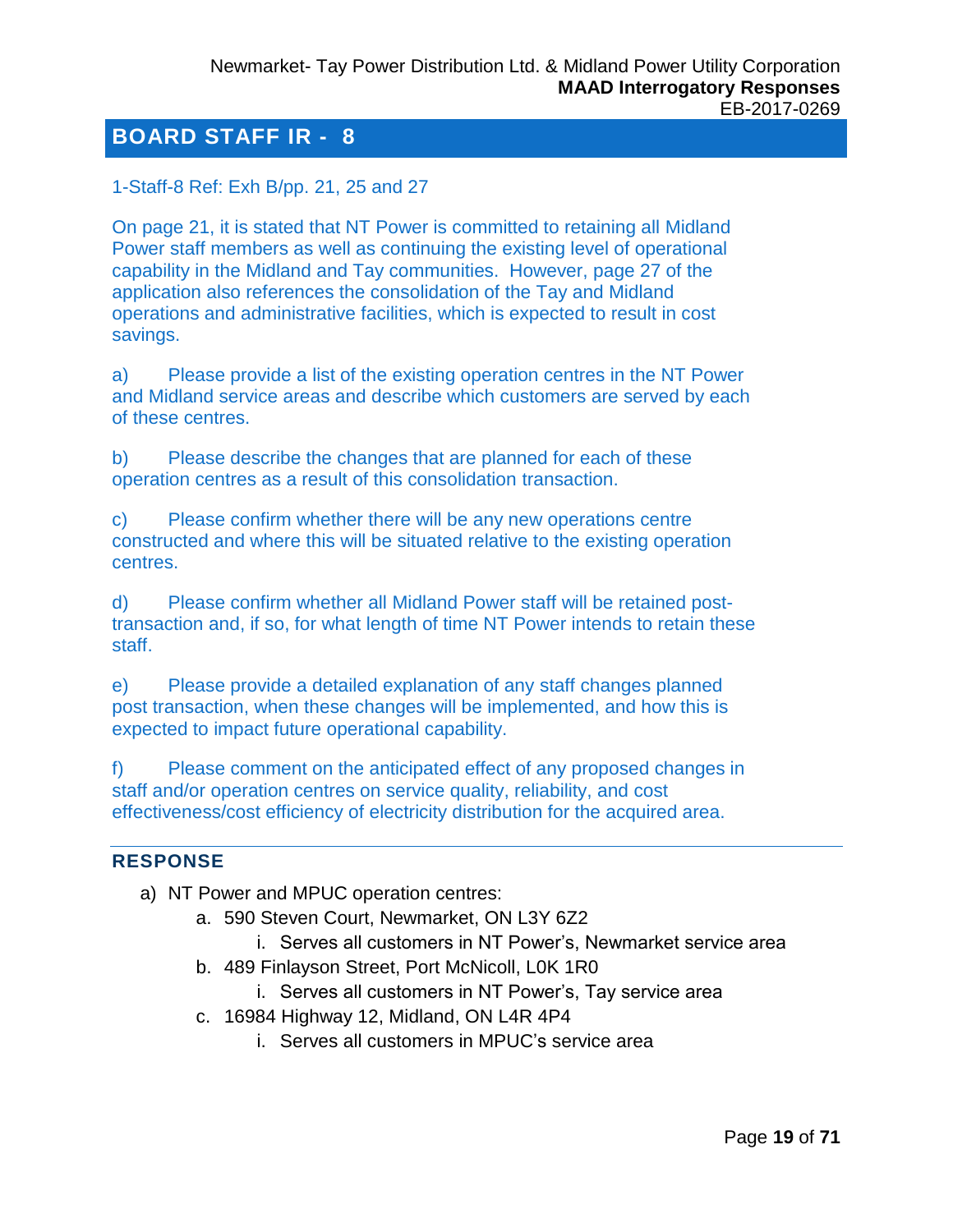Newmarket- Tay Power Distribution Ltd. & Midland Power Utility Corporation **MAAD Interrogatory Responses** EB-2017-0269

- b) Post consolidation all operational and administrative functions for the Tay and MPUC service areas will be consolidated at 16984 Highway 12, Midland. The 489 Finlayson Street, Port McNicoll consists of a yard, shop, and administrative building. The shop and yard will be used for vehicle and material storage. The administrative building is proposed to be leased to a third party at prevailing market rates.
- c) No new operation centre is contemplated.
- d) All existing MPUC staff will be retained until such time as they retire or otherwise leave the employment of NT Power.
- e) As staff retire or otherwise leave the employment of NT Power post transaction the need for their replacement will be reviewed from the perspective of service quality, reliability, efficiency, worker and public safety and overall operational capability.
- f) The proposed changes of consolidating all operational and administrative functions for the Tay and MPUC service areas at the 16984 Highway 12, Midland location makes the most efficient use of the facilities with minimal transition costs. The 489 Finlayson Street, Port McNicoll location and 16984 Highway 12 location are within six (6) kilometers (10 minutes travel time) of each other. There will be minimal impact on Tay and MPUC customers and others that need or desire in-person contact with utility staff.

An overall improvement in service quality, reliability, and cost effectiveness/cost efficiency of electricity distribution for the acquired area in conjunction with Tay area is expected.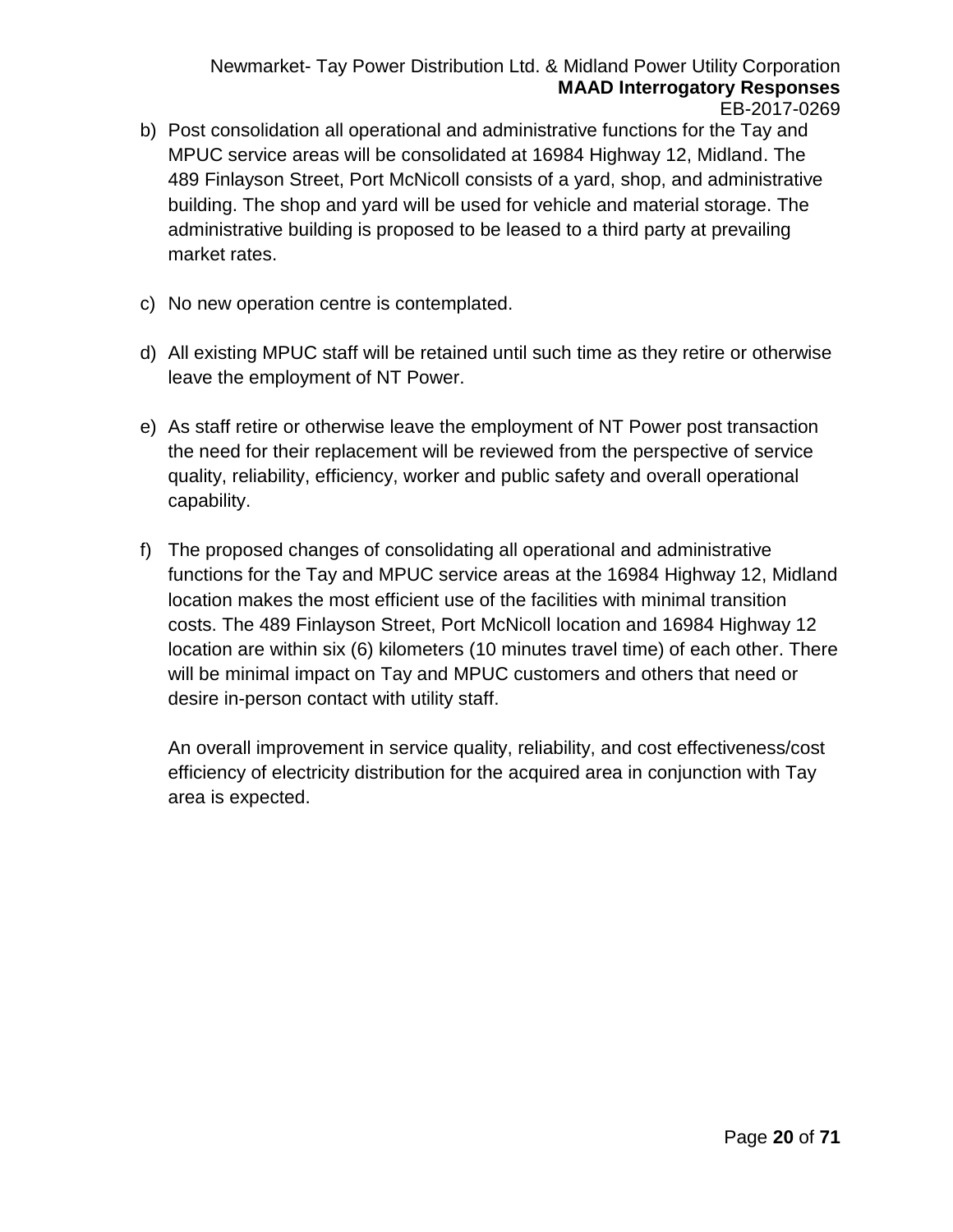<span id="page-20-0"></span>1- Staff-9 Ref: Exh B/pp. 20-21, p. 23 (Table 3)

The application states that NT Power sees an opportunity for improving reliability through the potential to unembed the Tay area and the Midland service area. The applicants state that they intend to prepare a plan to connect the Tay area and the Midland service area directly to the IESO controlled-grid at Waubashene transformer station.

a) Please explain how electricity distribution service is currently provided to the Tay area and the Midland service area.

b) Please provide further information on the process by which NT Power would have to arrange for the unembedding of these service areas, which OEB Staff understands would entail disconnecting from a "host" distributor's system and connecting directly to the Hydro One high voltage transformer station.

c) Please provide the timeline that NT Power is targeting for this change.

d) Please confirm whether NT Power would have to construct assets to connect to Waubashene transformer station.

e) Please provide the anticipated costs for unembedding service to the Tay area and the Midland service areas including the cost for the construction of assets for a direct connection to the high voltage system, if required.

f) Please explain how NT Power intends to recover costs associated with the unembedding of service to the Tay area and the Midland service areas if this occurs during the deferred rebasing period.

g) Please explain what is meant by "the combined utility could use local resources to service certain outages instead of waiting for the distribution provider to address an issue with its system", elaborating on the specific benefits for customers.

h) The applicants submit that the plan to un-embed the MPUC and Tay service areas will result in significant benefit to Midland customers and NT Power customers by the elimination of costs attributable to embedded distribution. NT Power estimates that the elimination of losses related to embedded distribution could result in a three percent average savings on MPUC customers overall electricity bills.

i. Please confirm whether the estimated cost savings only relates to elimination of losses or whether this includes other costs eliminated which are attributable to embedded distribution**.**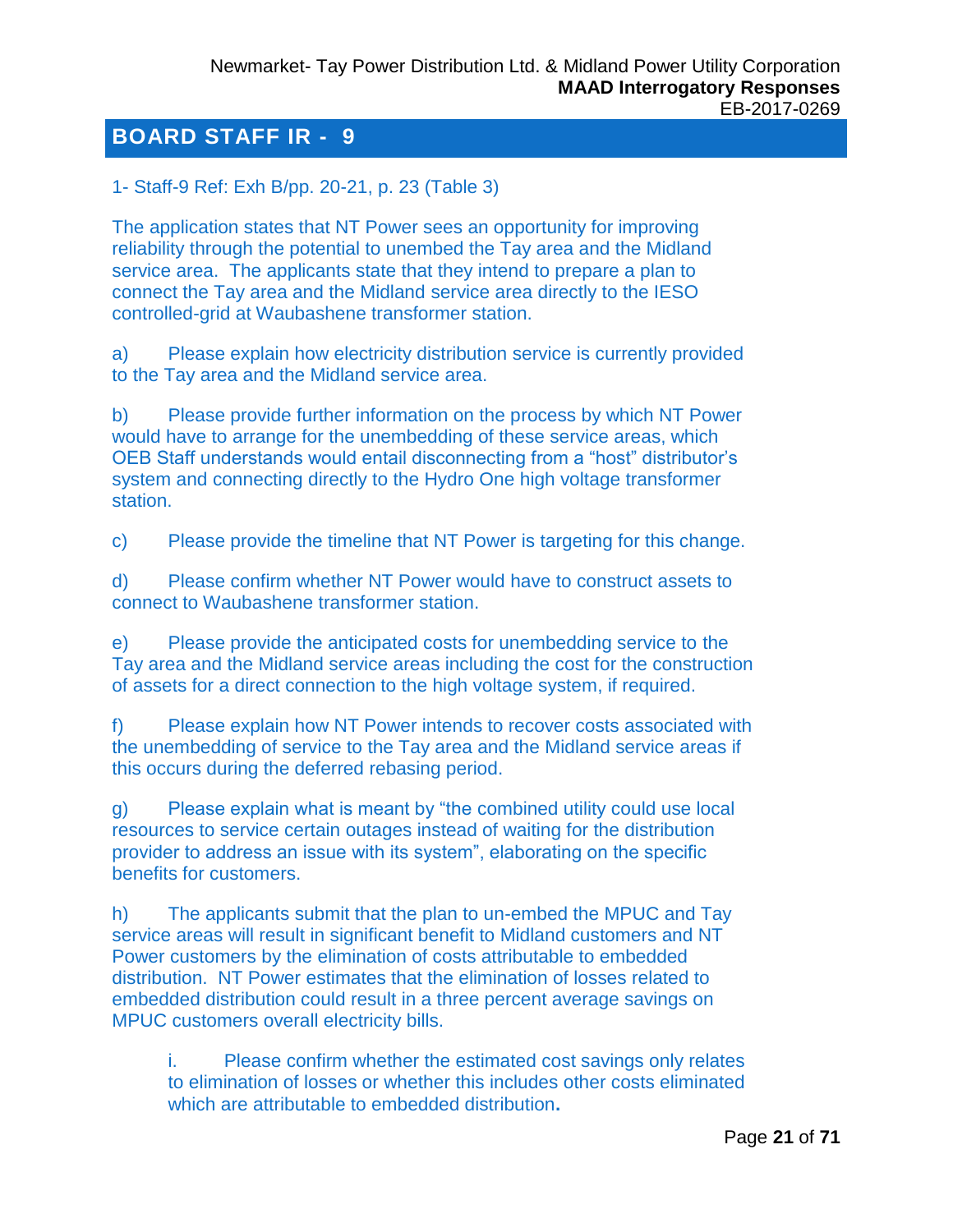Newmarket- Tay Power Distribution Ltd. & Midland Power Utility Corporation **MAAD Interrogatory Responses** EB-2017-0269

ii. Please confirm whether the applicants have incorporated these estimated cost savings in the projected synergies in Table 3 on page 23.

#### **RESPONSE**

- a) Electric distribution service is provided by Hydro One Networks Inc. ("HONI") to the Tay and MPUC service areas through shared 44kV feeders. Tay is served by the Waubaushene M1 and M6 feeders. MPUC is served by the Waubaushene M2, M3, M4, and M7 feeders. Most of these feeders also serve HONI customers.
- b) The process to unembed the Tay and MPUC service areas would begin with operational discussions with HONI to identify potential redeployment of some of the existing shared feeders from Waubaushene transformer station (M1, M2, M3, M4, and M7) with sufficient capacity for the combined Tay and MPUC load to dedicated feeders. All of the feeders are in the Township of Tay and are in close proximity to the Tay service area.
- c) Should the discussions noted in (b) above find unembedding to be practicable, then a project plan would be developed that would include a scope of work, a timeline of three to five years and costs for the unembedding. This project plan would be included in the Distribution System Plan so that it would be subject to customer and other stakeholder review and comment.
- d) Please see the response to (c) above. This has yet to be determined.
- e) Please see the response to (c) above. These have yet to be determined.
- f) Please see the response to (e) above. Depending on the quantum of the costs, they would either be financed by NT Power and recovered at rebasing, or an Incremental Capital Module would be filed with the OEB.
- g) As all of the feeders supplying MPUC and Tay are shared with and owned by HONI, repair of any failure on the shared portions must be attended to by HONI and subject to the availability of HONI resources. Should the feeders supplying MPUC and Tay be dedicated and owned by the Combined Utility, then the Combined Utility's local resources could attend to any failures. This is expected to reduce outage times for these types of failures and result in improved reliability.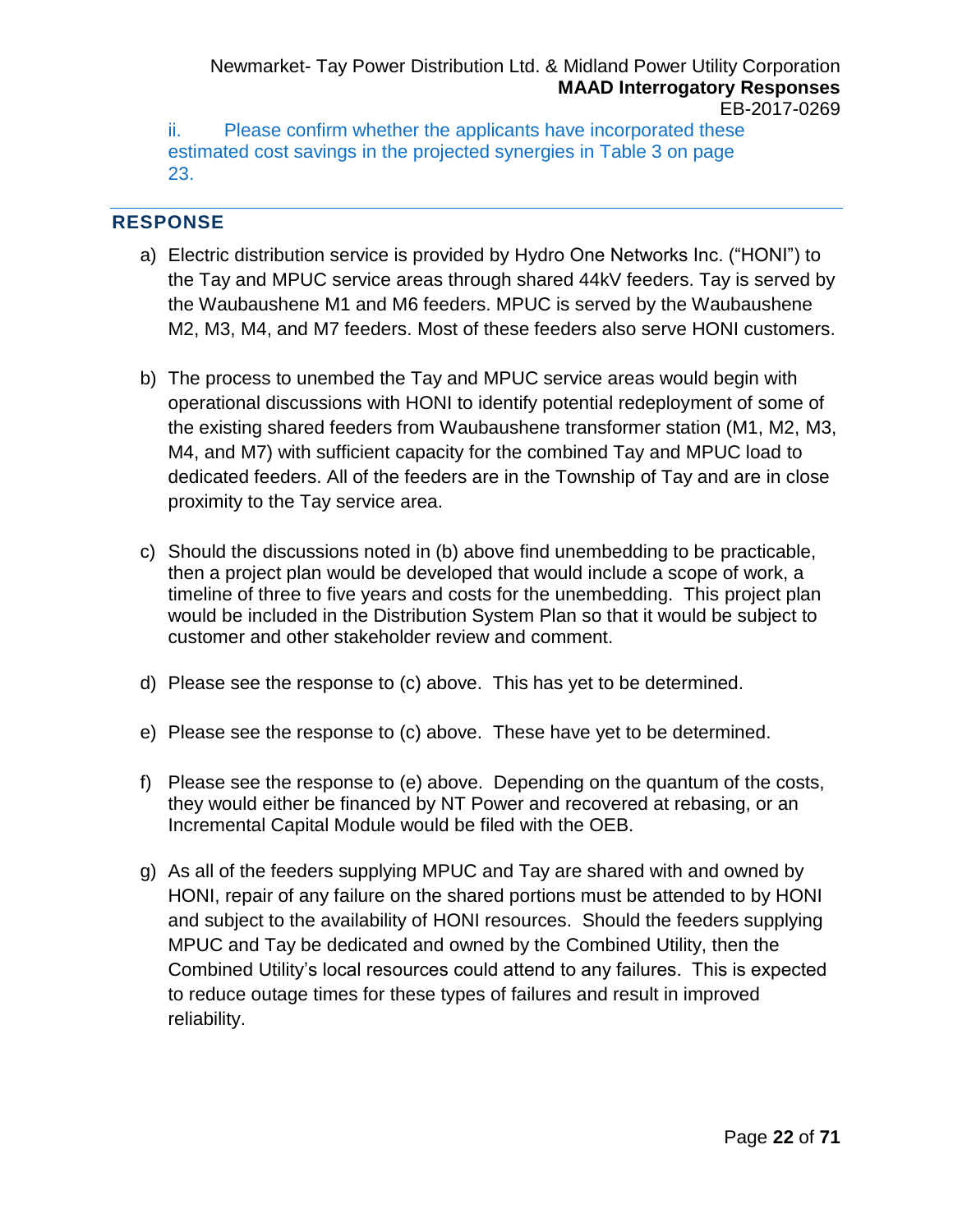- i. The estimated savings relate only to loss elimination. No other costs have been included.
- ii. These estimated cost savings have not been factored into the synergies as they would not be a part of the Combined Utility's underlying costs to serve customers. The potential cost savings are a result of the configuration of the distribution network emanating from Waubaushene transformer station as a whole.

h)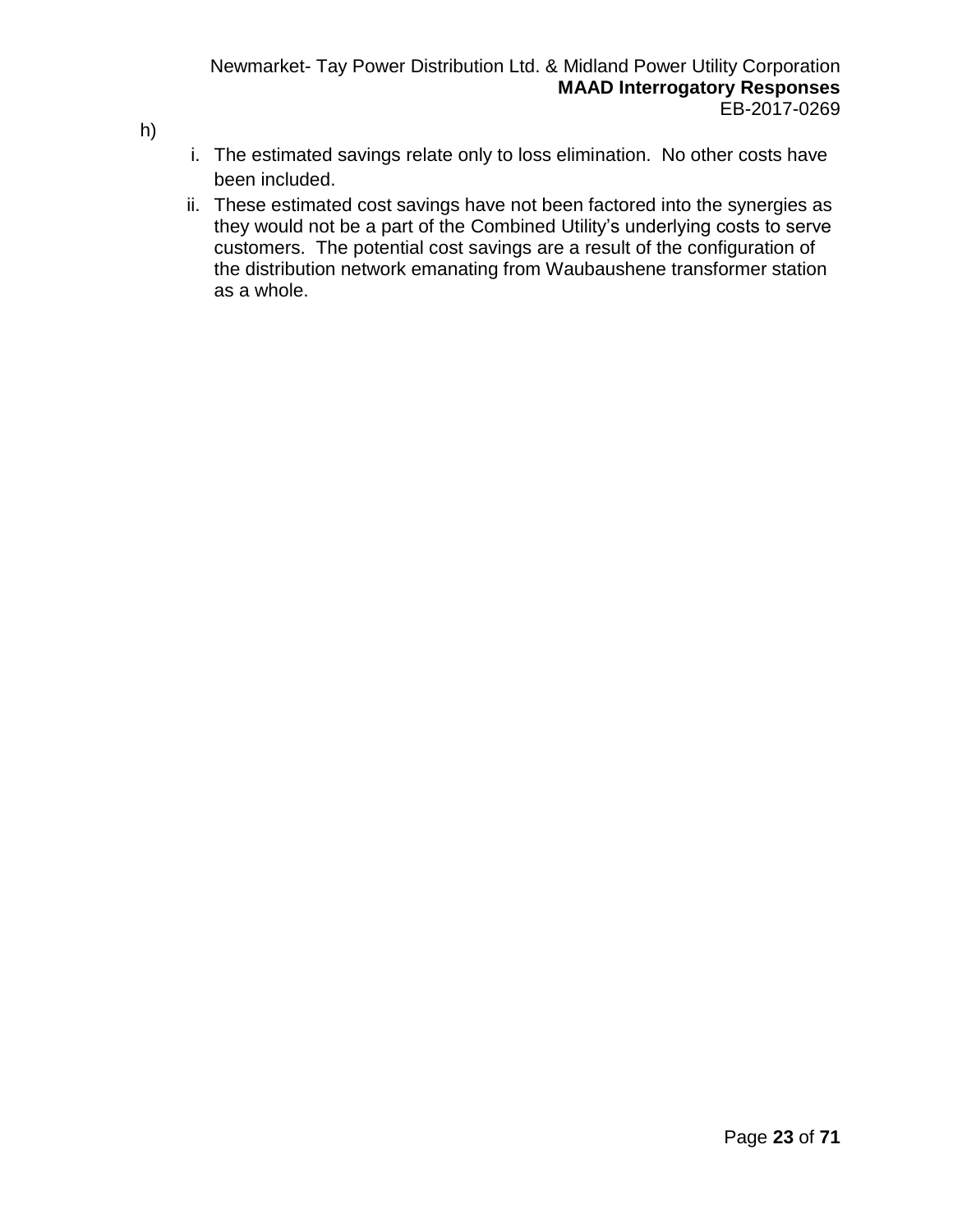<span id="page-23-0"></span>1- Staff-10 Ref: Exh B/pp. 20-21

Table 2 shows existing reliability metrics for MPUC and NT Power. OEB Staff observes that from 2014 to 2016, the SAIDI and SAIFI statistics for MPUC are lower, indicating better performance than those shown for NT Power. As well, NT Power's statistics are at their highest in 2016.

a) Please explain how the no harm test is satisfied with respect to expected reliability for MPUC customers in light of the statistics provided in Table 2.

#### **RESPONSE**

Table 2 showed MPUC's "Loss of Supply and Major Event Days ("MED") adjusted" reliability metrics for 2016 instead of only the Loss of Supply adjusted metrics as shown for all the other reliability metrics in Table 2. Below is an adjusted Table 2 that shows reliability metrics adjusted for Loss of Supply only.

|             | <b>Measures</b> | 2012 | 2013 | 2014 | 2015 | 2016 |
|-------------|-----------------|------|------|------|------|------|
|             | <b>SAIDI</b>    |      |      |      |      |      |
|             | <b>MPUC</b>     | 1.12 | 1.46 | 0.04 | 0.33 | 3.23 |
| Reliability | <b>NT Power</b> | 0.72 | 0.78 | 0.68 | 0.58 | 1.05 |
|             | <b>SAIFI</b>    |      |      |      |      |      |
| System      | <b>MPUC</b>     | 1.02 | 0.57 | 0.01 | 0.18 | 1.27 |
|             | <b>NT Power</b> | 0.5  | 0.54 | 0.79 | 0.67 | 1.02 |

Adjusted Table 2: Loss of Supply Adjusted

In 2016, the OEB required LDCs to restate historical reliability statistics taking into account Major Event Days. Below is an adjusted Table 2 showing reliability metrics adjusted for both Loss of Supply and MEDs.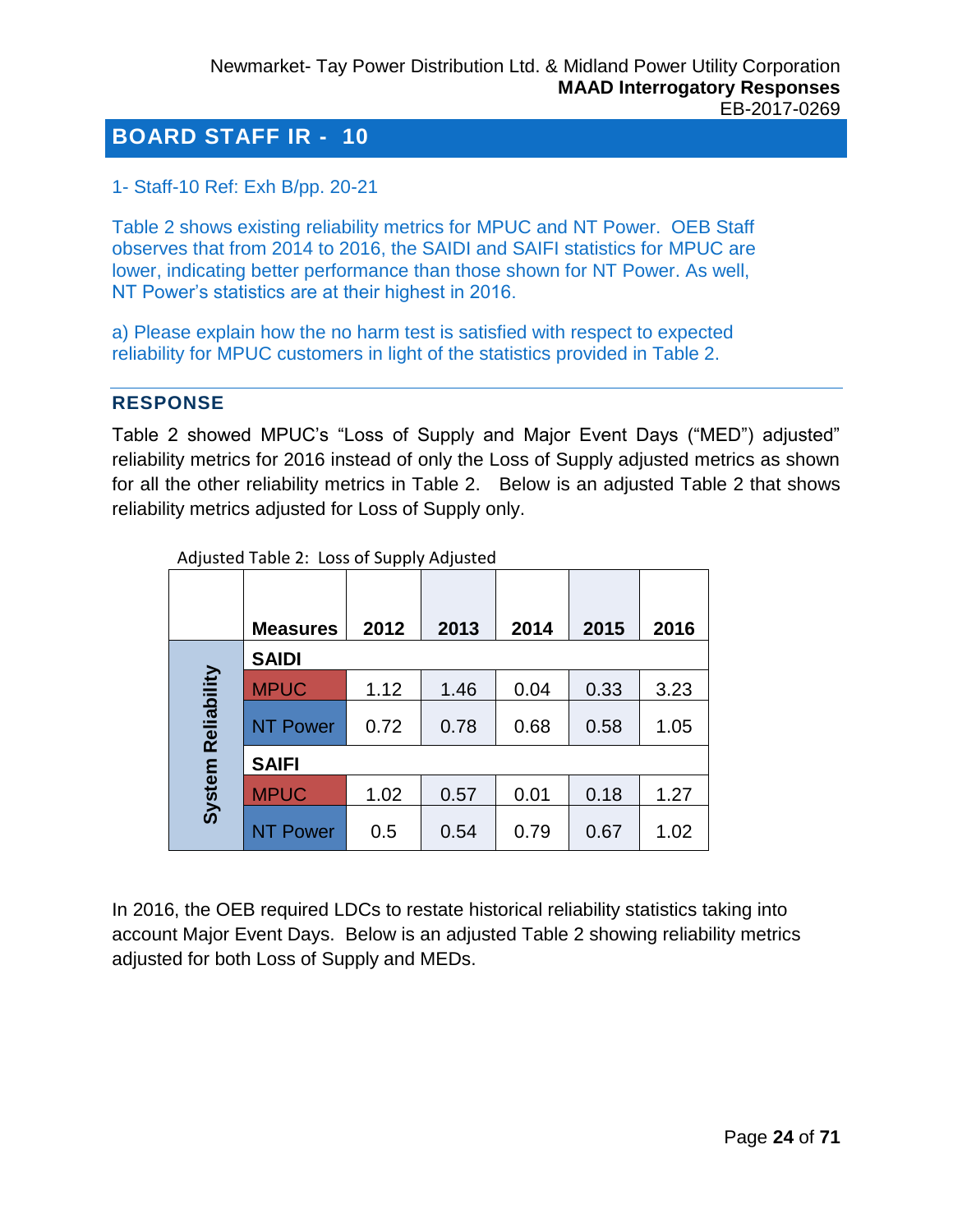#### Newmarket- Tay Power Distribution Ltd. & Midland Power Utility Corporation **MAAD Interrogatory Responses** EB-2017-0269

|             | <b>Measures</b> | 2012 | 2013 | 2014 | 2015 | 2016 |
|-------------|-----------------|------|------|------|------|------|
|             | <b>SAIDI</b>    |      |      |      |      |      |
| Reliability | <b>MPUC</b>     | 1.12 | 1.46 | 0.04 | 0.33 | 0.68 |
|             | <b>NT Power</b> | 0.56 | 0.51 | 0.68 | 0.58 | 0.42 |
|             | <b>SAIFI</b>    |      |      |      |      |      |
| System      | <b>MPUC</b>     | 1.02 | 0.57 | 0.01 | 0.18 | 0.7  |
|             | NT Power        | 0.38 | 0.43 | 0.79 | 0.67 | 0.57 |

Adjusted Table 2: Loss of Supply and MED Adjusted

Using the latest OEB reliability metrics as shown in the 2016 Scorecard that OEB made public in September 2017 (subsequent to the filing of Table 2 in the Application), the data shows that over the last five (5) years, NT Power's SAIDI and SAIFI statistics were better than MPUC's reliability except for 2014 and 2015 where MPUC had exceptionally good reliability. The amalgamation provides opportunities to implement best practices from both NT Power and MPUC, and the Combined Utility intends to work towards achieving the best from both LDCs. NT Power has steadily improved reliability over the past three (3) years despite having to conduct several planned outages over the past five (5) years to facilitate a major bus rapid transit ("BRT") infrastructure project in the Newmarket area.

The above-noted considerations demonstrate that the no harm test is satisfied in regards to reliability.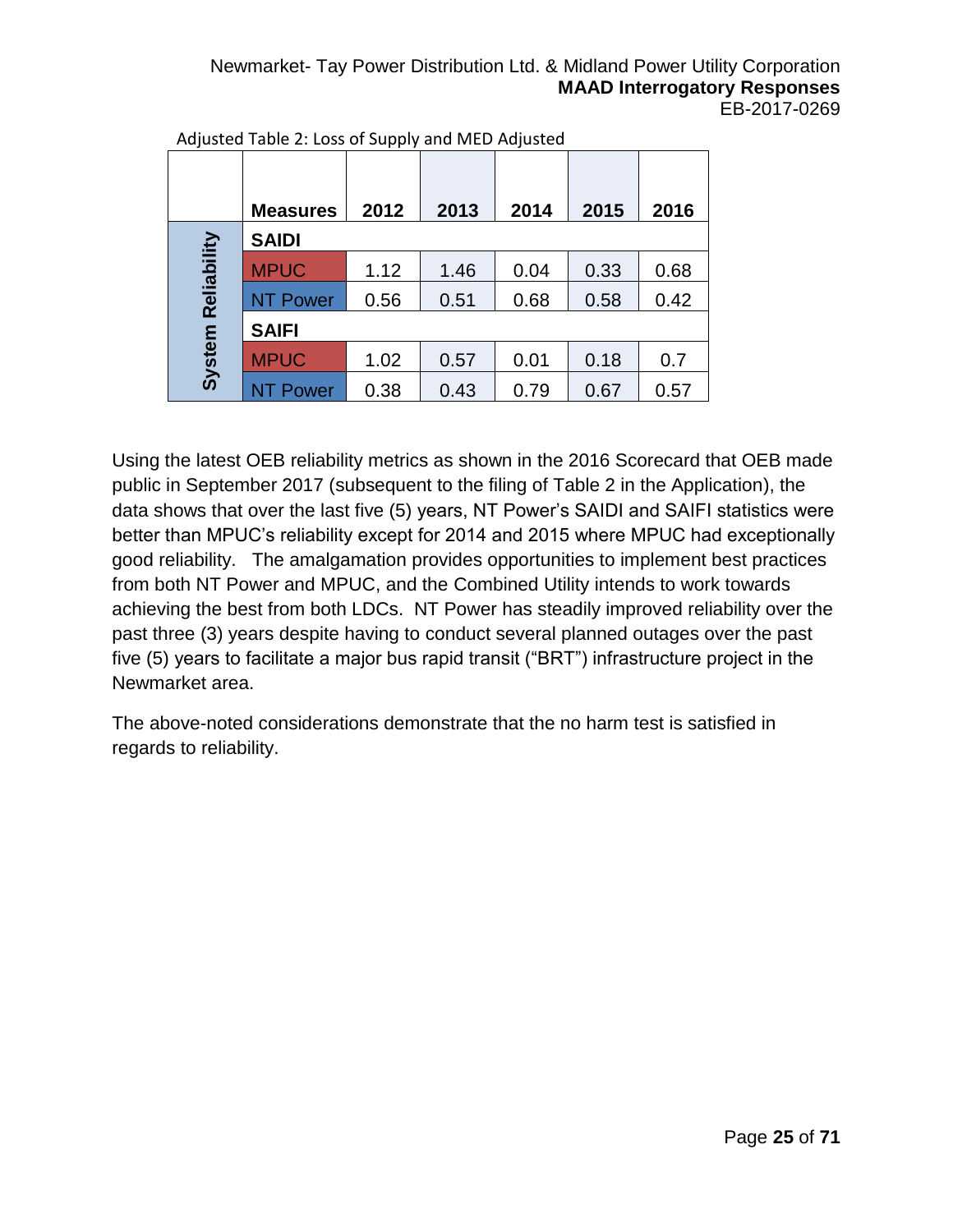<span id="page-25-0"></span>1- Staff-11 Ref: Exh B/pp. 21-22

NT Power states that it expects to be able to deliver its above-standard customer service to MPUC customers.

a) Please provide, in a table similar to Table 2, the annual service quality indicator statistics for MPUC and NT Power for each of the years from 2012 to 2016.

#### **RESPONSE**

a) A table similar to Table 2 has been developed from the 2016 scorecard annual service quality indicator statistics for both MPUC and NT Power below.

|                | <b>Measures</b>                                           | 2012    | 2013    | 2014    | 2015    | 2016    |  | <b>Target</b><br><b>Industry</b> |  |  |  |
|----------------|-----------------------------------------------------------|---------|---------|---------|---------|---------|--|----------------------------------|--|--|--|
|                | New Residential/Small Business Services Connected on Time |         |         |         |         |         |  |                                  |  |  |  |
|                | <b>MPUC</b>                                               | 100.00% | 100.00% | 100.00% | 100.00% | 100.00% |  | 90.00%                           |  |  |  |
|                | <b>NT Power</b>                                           | 100.00% | 100.00% | 100.00% | 100.00% | 100.00% |  |                                  |  |  |  |
| Quality        | <b>Scheduled Appointments Met On Time</b>                 |         |         |         |         |         |  |                                  |  |  |  |
|                | <b>MPUC</b>                                               | 100.00% | 100.00% | 100.00% | 100.00% | 99.40%  |  | $90.00\%$                        |  |  |  |
| <b>Service</b> | <b>NT Power</b>                                           | 98.60%  | 94.90%  | 96.50%  | 98.00%  | 99.80%  |  |                                  |  |  |  |
|                | <b>Telephone Calls Answered On Time</b>                   |         |         |         |         |         |  |                                  |  |  |  |
|                | <b>MPUC</b>                                               | 100.00% | 100.00% | 100.00% | 100.00% | 99.90%  |  | 65.00%                           |  |  |  |
|                | <b>NT Power</b>                                           | 88.50%  | 83.60%  | 84.90%  | 84.00%  | 81.80%  |  |                                  |  |  |  |

NT Power and MPUC are both committed to service quality and have successfully exceeded the industry target annually from 2012 to 2016. Post amalgamation, the Combined Utility expects to continue delivery of abovestandard customer service.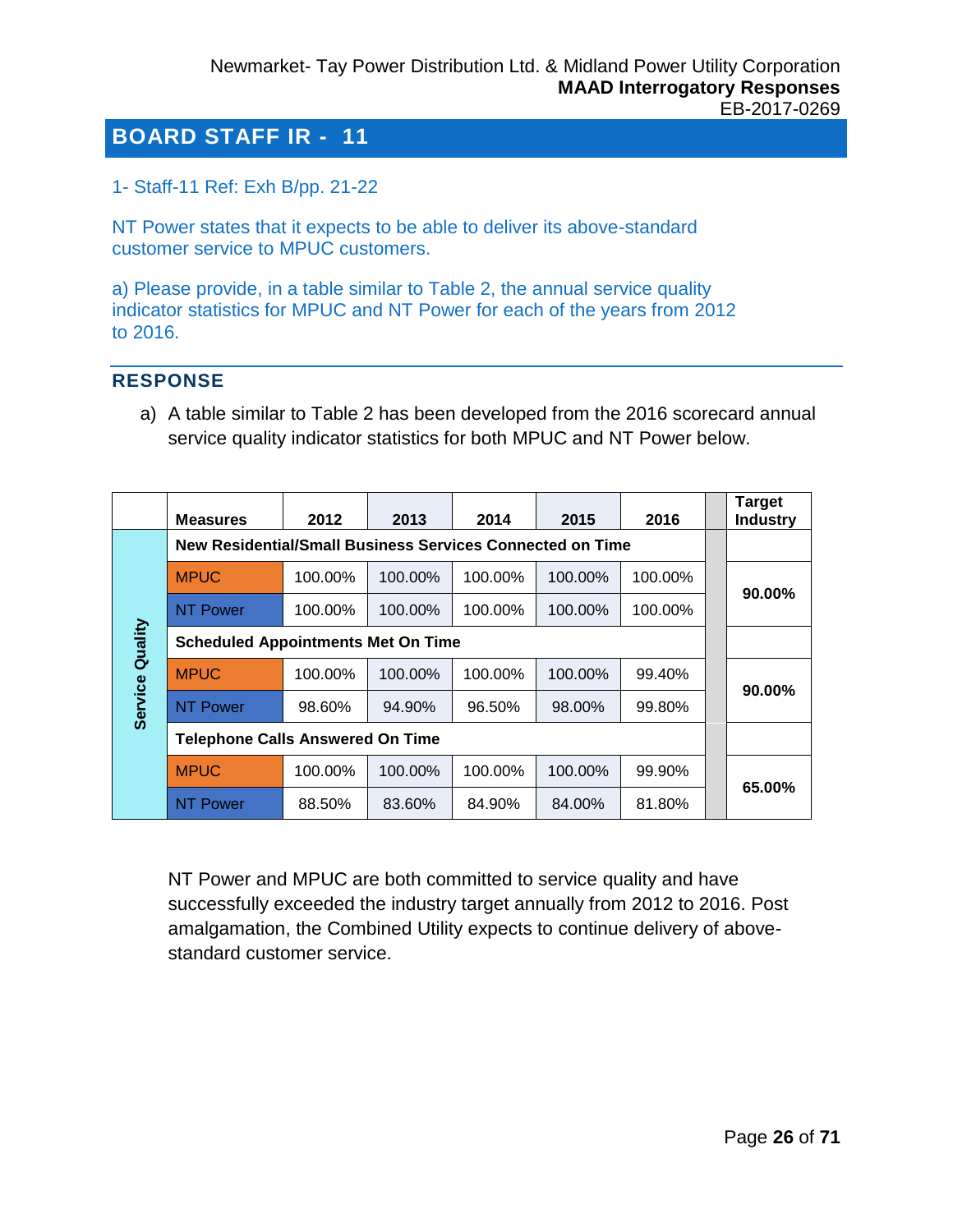<span id="page-26-0"></span>1- Staff-12 Ref: Exh B/pp. 17, 18, 23

The purchase price is expected to be \$27.7M plus \$200k for transaction costs and expenses, which is 1.7 times MPUC's approved rate base and net regulatory assets of \$15.8M as at the 2015 year end. It is stated that the recovery of the purchase price premium will be accomplished through estimated synergy savings.

a) From page 23, the sum of OM&A and capital synergies from years one ten is \$10.2M. However, any over-earnings above 300 basis points in years six to ten will be shared with ratepayers, thereby, reducing synergies that will be kept by the shareholder. The purchase price premium is \$11.9M (\$27.7M- \$15.8M).

> i. Please explain how NT Power expects to be able to fully recover the costs of the premium paid.

ii. Please also indicate when NT Power expects to be able to fully recover the costs of the premium paid.

b) The synergies proposed to use to recover the purchase price premium is incurred over a ten year period. Please explain how NT Power will ensure financial viability of the combined utility in the initial years post-amalgamation.

c) Please provide what the premium being paid represents as a proportion of NT Power's net fixed assets.

#### **RESPONSE**

- a) The purchase price premium of \$11.9M
	- i. NT Power expects to be able to recover the costs of the premium paid through the cost synergy savings from year one (1) to year ten (10). The cost synergy savings from year six (6) to ten (10) will be reduced for any over earnings above 300 basis points to be shared with ratepayers. The Combined Utility earnings from year eleven (11) forward will be utilized to recover the balance of the premium paid.
	- ii. NT Power estimates to fully recover the cost of the premium paid in year eleven (11) forward following the transaction. Starting in year eleven (11), the cost of the premium will be recovered from return on equity.
- b) NT Power has ensured the financial viability for the Combined Utility by modelling the financial outlook for several years post-amalgamation. The following table reflects the financial ratios projections of the Combined Utility.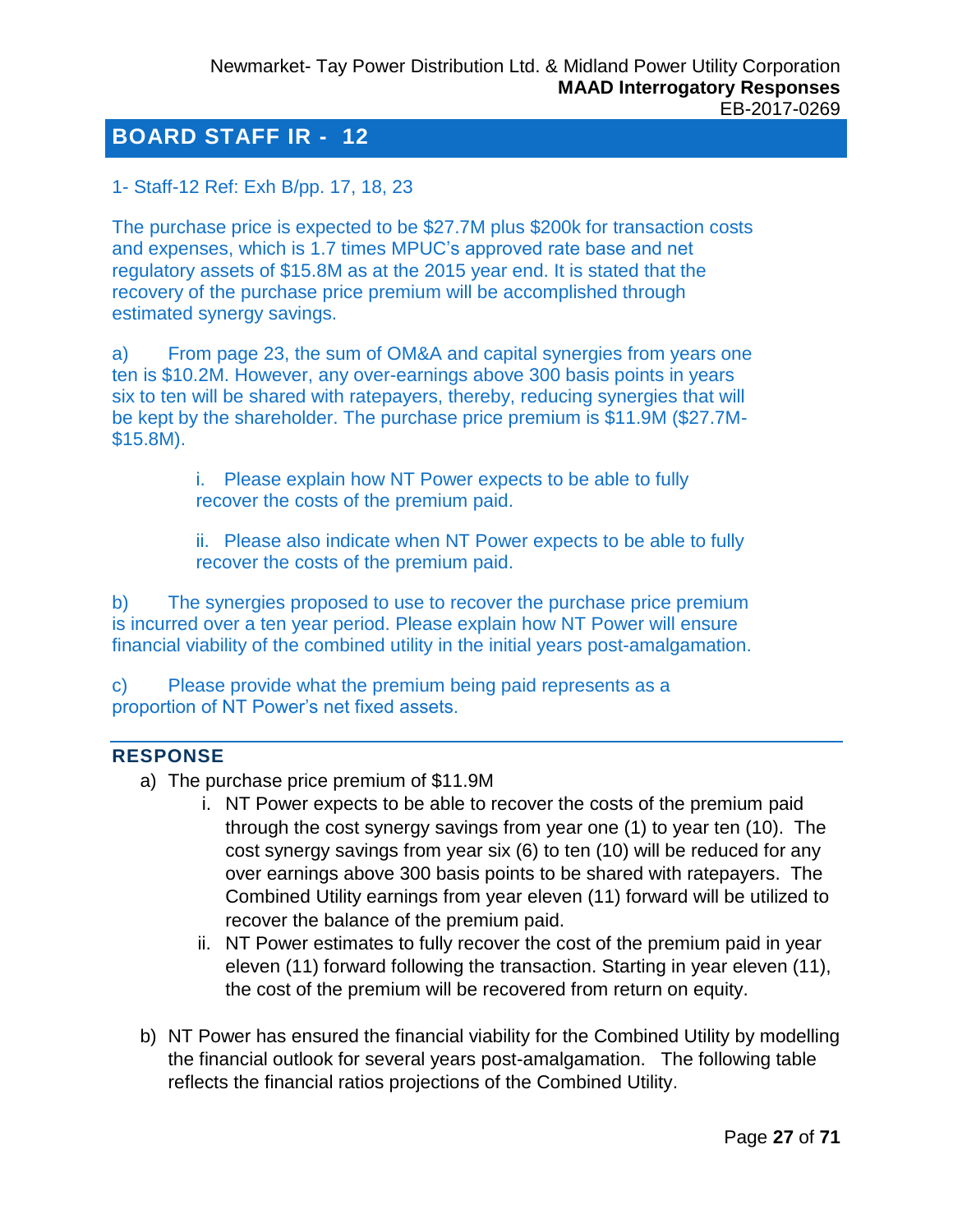## Newmarket- Tay Power Distribution Ltd. & Midland Power Utility Corporation **MAAD Interrogatory Responses** EB-2017-0269

| <b>Combined Utility Financial Ratios</b> |        |        |        |        |               |       |        |        |        |         |
|------------------------------------------|--------|--------|--------|--------|---------------|-------|--------|--------|--------|---------|
|                                          | Year 1 | Year 2 | Year 3 | Year 4 | Year 5 Year 6 |       | Year 7 | Year 8 | Year 9 | Year 10 |
| Third party debt to capital              | 47.7%  | 48.1%  | 49.1%  | 49.1%  | 48.8%         | 48.4% | 47.8%  | 47.1%  | 46.2%  | 45.3%   |
|                                          |        |        |        |        |               |       |        |        |        |         |
| Debt service coverage ratio              | 3.8x   | 3.7x   | 3.8x   | 3.9x   | 4.1x          | 4.2x  | 4.4x   | 4.5x   | 4.7x   | 4.8x    |
|                                          |        |        |        |        |               |       |        |        |        |         |
| <b>Return on Equity (After-tax)</b>      | 4.0%   | 5.7%   | 6.3%   | 6.6%   | 7.1%          | 7.2%  | 7.4%   | 7.5%   | 7.6%   | 7.6%    |

c) The purchase price premium of \$11.9M is 12% of NT Power's 2016 net fixed assets.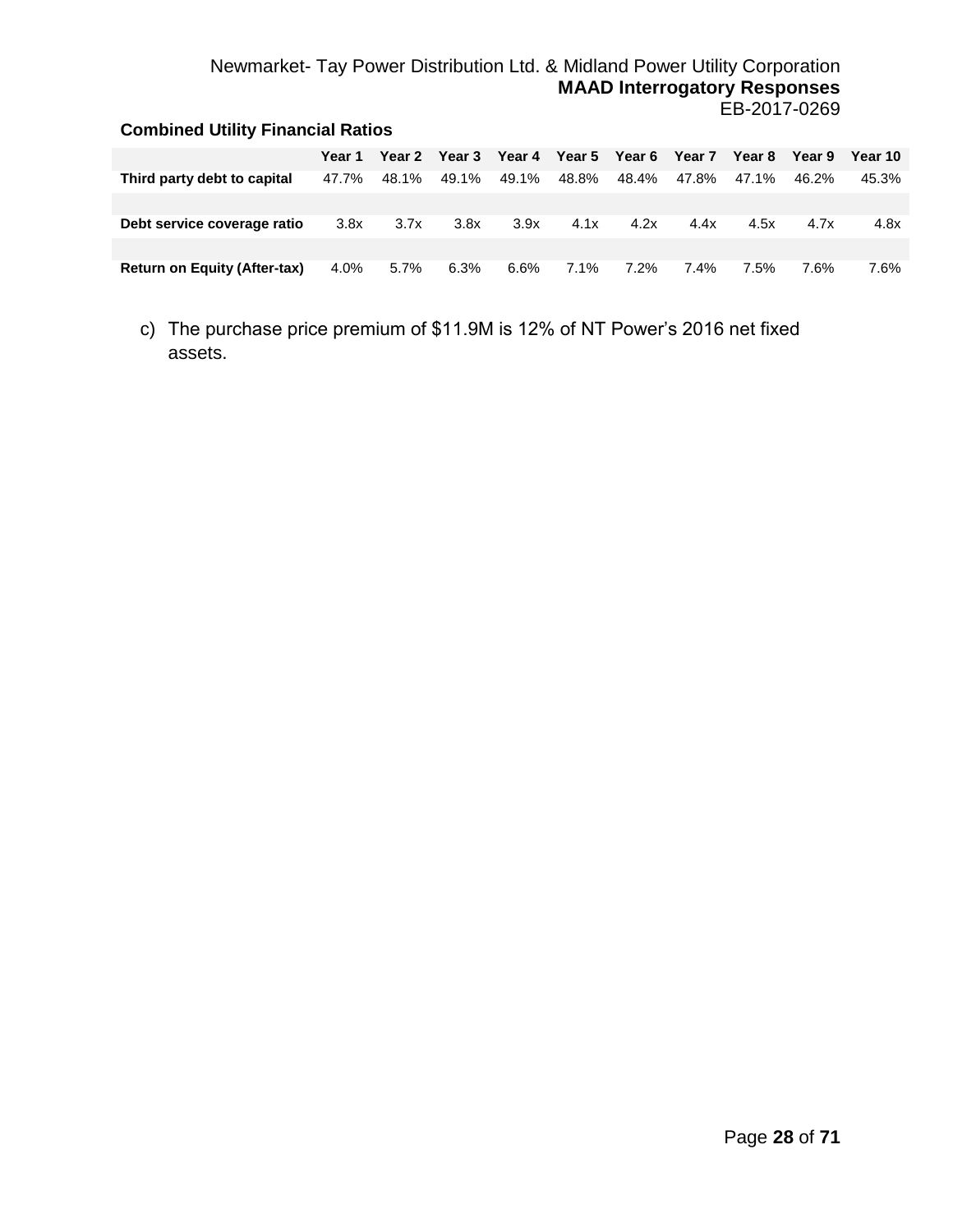#### <span id="page-28-0"></span>1- Staff-13 Ref: Exh B/p. 27

The application states that the combined utility will prepare one set of financial statements.

a) Please indicate when the combined utility is expecting to consolidate the financial records.

b) If each of the applicants use different accounting policies, please explain any impact this may have when the financial records are consolidated.

c) Please confirm whether either of the applicants intends to make changes, or is required by an accounting standards body to make changes to its accounting policies, as a result of the proposed amalgamation. If so, please describe the impact of any accounting changes and whether they will reduce or increase the earnings of the amalgamated utility.

#### **RESPONSE**

- a) NT Power expects to consolidate financial records promptly following the OEB's approval.
- b) NT Power and MPUC were both originally on Canadian GAAP and migrated to IFRS accounting policies. NT Power and its independent auditors have not identified any impact to consolidating financial records due to different accounting policies.
- c) NT Power confirms neither applicant intends to, nor is required to make changes to the accounting policies as a result of the proposed amalgamation.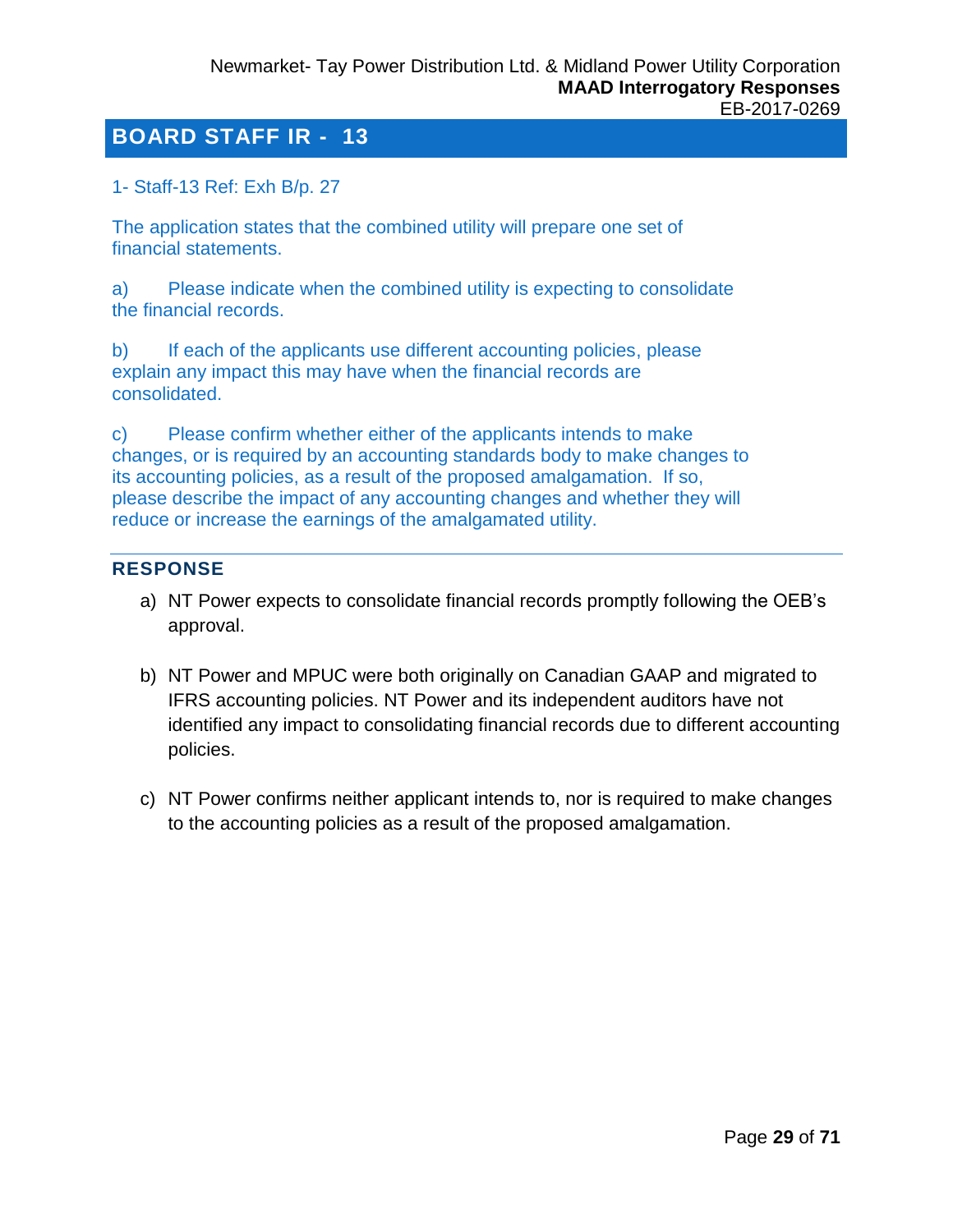<span id="page-29-0"></span>1- Staff-14 Ref: Exh B/p. 28

The application states that NT Power is confident that it will be in a position to finance incremental transition costs using the savings which it expects to achieve given the anticipated efficiency gains and synergies arising from the proposed transaction. Please quantify the transition costs and compare it to the cost savings anticipated by year from year 1 to 10 post-transaction.

## **RESPONSE**

Please refer to the Staff  $IR - 6$ , a) for the transition costs and cost savings comparison for year one (1) to ten (10) post- transaction.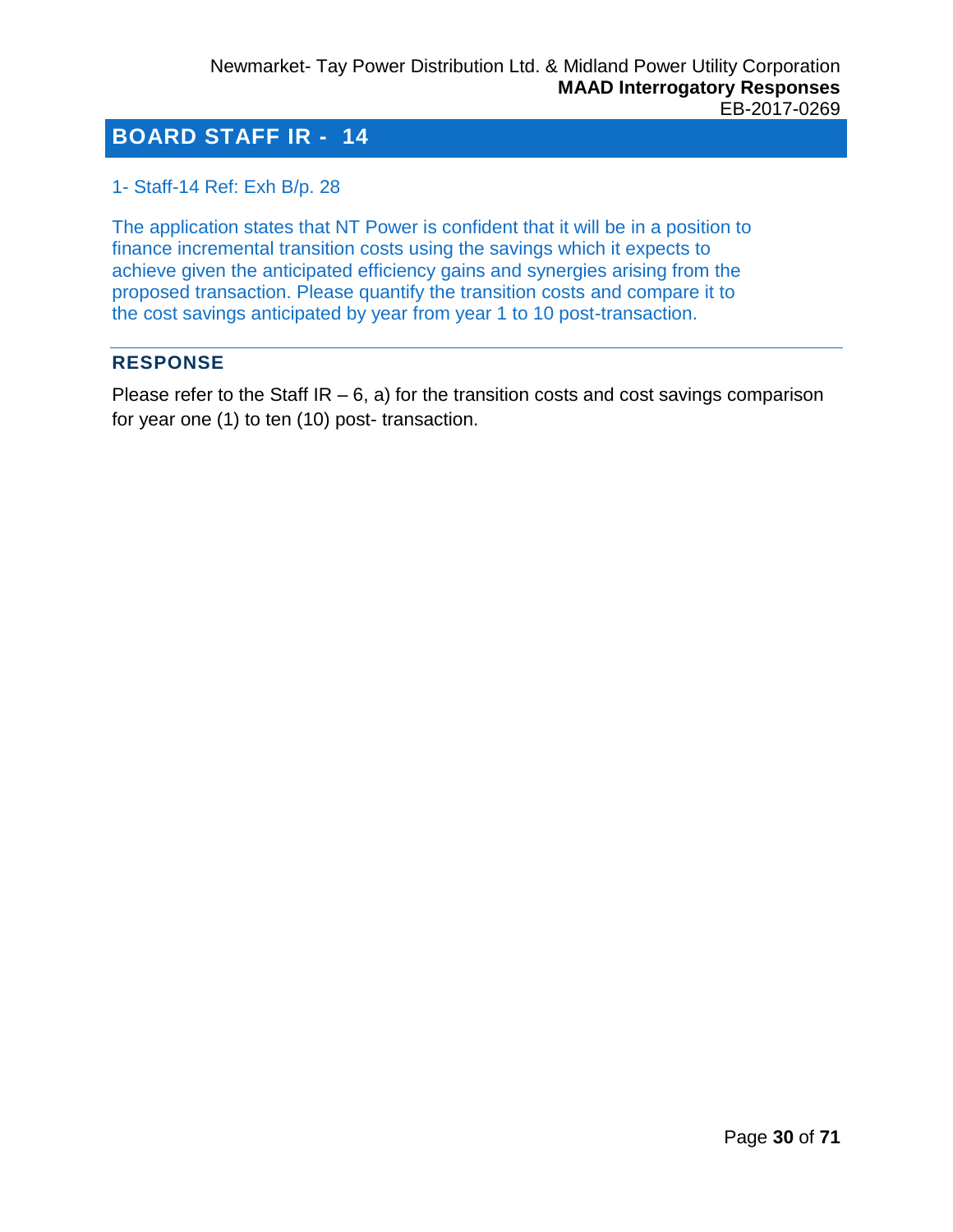<span id="page-30-0"></span>1- Staff-15 Ref: Exh B/p. 29

NT Power states that it is financing 90% of the proposed transaction with new term-debt from the bank.

a) Has NT Power already secured the financing? Please explain the status of this.

b) Please elaborate on the terms of the debt, including the interest rate and repayment terms.

#### **RESPONSE**

- a) Please refer to Attachment A for the TD Bank commitment letter. NT Power has a secured financing commitment upon OEB approval of the proposed transaction.
- b) The interest rates will be available when these are set shortly prior to the closing of the financing of the transaction. The repayment term will be twenty-five (25) to thirty (30) years.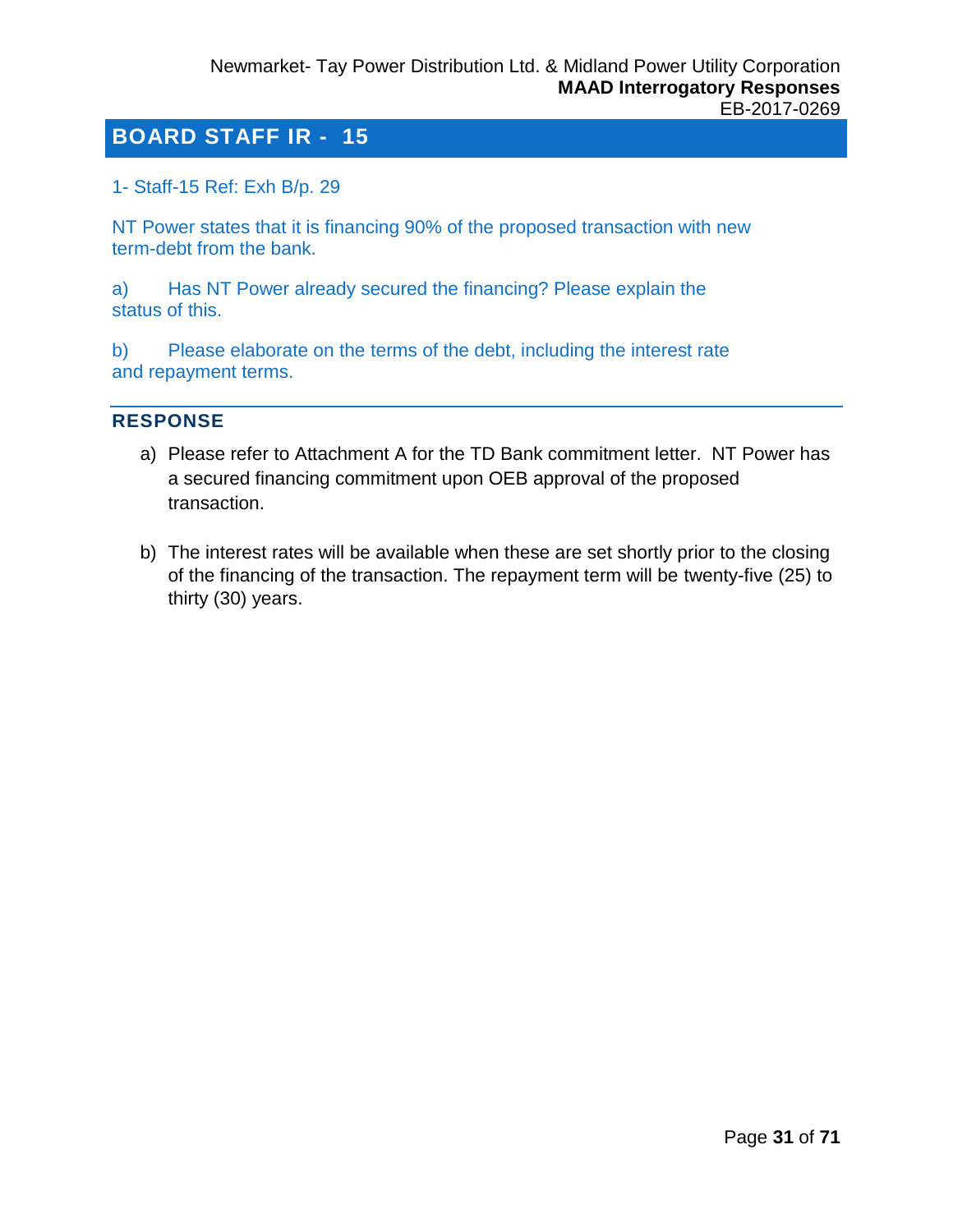<span id="page-31-0"></span>1- Staff-16 Ref: Exh B/p. 11, 30

NT Power requests approval of a ten-year deferral period for the rebasing of MPUC rates and the rates of the combined utility.

a) Please confirm that approval for the ten-year deferral period is being sought for both MPUC and the combined utility.

b) Please confirm whether NT Power expects to migrate from its existing rate plan to having its rates adjusted by the Price Cap IR adjustment mechanism. If so, please confirm when this will occur.

## **RESPONSE**

- a) Confirmed more specifically, approval of the ten-year deferral period is being sought in relation to MPUC, and NT Power's intent is to re-base the Combined Utility at the end of this ten-year period.
- b) NT Power is currently setting its rates pursuant to the Annual IR Index rate setting mechanism. Pursuant to the Board's March 26, 2015 *Report of the Board on Rate-Making Associated with Distributor Consolidation* (the "Consolidation Report") and the Board's Handbook to Electricity Distributor and Transmitter Consolidations (the "Handbook"), a distributor who is a party to a consolidation transaction and who is on the Annual IR Index will continue to have rates based on the Annual IR Index during the deferral period, until it selects a different ratesetting option (see Handbook page 14 and Consolidation Report page 11). Therefore, NT Power may select to migrate from its existing plan to a different option, but a final decision on this has not been made at this time.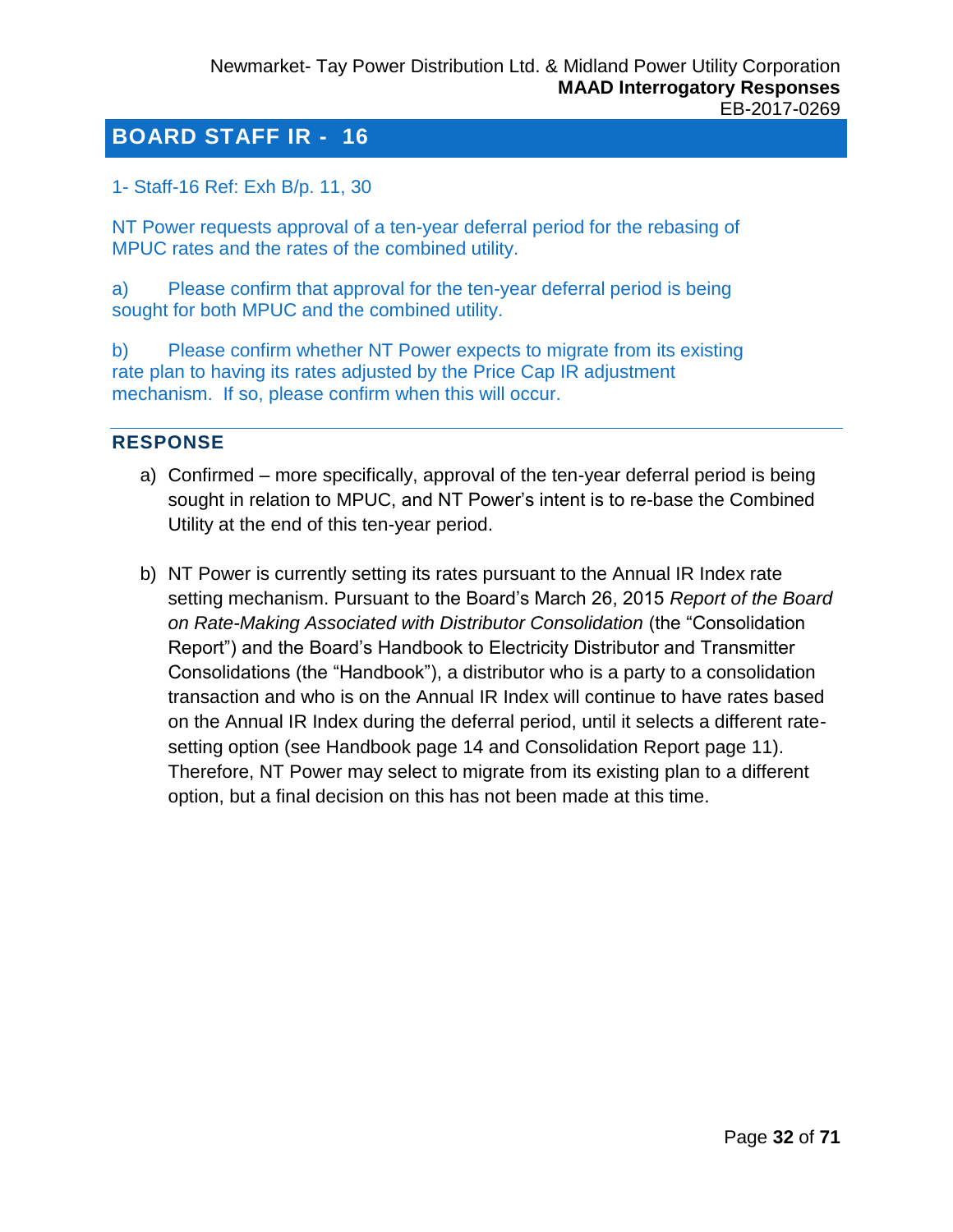<span id="page-32-0"></span>1- Staff-17 Ref: Exh B/pp. 19, 25

On page 19, NT Power states that: "As a result of item (a) above, MPUC's distribution rates would remain the same, aside from a small mechanistic adjustment, for the next ten years."

On page 25, NT Power notes that NT Power is currently in cohort 2 (stretch factor of 0.15%) while MPUC is currently in cohort 4 (stretch factor of 0.45%).

a) Please describe the "small mechanistic adjustment".

b) As read, item (a) means that MPUC customers would likely be under the Price Cap IR rate-setting adjustment with or without the purchase and amalgamation, except for the possibility of rebasing.

i. While rate increases approved in cost of service applications may be higher than the price cap IR rate adjustment would provide, please provide the applicants' views on whether there may be other "benefits" from rebasing (e.g., adjusting inter-class subsidization and revenue-to-cost imbalances, increased costs for improved or new services).

c) If MPUC were to continue to operate under cohort 4, the Price Cap IR rate adjustment would be IPI – 0.45% (under the current rate-setting formula). If MPUC migrated to the NT Power cohort 2 after amalgamation, the annual rate-setting mechanism would be IPI – 0.15%. All else being equal, MPUC customers would face higher increases after amalgamation with NT Power than it would as a stand-alone utility. This ignores cost or operational pressures that MPUC might have to address if it continued as a stand-alone utility.

i. Please provide further explanation and support for how the "no harm" test is satisfied for MPUC's customers under the rate-setting proposal described on page 9.

## **RESPONSE**

a) The "small mechanistic adjustment" is describing Chapter 3, *OEB Filing Requirements* in the price cap IR setting mechanism. The price cap IR consists of a sharing benefit that attributes MPUC's stretch factor to be within cohort four (4).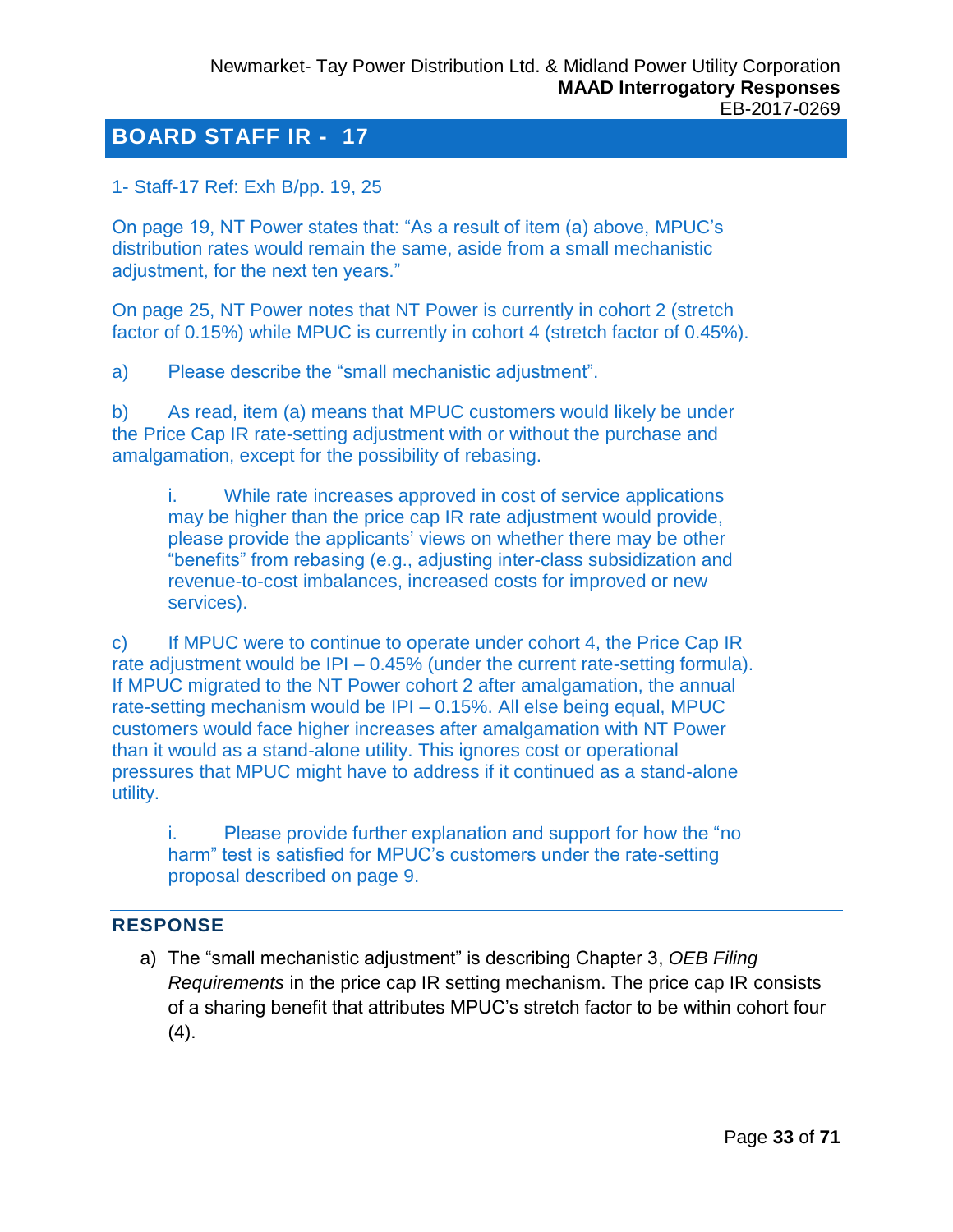#### Newmarket- Tay Power Distribution Ltd. & Midland Power Utility Corporation **MAAD Interrogatory Responses** EB-2017-0269

In the application, it was assumed the price cap mechanism adjusting MPUC customer rates would be calculated using MPUC's current cohort (cohort four  $(4)$ ).

- b) As the rebasing of the Combined Utility's rates is proposed to take place in ten (10) years, it is difficult to predict the issues in that rebasing application but NT Power expects that it will include cost allocation.
- c) The price cap mechanism pursuant to which MPUC rates would be increased is to be calculated based on the price cap adjustment as calculated using MPUC's existing cohort (cohort 4). NT Power does not propose to change the calculation of the price cap adjustment such that the part of the price cap formula relating to cohort would change during the deferral period.

Should the Board find the above approach unacceptable, NT Power would be amenable to the Board requiring that MPUC's rates be adjusted during the deferral period by the Annual IR Index adjustment, instead of the price cap mechanism adjustment.

i. Not applicable, refer to Staff IR - 17, c).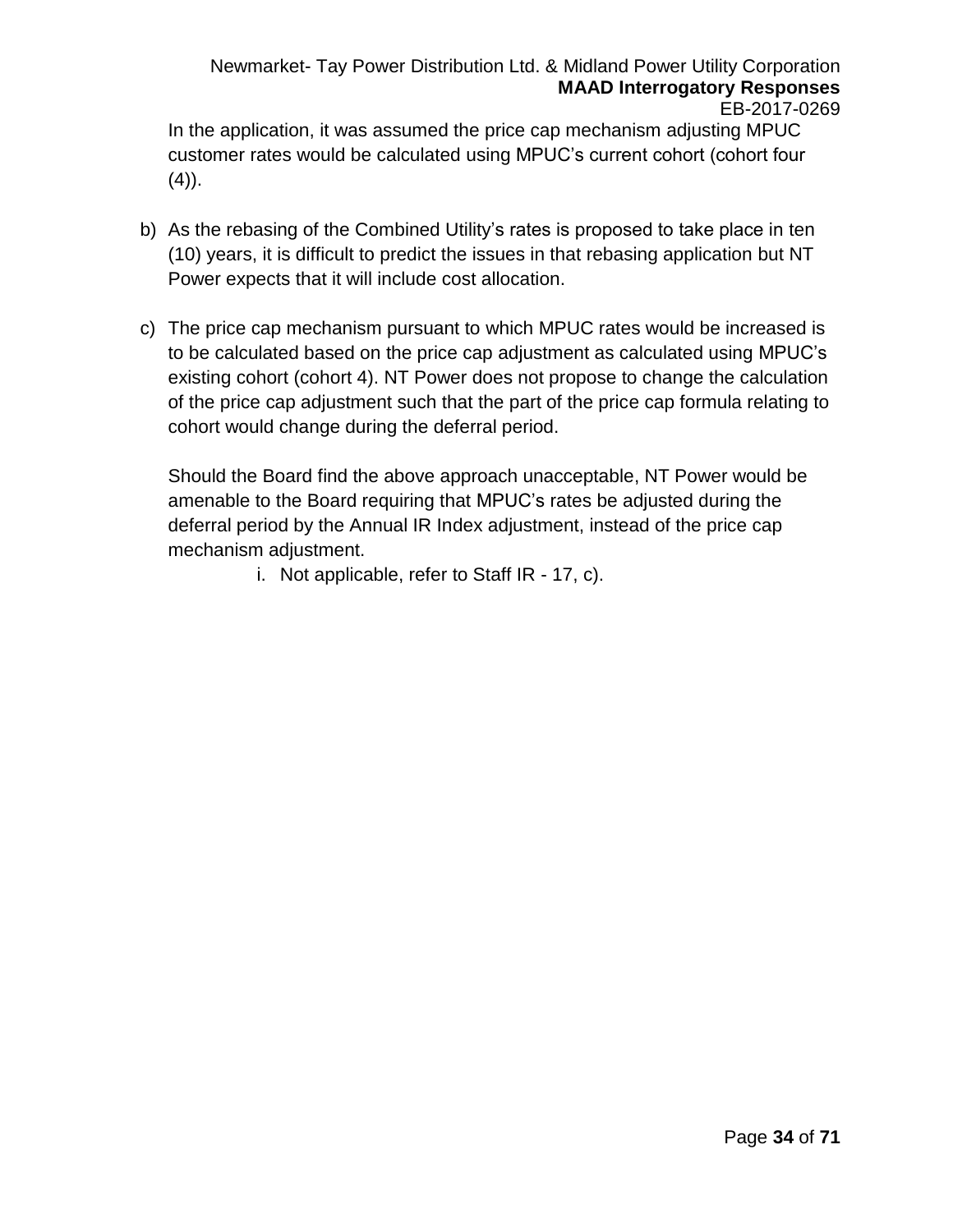## <span id="page-34-0"></span>1- Staff-18 Ref: Exh B/p. 30

The application states that NT Power plans to implement an earnings sharing mechanism (ESM) starting in year 6 of the deferred rebasing period. It is also stated that the proposed ESM is not identical to that set out by the OEB and that approval is sought of the proposed ESM.

a) Please provide a detailed explanation of how the proposed ESM plan is different from that set out by the OEB in the OEB's Handbook to Electricity Distributor and Transmitter Consolidations (Handbook), issued on January 19, 2016, identifying the specific differences for which approval is sought.

## **RESPONSE**

The Handbook states, "the OEB determined that under the ESM, excess earnings are shared with consumers on a 50:50 basis for all earnings that are more than 300 basis points above the consolidated entity's annual ROE". NT Power's proposal and intent aligns with this statement.

NT Power's proposed ESM is different than that set out in the Handbook in that NT Power proposes to record any excess earnings in a deferral and variance account (the "ESM Account") in years six through ten of the deferred rebasing period. Subsequently, when rebasing occurs, NT Power proposes to use the amounts in the ESM Account towards any rate mitigation measures required as determined by the Board at the time of rebasing and in accordance with rate-making principles.

In its application, NT Power stated that it proposes that the above-noted plan for the use of amounts in the ESM Account apply "to all the customers of the Combined Utility". The intent of this statement is to indicate that NT Power believes that all customers of the Combined Utility should be considered when the Board considers, at the time of rebasing, whether rate mitigation is needed.

NT Power proposes that the amounts in the ESM Account be first used towards any customers for whom it is found that rate mitigation is needed at the time of rebasing of the Combined Utility. Should it be found by the Board at the time of rebasing of the Combined Utility, that rate mitigation is not needed in relation to any customers, NT Power would propose to distribute the amounts in the ESM Account to all customers, in a manner acceptable to the Board at the time of rebasing. Should amounts in the ESM Account be greater than the amount required to cover any rate mitigation measures determined by the Board, the excess amount is proposed to be distributed to all customers, in a manner acceptable to the Board.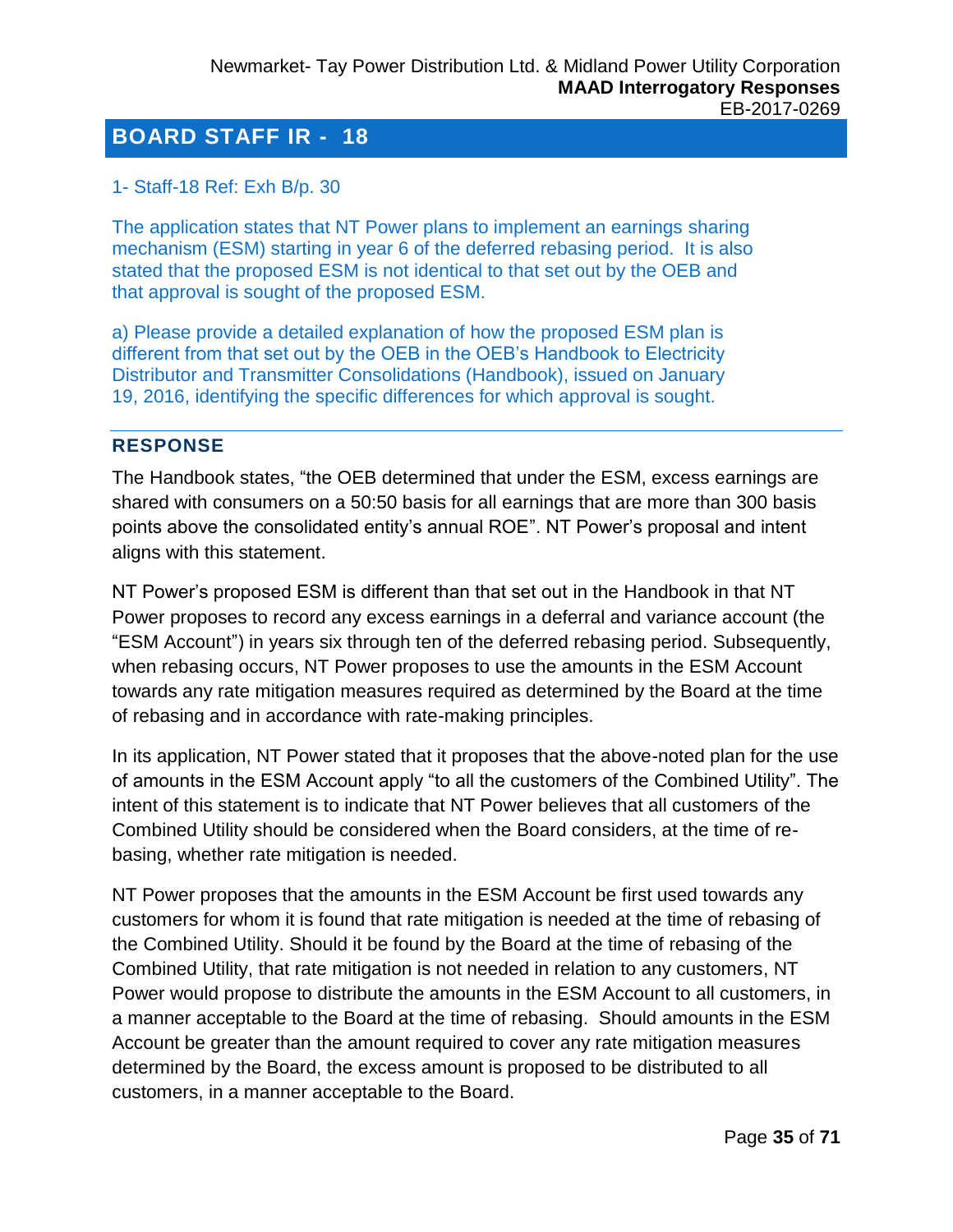<span id="page-35-0"></span>1- Staff-19 Ref: Exh B/pp. 11, 30, 31

The application requests the approval of a deferral and variance account to track excess earnings in years six to ten of the deferred rebasing period.

a) Please explain why the account is requested to be established in this application instead of at the time the account is needed in year six?

b) Please explain when ratepayer share of earnings will be credited to this new proposed deferral account and describe the plans NT Power has for clearance of these amounts.

c) Please provide details of NT Power's plan to share the ESM benefit amongst ratepayers of both rate zones.

d) Please provide a draft accounting order for the requested account.

e) Please explain how the allowed ROE and the actual ROE of the combined utility is proposed to be calculated.

f) Please confirm whether the applicants will commence the reimbursement of the ESM benefit with customers only in year 11. If so, please explain why an earlier sharing of the ESM benefit with customers has not been considered or cannot be implemented.

#### **RESPONSE**

- a) NT Power seeks the OEB's recommendation on the appropriate timing to set up the ESM Account. NT Power understood that the Board would consider and render any approval of the ESM Account as part of its approval of NT Power's proposed ESM plan, but NT Power is willing to request the account to be set up when needed in year six should this be the Board's preferred approach.
- b) NT Power proposes to place 50% of any earnings above 300 basis points in years six through ten of the deferred rebasing period into the ESM Account. The plan to clear amounts in the ESM Account is described above in response to Staff IR - 18.
- c) NT Power's plan to share the ESM benefit is explained above in Staff IR 18.
- d) Please refer to Staff IR 19, a). NT Power will be pleased to provide a draft accounting order once it is determined that the ESM Account will in fact be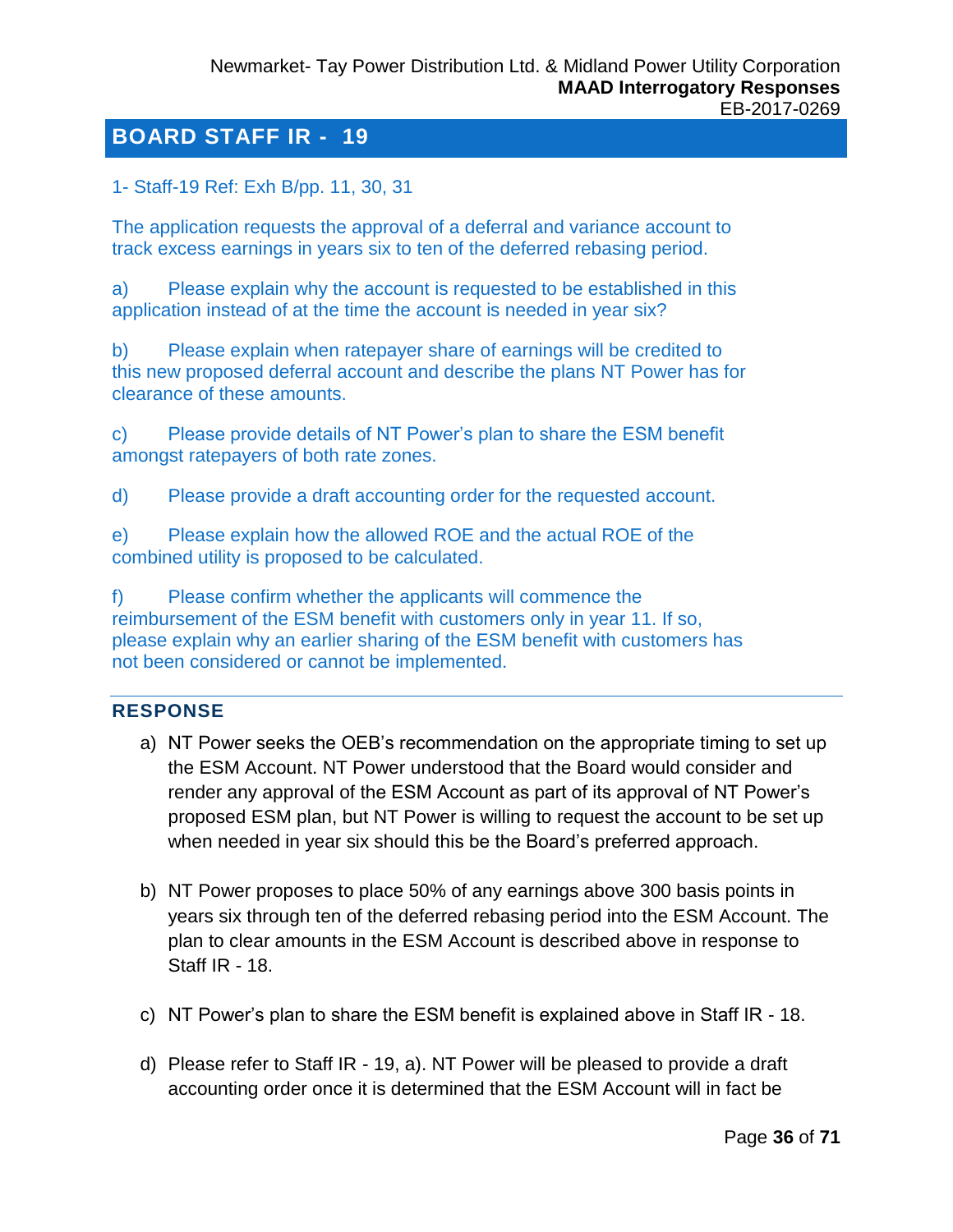#### Newmarket- Tay Power Distribution Ltd. & Midland Power Utility Corporation **MAAD Interrogatory Responses** EB-2017-0269

considered as part of this proceeding. If the Board's preferred approach is to have NT Power request to establish the ESM Account closer to year six of the deferral period, NT Power will be pleased to provide a draft accounting order at that time.

- e) NT Power assumes that allowed ROE and actual ROE would be calculated by combining the rate base of the two utilities as well as combining the ROE of the two utilities. Should the Board direct a different approach to calculating allowed ROE and actual ROE, NT Power would follow that approach.
- f) Given that NT Power's proposal is to use any amounts in the ESM Account towards any rate mitigation required by the Board in accordance with applicable rate-making principles at the time of rebasing, it is necessary to wait until the time of rebasing as it is only at that time it will be determined whether rate mitigation is required for one or more classes of customers of one or both of NT Power or MPUC customers.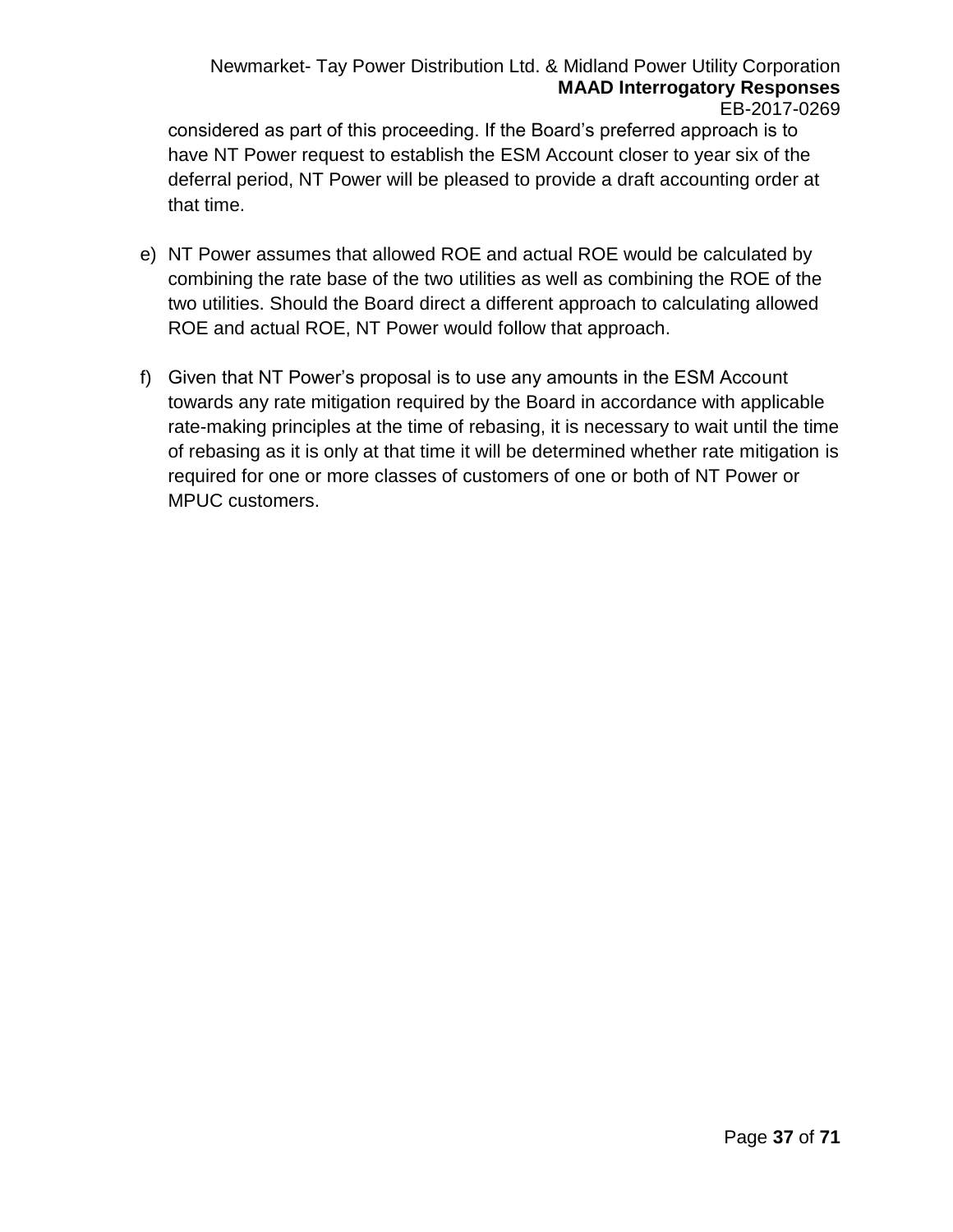<span id="page-37-0"></span>1- Staff-20 Ref: Exh B/p. 30

NT Power proposes that any amounts in the ESM Account will be used in regards to any rate mitigation required at the time of rebasing of the combined utility. NT Power further states that rate mitigation and reimbursement measures apply to all customers of the combined utility. The Handbook states if an applicant's proposed ESM is different from the ESM set out in the 2015 Report, the applicant must provide evidence to demonstrate the benefit to the customers of the acquired distributor.

a) Please explain why NT Power proposes that the ESM apply to all the customers of the combined utility from the perspective of consumer protection.

b) Please provide any additional information to demonstrate the benefit to the customers of MPUC.

## **RESPONSE**

a) Please refer to Staff IR - 18 and Staff IR – 19.

As per the Handbook, NT Power's objective is to protect "customer interests during the deferred rebasing period".

The Handbook states as follows at page 16-17:

"In the 2015 Report, the OEB determined that under the ESM, excess earnings are shared with consumers on a 50:50 basis for all earnings that are more than 300 basis points above the consolidated entity's annual ROE".

The Handbook further notes that this ESM mechanism may not achieve the intended objective of consumer protection for all types of consolidation proposals. It further states that applicants are invited to propose alternative ESMs that better achieve consumer protection and this may include an ESM where excess earnings will accrue only to the benefit of the customers of the acquired distributor.

Both NT Power and MPUC are mid size distributors with customers exceeding 3,000 and less than 100,000 as defined by *Third Generation Incentive Regulation Stretch Factor Updates for 2010 (EB-2009-0392)*.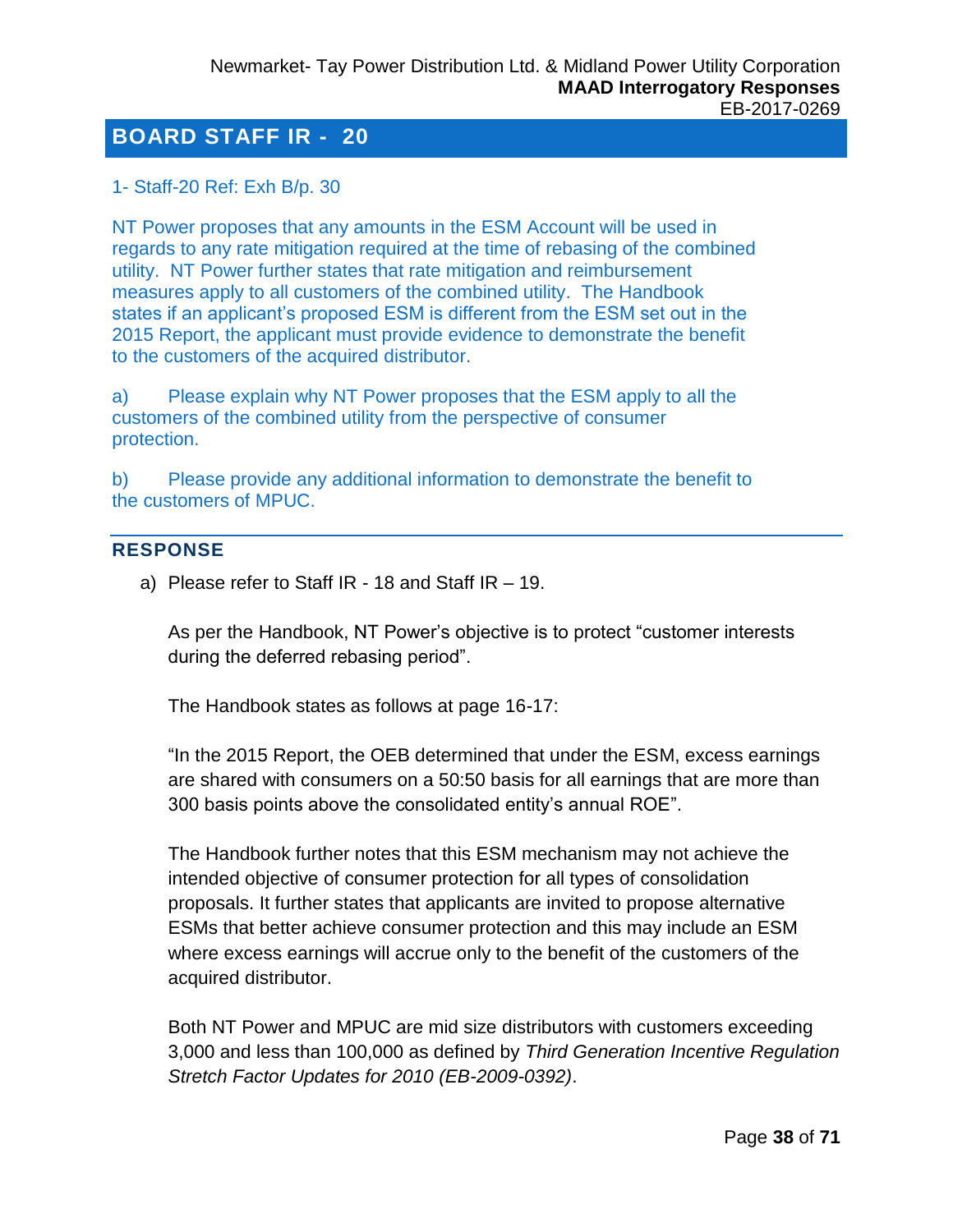#### Newmarket- Tay Power Distribution Ltd. & Midland Power Utility Corporation **MAAD Interrogatory Responses** EB-2017-0269

NT Power submits that in the circumstances of this transaction in which all the customers of the Combined Utility are anticipated to benefit from consolidation, all customers should be considered for any required rate mitigation and/or benefit from any amounts that have accrued in the ESM Account.

b) Please refer to Staff IR - 18. The benefit to the customers of MPUC is that should rate mitigation measures be determined to be required by the Board for MPUC customers in accordance with applicable rate-making principles at the time of rebasing, any amounts in the ESM Account will be used towards these rate mitigation measures. Only if amounts in the ESM Account are greater than the amount needed to cover rate mitigation measures will amounts from the ESM Account be distributed to all customers in a manner acceptable to the Board at the time of rebasing. Please also refer to SEC IR  $-10$ .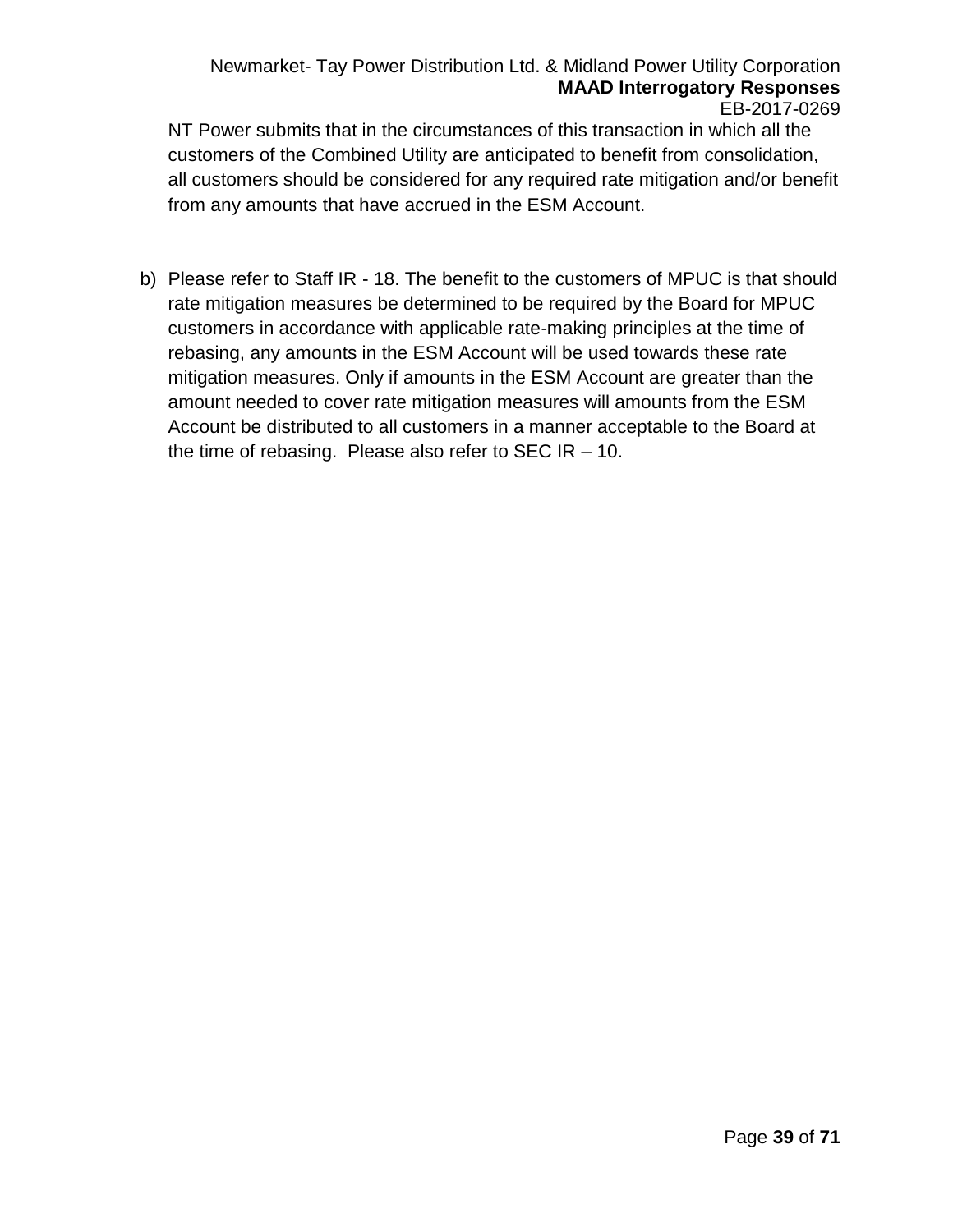<span id="page-39-0"></span>NT Power requests the OEB's approval to extend the application of the rate riders currently granted to NT Power and MPUC pursuant to NT Power and MPUC's current rate tariffs.

a) Please confirm whether NT Power is seeking a continuation of the existing rate riders until the current expiration date of these rate riders or whether NT Power is seeking an extension of the existing rate riders beyond the expiration date.

b) If the latter, please confirm the date until when the extension of the existing rate riders is being requested and provide an explanation for why the extension is being sought for each of these rate riders.

## **RESPONSE**

- a) NT Power confirms no continuation or extension of the existing rate riders are being sought beyond the current expiration date.
- b) Not applicable, as no extension is being requested.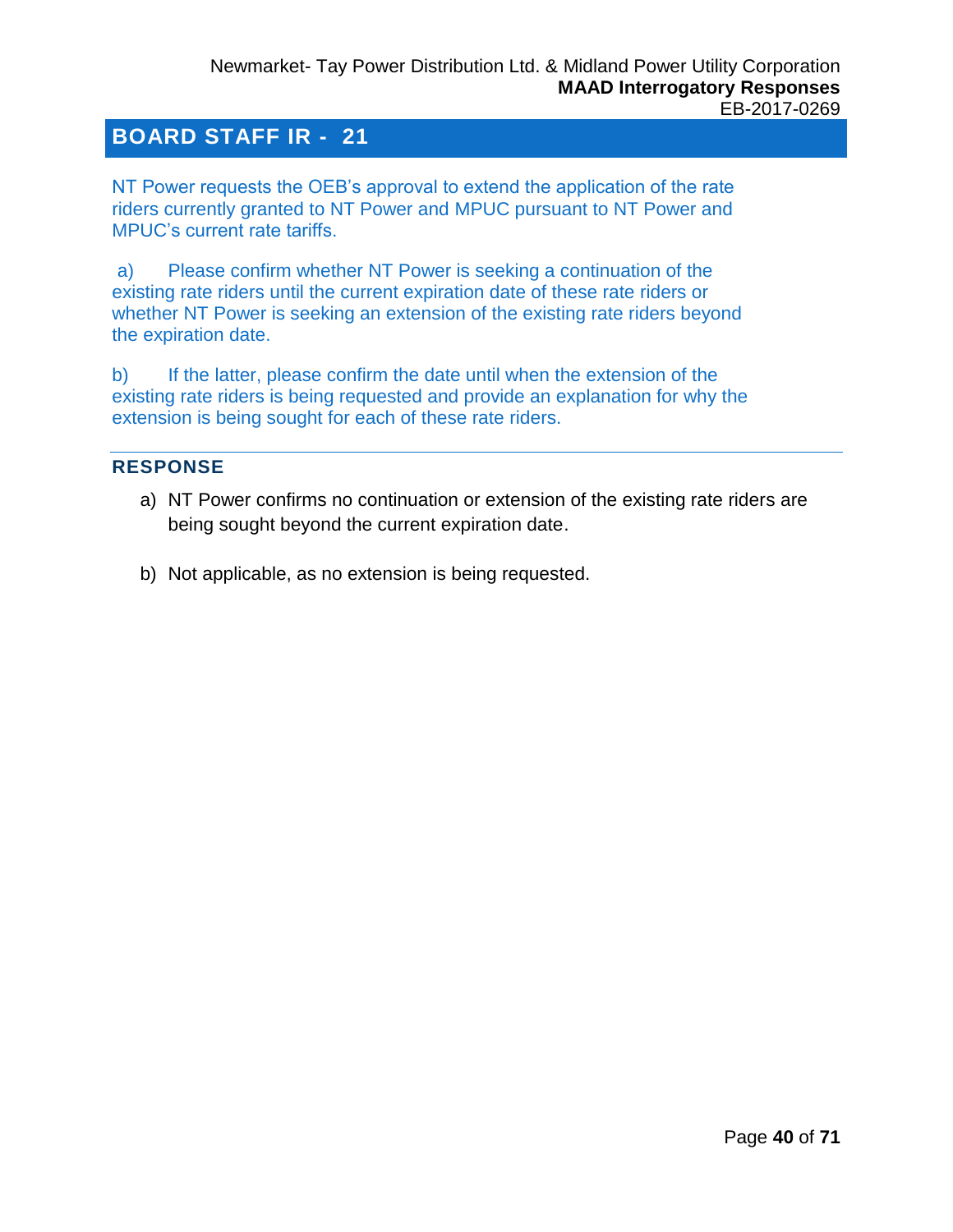<span id="page-40-0"></span>1- Staff-22 Ref: Exh B/p. 33

NT Power requests to continue tracking costs in the deferral and variance accounts currently approved by the OEB for both NT Power and MPUC.

a) Please provide a listing of the existing deferral and variance accounts.

b) Please explain when NT Power expects to consolidate NT Power and MPUC's deferral and variance accounts.

i. Please explain whether the consolidation of the IESO bill for the different rate zones will affect the timing of the consolidation of deferral and variance accounts.

ii. If so, please explain NT Power's consolidation proposal if the IESO bill is combined mid-year instead of at year end.

## **RESPONSE**

- a) The existing deferral and variance account currently approved by the OEB for MPUC and NT Power are provided in Attachment B.
- b) NT Power expects to consolidate NT Power and MPUC`s deferral and variance accounts in year eleven (11) with OEB approval. NT Power is proposing harmonization in year eleven (11) with the intent of submitting a consolidation proposal for the applicable year end.
	- i. NT Power`s preference is to maintain separate records for the purposes of the IESO bill until year eleven (11). In turn, this mitigates consolidation of deferral and variance accounts that would be required to support the different rate zones.
	- ii. Not applicable.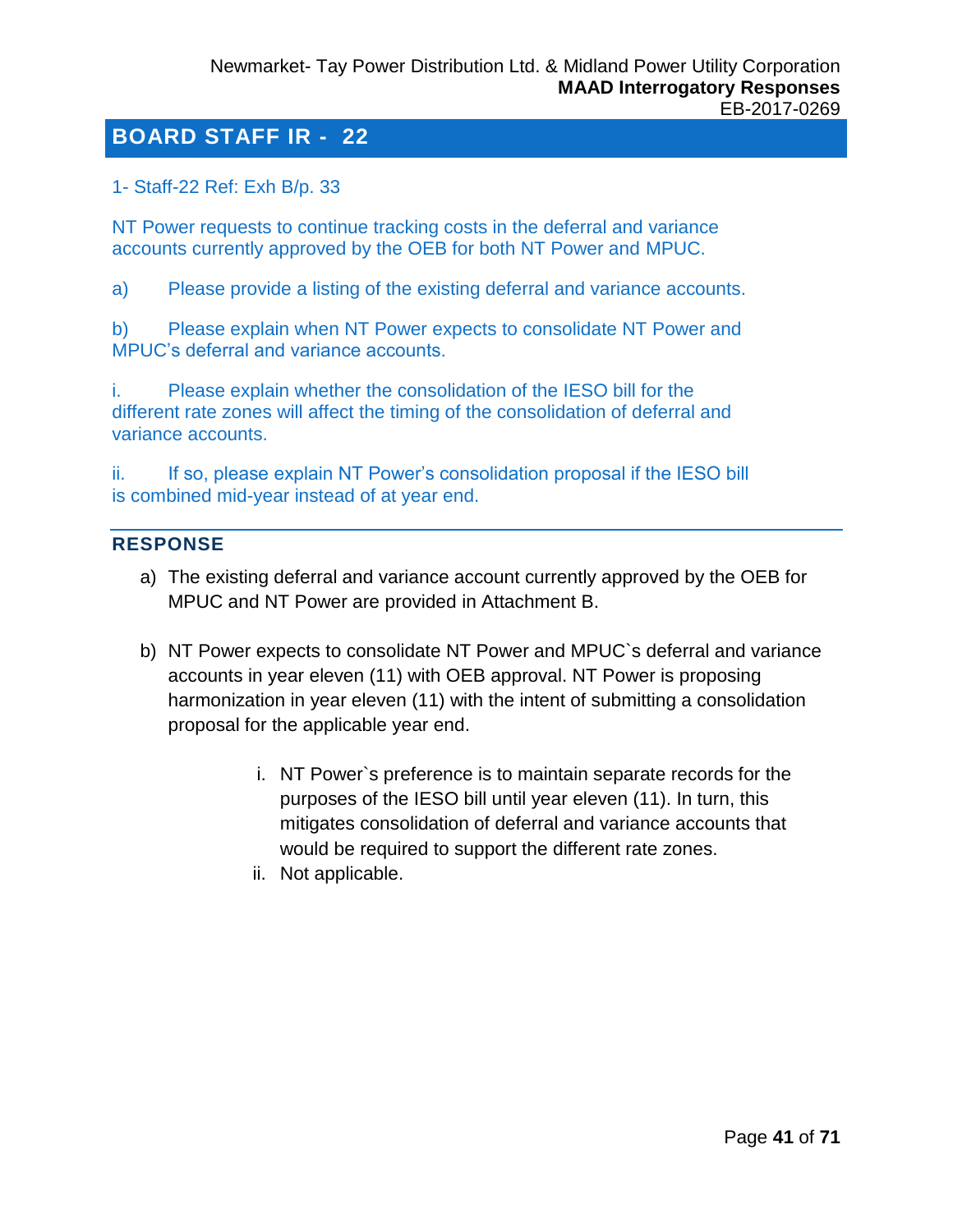a. Staff-23 Ref: Schedule G, MPUC Financial Statements

<span id="page-41-0"></span>In MPUC's 2016 financial statements, note 12 states that MPUC did not meet its current ratio covenant. However, the covenant was waived and removed from the current financing agreement.

> b. Please explain if there are any further implications from the breach of this covenant to MPUC's liquidity after the acquisition by NT Power.

#### **RESPONSE**

Note 12 states that the current ratio covenant was not met at December 31, 2015. This was the result of a timing difference between the approval by Ontario Infrastructure Lands Corporation ("IO") to provide funding for capital projects to MPUC and the actual provision of the funds. Unlike private sector commercial credit entities, IO releases funds at set times rather than when they are needed. The current ratio covenant was waived as the potential breach would be cured upon IO's release of the approved funds. Note 12 is reflective of this timing issue and not MPUC's current or future liquidity.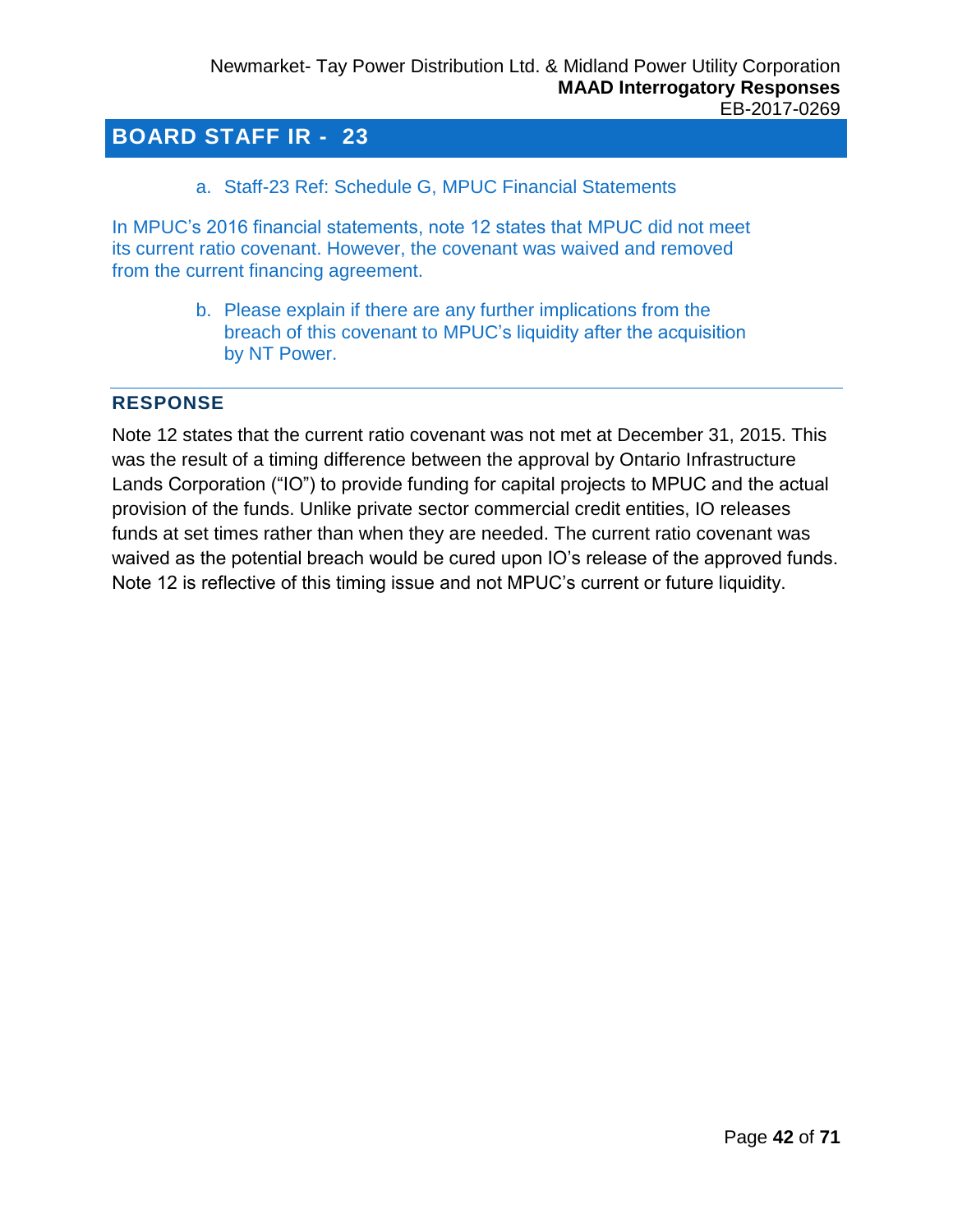<span id="page-42-0"></span>1- Staff-24 Ref: Schedule G, 2018 Pro-forma Statements

a) Please confirm that the pro-forma statements reflect the transition costs and savings projected for 2018. If not, please include the transition costs and savings in the proforma.

b) Please explain how the projections in the pro-forma statements are derived.

#### **RESPONSE**

- a) NT Power is submitting revised Combined Utility pro forma statements in Attachment C, reflecting the transition and transaction costs with the synergy savings in 2018.
- b) The projections in the pro-forma statements are based on:
	- a. 2015 actual with cost and customer growth of 2.9% to 3.0% respectively.
	- b. Capital requirements based on NT Power's DSP and MPUC's budget projections.
	- c. Transition, transaction and cost synergies are estimated at \$1,047K.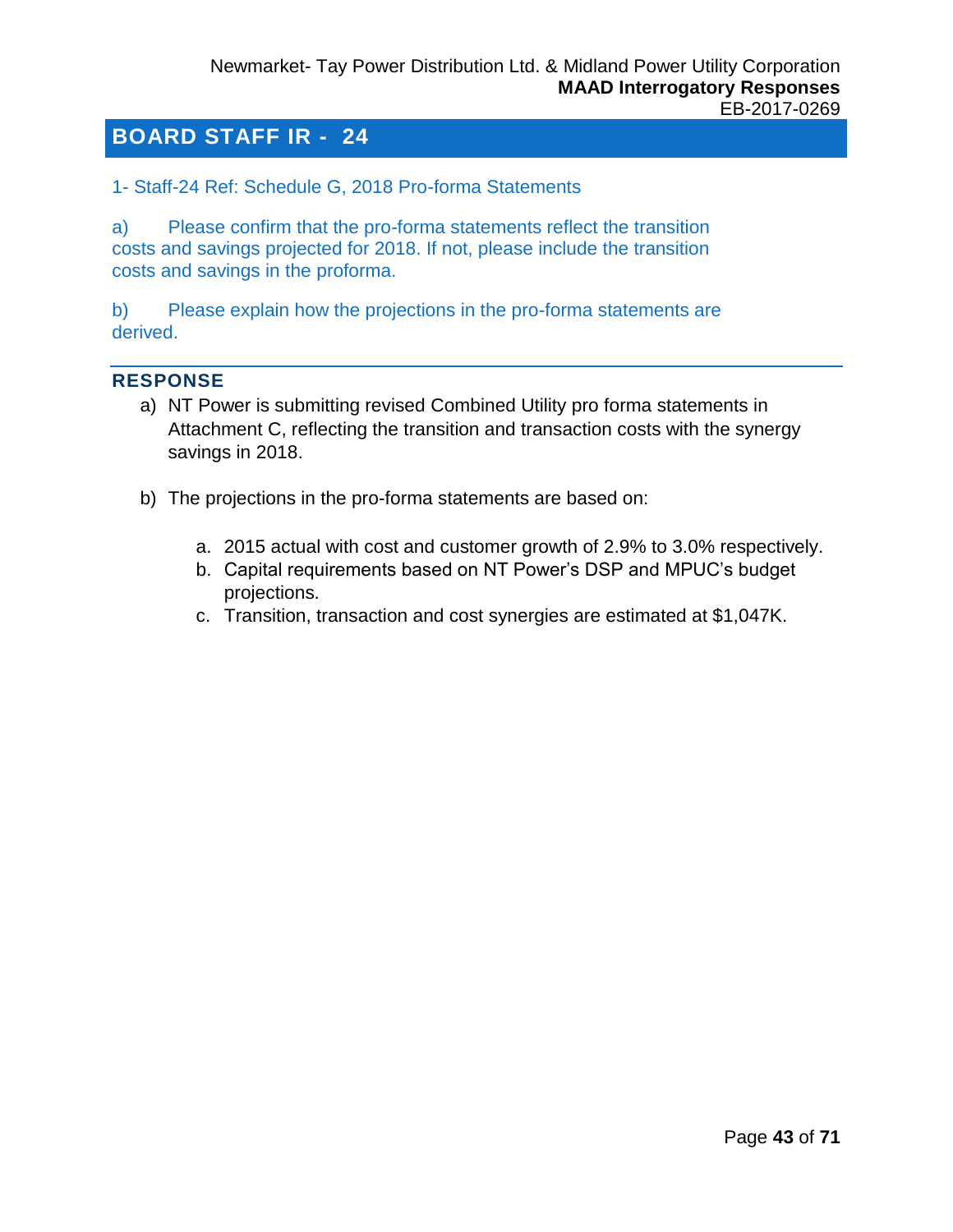<span id="page-43-0"></span>d. Staff-25 Ref: Schedule H, Tariffs of Rates and Charges for MPUC and NT Power

OEB Staff has reviewed the approved Tariffs of Rates and Charges for the 2017 rate year for each of MPUC and NT Power as provided in Appendix "H". Regarding Specific Service Charges, OEB Staff has prepared the following table that compares the Specific Service Charges for the two applicants:

| <b>Specific Service Charge</b>                                                                             |                                                            | <b>Current Approved Charge</b>                                                    |
|------------------------------------------------------------------------------------------------------------|------------------------------------------------------------|-----------------------------------------------------------------------------------|
|                                                                                                            | <b>MPUC Utilities</b><br>Corporation<br>(EB-2016-<br>0092) | Newmarket -<br><b>Tay Power</b><br><b>Distribution</b><br>Ltd. (EB-<br>2016-0275) |
| <b>Customer Administration</b>                                                                             |                                                            |                                                                                   |
| <b>Arrears Certificate</b>                                                                                 |                                                            | \$15.00                                                                           |
| <b>Statement of Account</b>                                                                                |                                                            | \$15.00                                                                           |
| Duplicate invoices for previous billing                                                                    |                                                            | \$15.00                                                                           |
| Request for other billing information                                                                      |                                                            | \$15.00                                                                           |
| Easement letter                                                                                            |                                                            | \$15.00                                                                           |
| Notification charge                                                                                        | \$15.00                                                    |                                                                                   |
| Account history                                                                                            | \$15.00                                                    | \$15.00                                                                           |
| Credit reference letter                                                                                    |                                                            | \$15.00                                                                           |
| Credit check (plus credit agency costs)                                                                    |                                                            | \$15.00                                                                           |
| Returned cheque (plus bank charges)                                                                        | \$15.00                                                    | \$15.00                                                                           |
| Legal letter charge                                                                                        | \$15.00                                                    | \$15.00                                                                           |
| Special meter reads                                                                                        |                                                            | \$30.00                                                                           |
| Account set up charge/change of occupancy charge (plus<br>credit agency costs if applicable) - residential | \$30.00                                                    | \$26.00                                                                           |
| Meter dispute charge plus Measurement Canada fees (if<br>meter found correct)                              |                                                            | \$30.00                                                                           |
| <b>Non-payment of Account</b>                                                                              |                                                            |                                                                                   |
| Late payment - per month                                                                                   | 1.50%                                                      | 1.50%                                                                             |
| Late payment - per annum                                                                                   | 19.56%                                                     | 19.56%                                                                            |
| Collection of account charge - no disconnection                                                            |                                                            | \$23.00                                                                           |
| Disconnect/reconnect at meter - during regular hours                                                       | \$65.00                                                    | \$50.00                                                                           |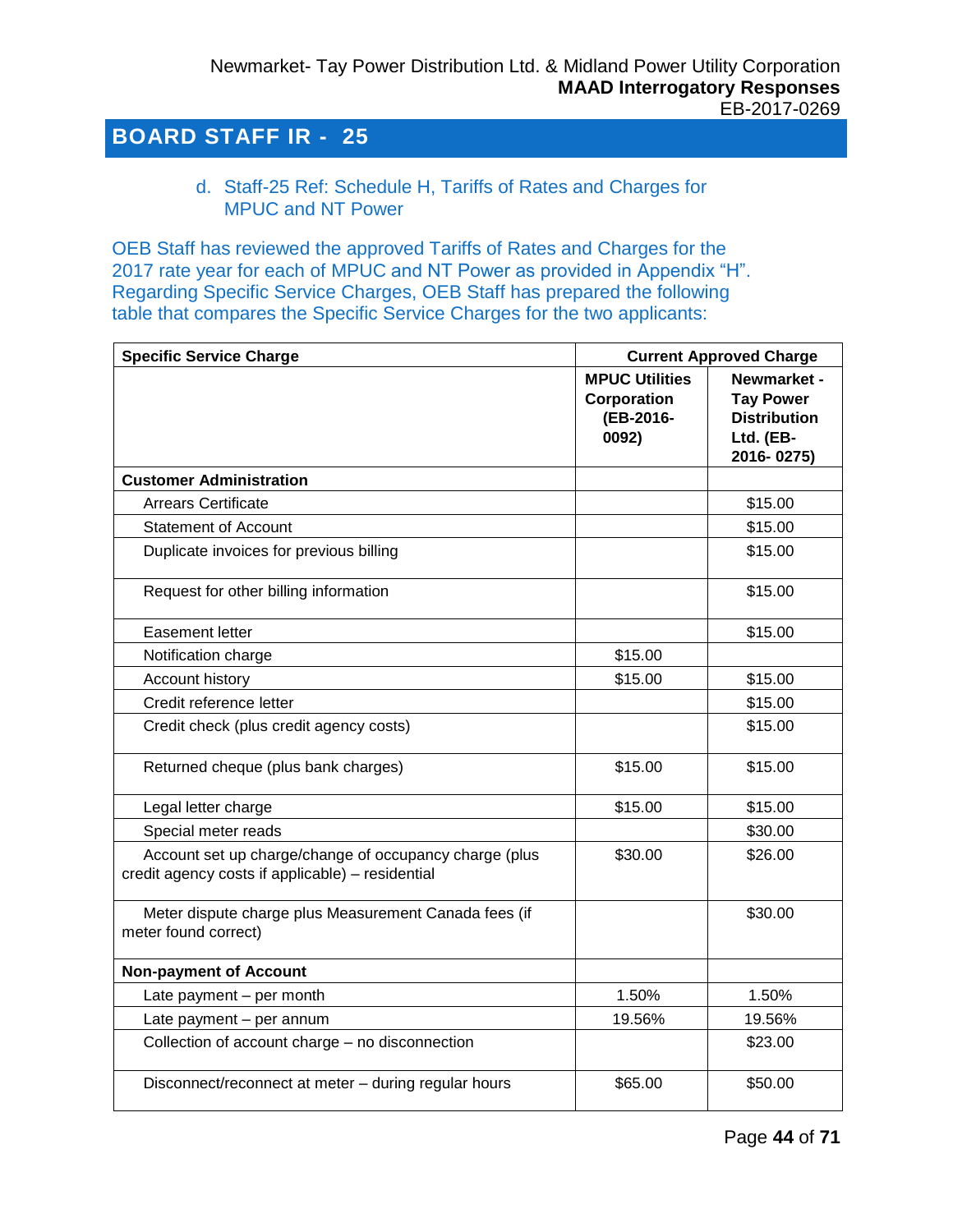#### Newmarket- Tay Power Distribution Ltd. & Midland Power Utility Corporation **MAAD Interrogatory Responses** EB-2017-0269

| Disconnect/reconnect at meter - after regular hours                                                       | \$185.00 | \$185.00   |
|-----------------------------------------------------------------------------------------------------------|----------|------------|
| Disconnect/reconnect at pole - during regular hours                                                       | \$185.00 | \$185.00   |
| Disconnect/reconnect at pole – after regular hours                                                        | \$415.00 | \$415.00   |
| Install/remove load control device - during regular hours                                                 | \$65.00  | \$50.00    |
| Install/remove load control device - after regular hours                                                  | \$185.00 | \$185.00   |
| Other                                                                                                     |          |            |
| Service call – customer owned equipment                                                                   |          | \$30.00    |
| Service call - after regular hours                                                                        |          | \$165.00   |
| Temporary service – install & remove – underground – no<br>transformer                                    | \$300.00 | \$500.00   |
| Temporary service install and remove – overhead – no<br>transformer                                       | \$500.00 | \$300,00   |
| Temporary service install and remove – overhead – with<br>transformer                                     |          | \$1,000.00 |
| Specific charge for access to power poles – per<br>pole/year (with the exception of wireless attachments) | \$22.35  | \$22.35    |
| Interval meter load management tool charge \$/month                                                       | \$25.00  |            |

#### a) Please confirm or correct the above table.

b) Where MPUC and NT Power currently both offer the same specific service, the rates are equivalent in most circumstances. However, there are a number of specific service charges that are currently charged by one, but not both, of the applicants. The applicants propose that the amalgamated entity would only rebase rates after 10 years.

i. Please explain how does NT Power proposes to handle a customer request (or a company-initiated request such as disconnect/reconnect due to nonpayment) for which an approved charge is applicable in one of the legacy service territories but not in the other.

ii. Please explain how NT Power intends to communicate with customers, and how it proposes to handle customer issues or complaints regarding differences in rates for the following specific service charges:

a. Account set-up charge/change of occupancy charge (plus credit credit agency costs if applicable) - \$30.00 for MPUC, \$26.00 for NT Power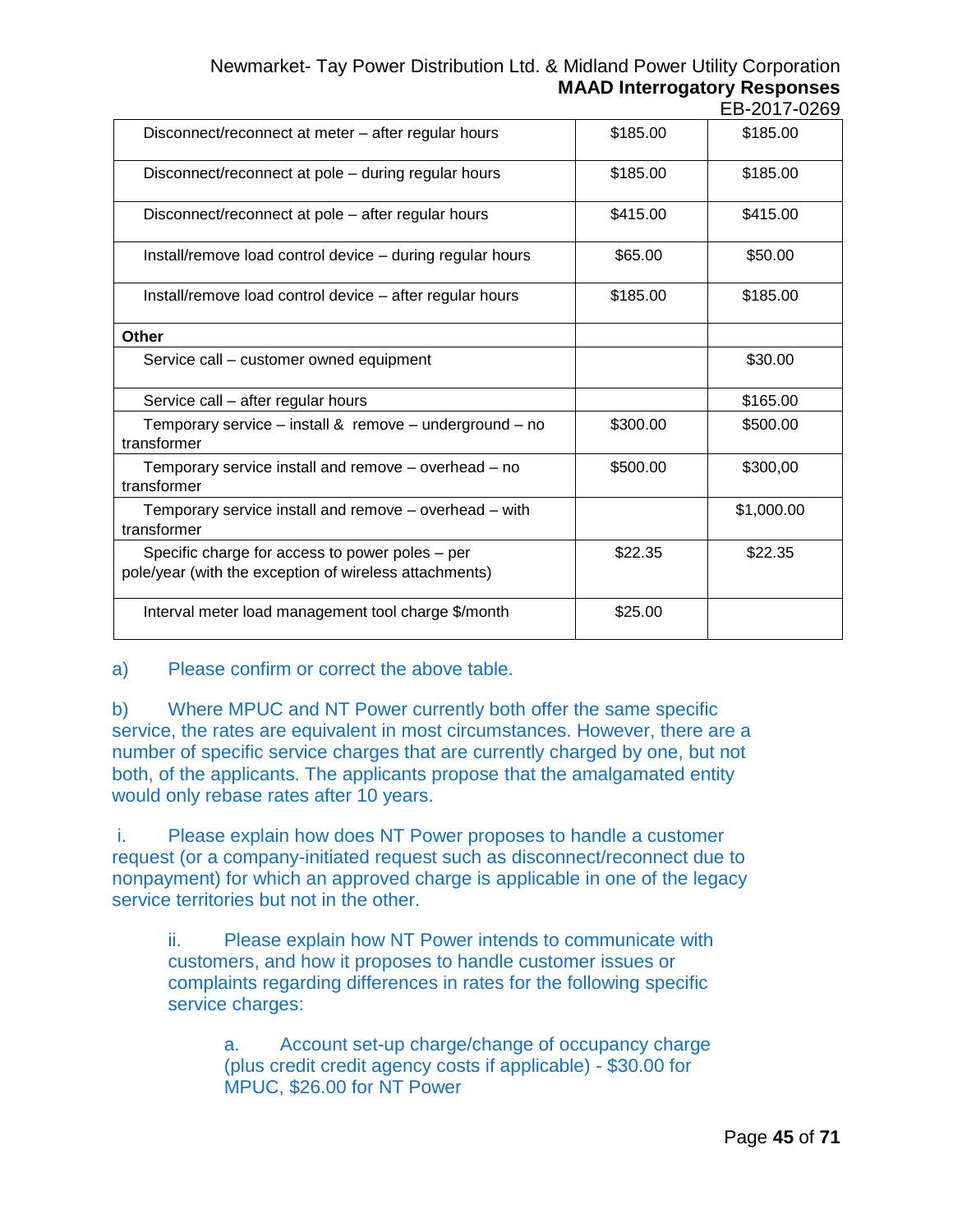Newmarket- Tay Power Distribution Ltd. & Midland Power Utility Corporation **MAAD Interrogatory Responses** EB-2017-0269

b. Disconnect/reconnect at meter – during regular hours - \$65.00 for MPUC, \$50.00 for NT Power

c. Install/remove load control device – during regular hours - \$65.00 for MPUC, \$50.00 for NT Power

d. Temporary service – install & remove – underground – no transformer - \$300.00 for MPUC, \$500.00 for NT Power

e. Temporary service – install & remove – overhead – no transformer - \$500.00 for MPUC, \$300.00 for NT Power.

## **RESPONSE**

- a) Confirmed the above table is correct.
- b)
- i. NT Power proposes that the approved charges will be applied according to the legacy charges approved by the Board in the Decision Rate Orders.
- ii. NT Power plans that post amalgamation the service rates will be levied in accordance with the Board's Decision Rate Orders for NT Power and MPUC rate zones.

NT Power proposes to maintain separately branded websites to facilitate customer communication by service area. This will proactively assist customers to successfully access the applicable service charges by service area, while mitigating confusion that may result in potential issues or complaints. Please see the response to Staff IR – 4.

Additionally, customer service representatives, in advance, will be provided training on the reasoning of the specific service charges to support them in having helpful conversations with customers in MPUC and NT Power service areas on the specific service charges.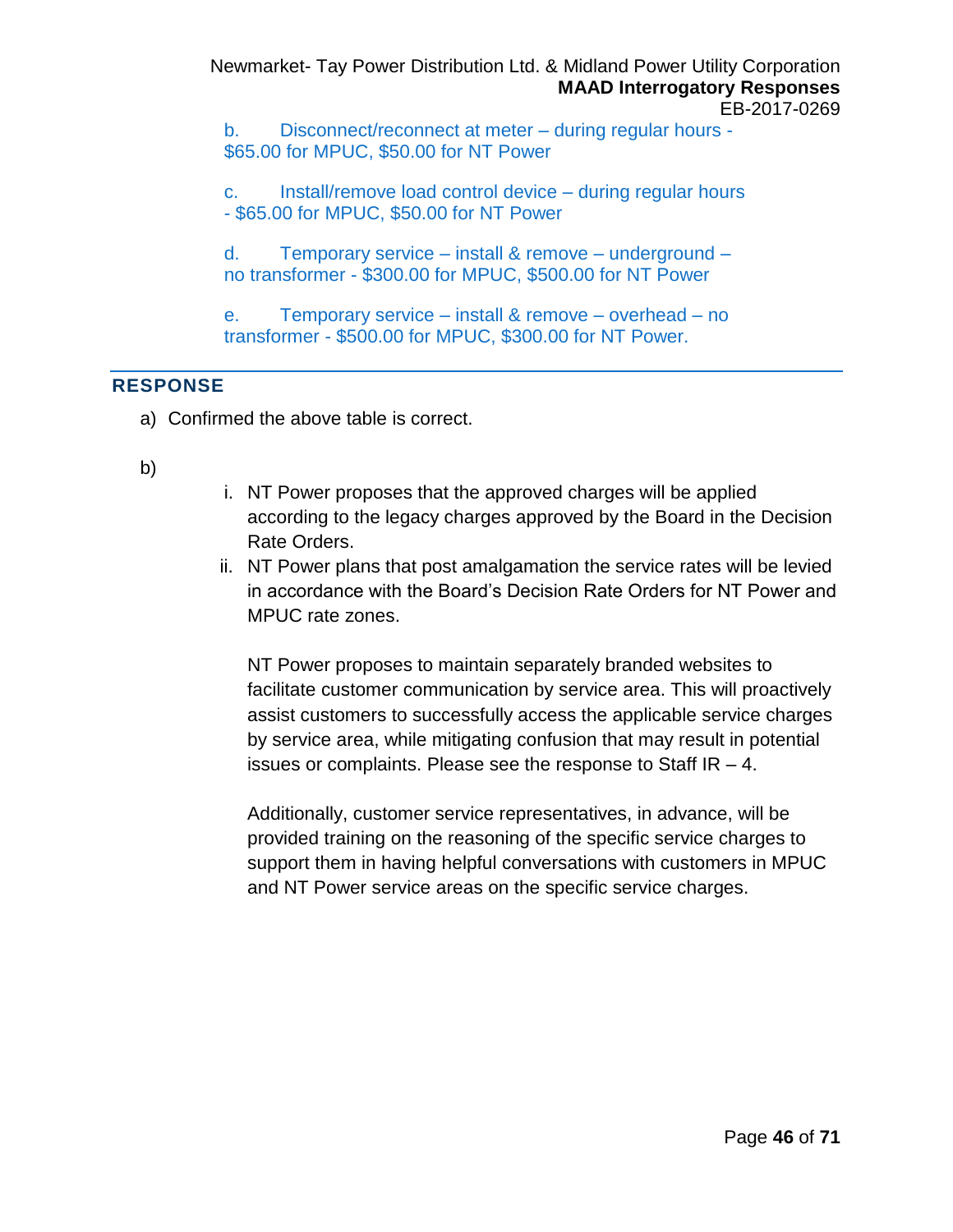<span id="page-46-0"></span>1-Staff-26 Ref: Conditions of Service

a) Please identify any material differences in the current Conditions of Service of MPUC and NT Power.

b) Please confirm that these current Conditions of Service are available on each of the applicants' websites and available at their business offices for viewing by customers.

c) If there are any material differences, please identify how NT Power intends to communicate and resolve these in dealing with customers if the application is approved.

d) Please identify what steps NT Power intends to take, and the timing for such efforts, to consolidate Conditions of Service between MPUC's and NT Power's service territories.

## **RESPONSE**

a) The current conditions of service of MPUC and of NT Power do not appear to have any material differences between them. In some cases, NT Power's conditions of service are more detailed on a particular subject than MPUC's while in other cases, MPUC's conditions of service are more detailed.

During the proposed ten year deferral period, NT Power will gain experience in regards to the two sets of conditions of service given that it intends to maintain the current set of conditions of service applicable to each of MPUC and NT Power customers until the end of the deferred rebasing period. In general, however, the Applicants note that conditions of service are based on the Board's requirements, including the Distribution System Code and Retail Settlement Code, and therefore it is not expected that differences as between the two sets of conditions of service will be material.

- b) NT Power confirms its commitment to ensure the current set of conditions of service are available on the websites of each of NT Power and MPUC, as well as accessible at the office locations for customers.
- c) As indicated in a) above, NT Power will gain experience over the proposed ten year deferral period as to whether there are differences between the two sets of conditions of service. If there are differences that need to be communicated to customers at the time of rebasing when conditions of service are consolidated,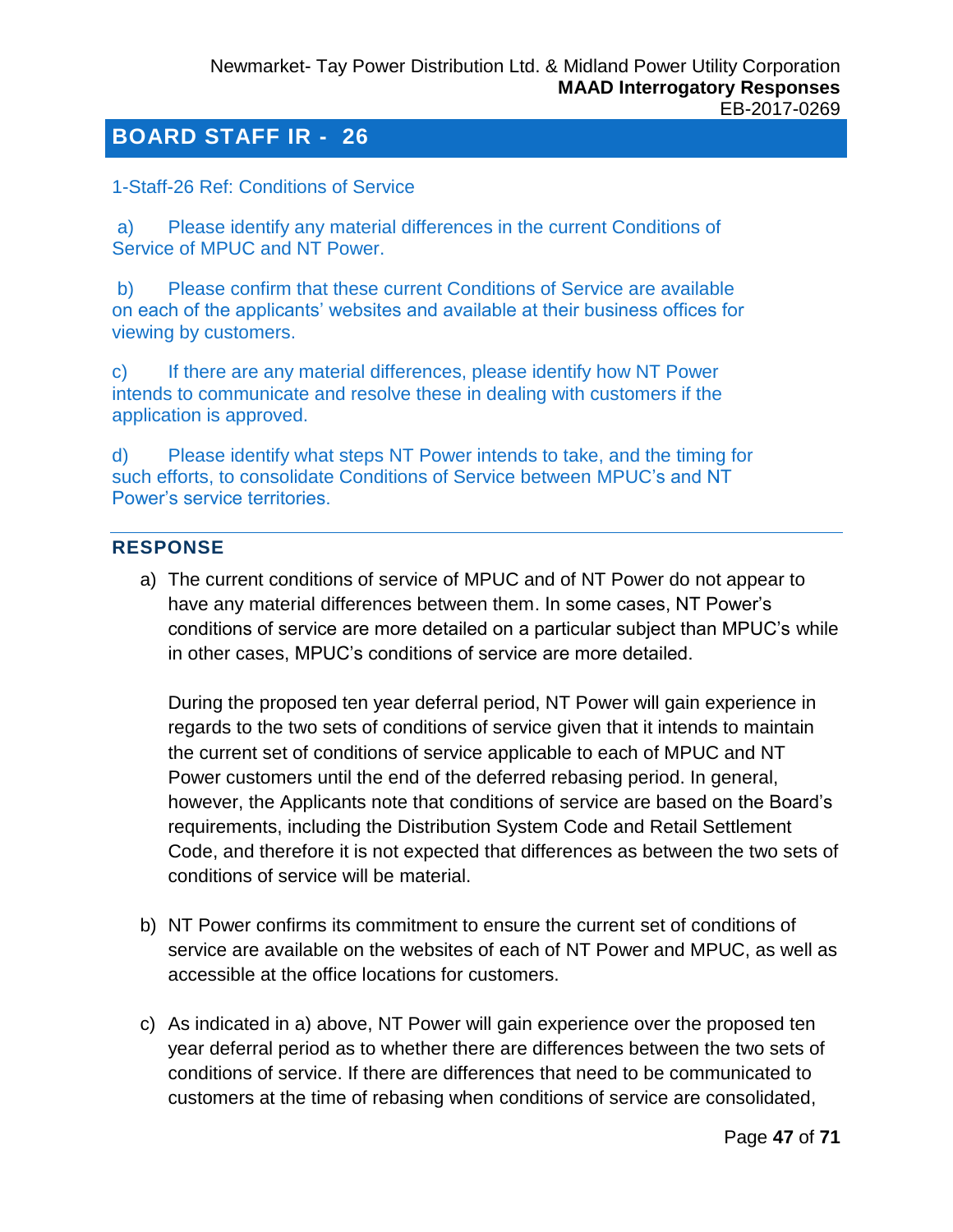Newmarket- Tay Power Distribution Ltd. & Midland Power Utility Corporation **MAAD Interrogatory Responses** EB-2017-0269

how these differences will be communicated to customers will depend on the nature of the difference identified, if any.

d) NT Power intends to consolidate the Conditions of Services between MPUC and NT Power's service territories in year eleven (11).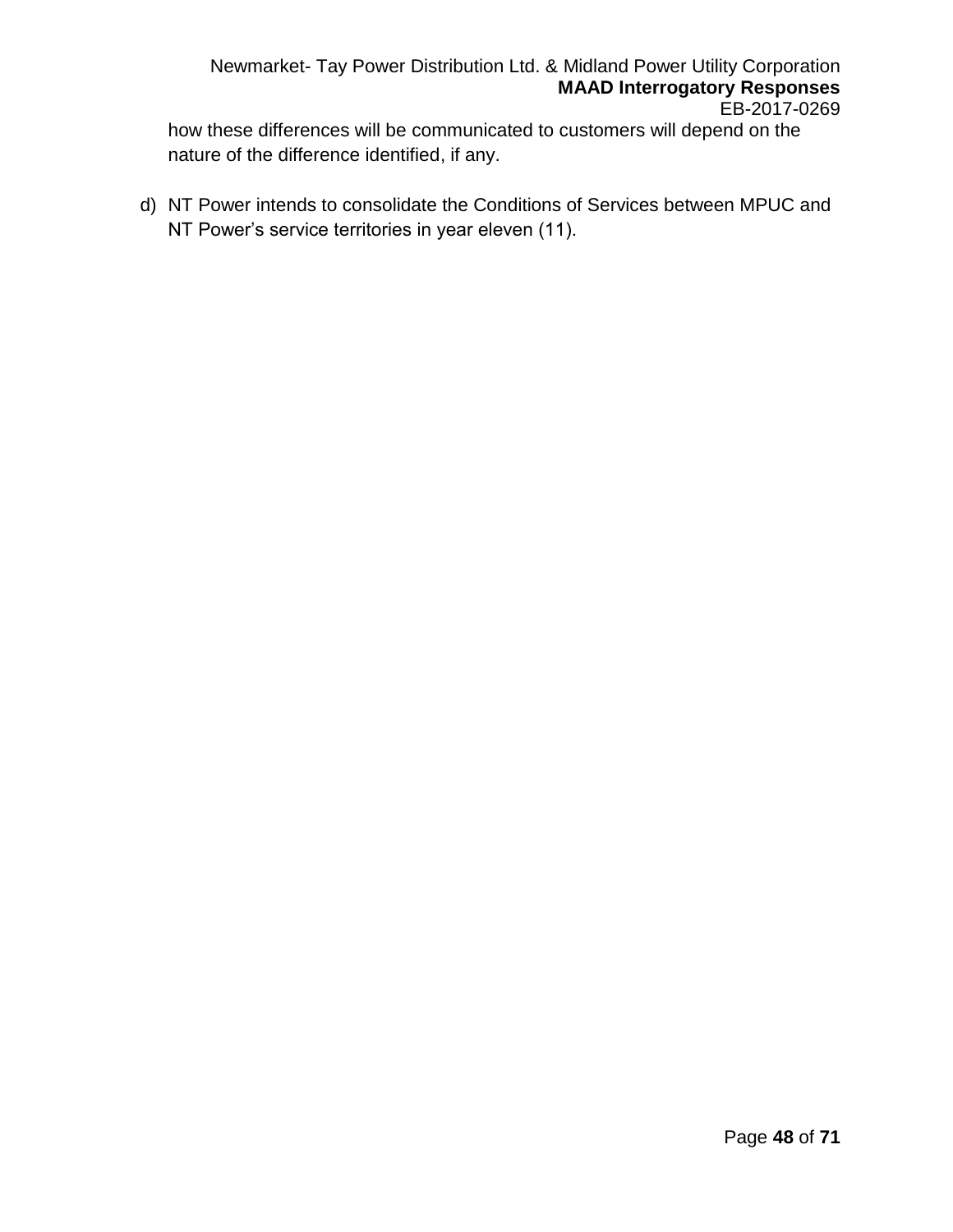## INTERROGATORIES OF THE SCHOOL ENERGY COALITION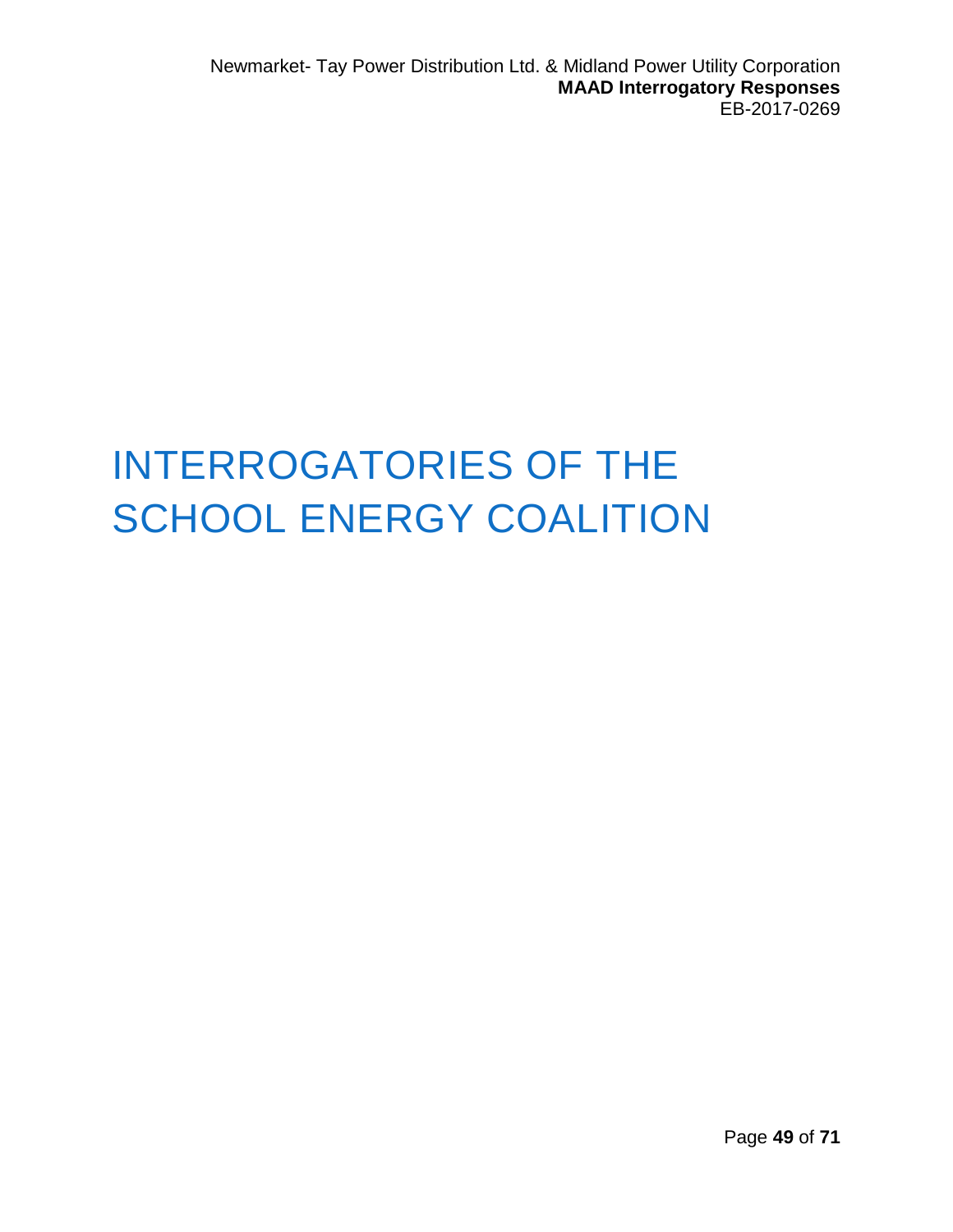## <span id="page-49-0"></span>1.0-SEC-1

[Ex. D/1, p. 19] Please provide full details of the planned harmonization of rates in year 11.

## **RESPONSE**

NT Power's rate harmonization plan will include measures to mitigate the distribution rate increases for customers in accordance with the Board's policy. NT Power will apply rate design and rate allocation principles in accordance with the Board's applicable ratemaking principles to ensure rates are just and reasonable for all customers.

Please refer to OEB – IR 18, 19 f), and 20.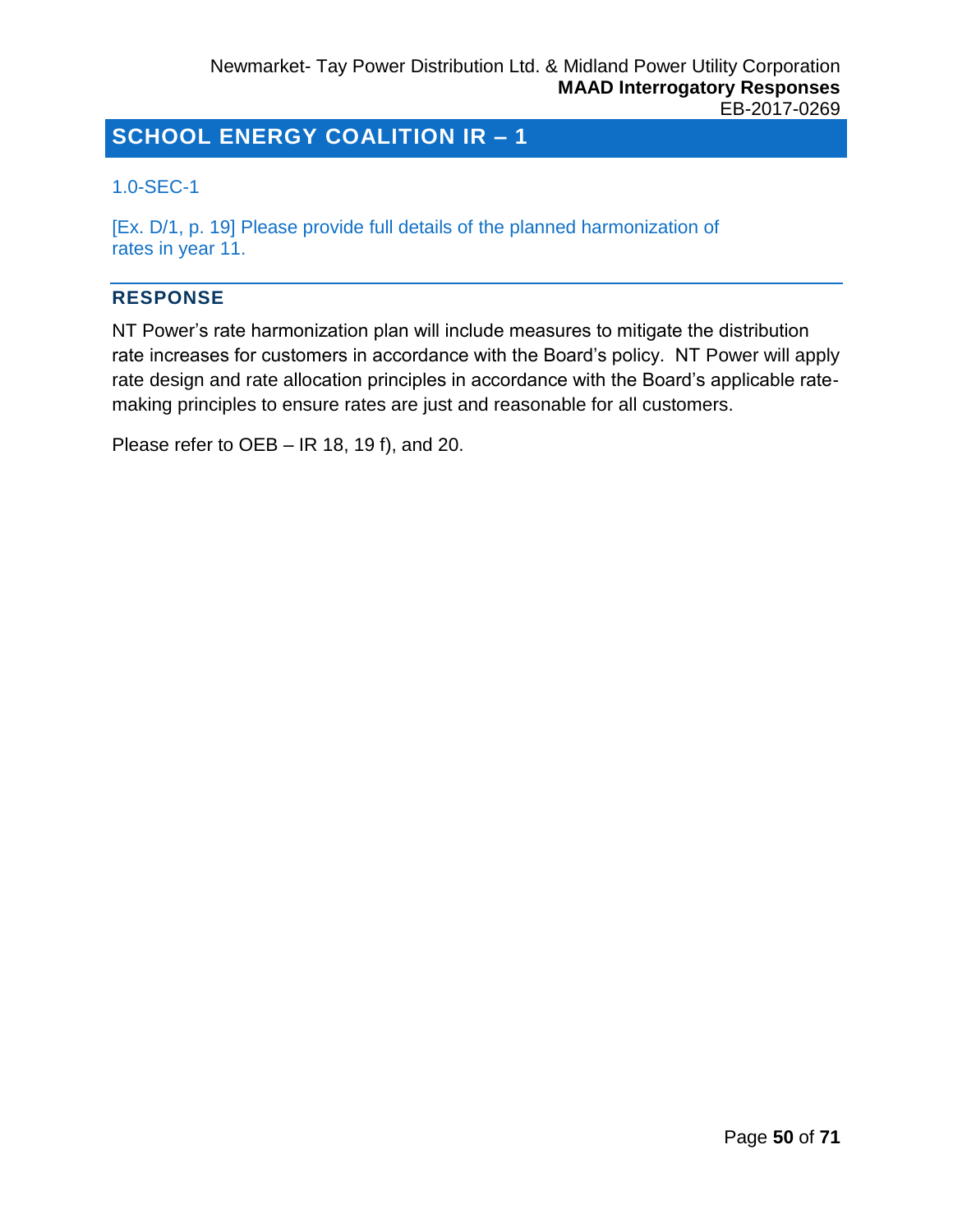### <span id="page-50-0"></span>1.0-SEC-2

[Ex. D/1, p. 20] Please explain the basis for the statement "NT Power's Tay service area has seen better reliability performance" in light of the statement on the next page "NT Power does not maintain separate reliability statistics for its Tay Area".

#### **RESPONSE**

The statements on page twenty (20) are made to indicate that the Tay service area's reliability has improved for the three years it was tracked separately post the merger of Newmarket Hydro and Tay Hydro Electric Distribution in 2007. In contrast, Table 2 sets out Board mandated SAIDI and SAIFI metrics for NT Power. NT Power no longer maintains separate reliability metrics for SAIDI and SAIFI specifically for its Tay Area. The basis of the statement, "NT Power's Tay service area has seen better reliability performance" is based on the following:

| Year | <b>SAIDI</b> | <b>SAIFI</b> |
|------|--------------|--------------|
| 2007 | 2.1151       | 0.5111       |
| 2008 | 0.2157       | 0.3157       |
| 2009 | 0.2343       | 0.1365       |

Tay Service Area

Note: Loss of supply outages are excluded.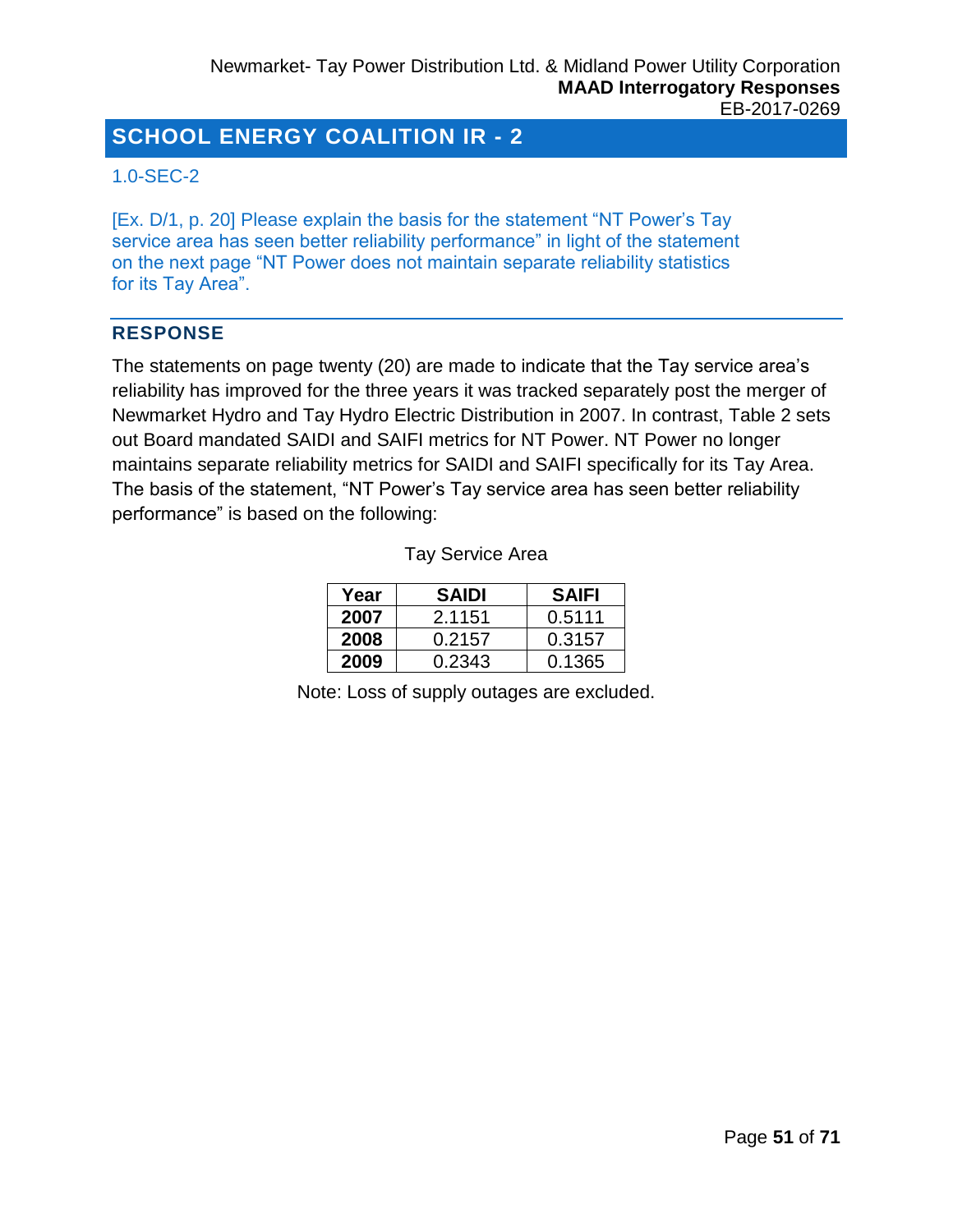### <span id="page-51-0"></span>1.0-SEC-3

[Ex. D/1, p. 21, 23] Please explain how the transaction will result in reduced compensation costs, in light of the statement "NT Power is committed to retaining all MPUC Staff members".

### **RESPONSE**

Please refer to Staff IR – 7.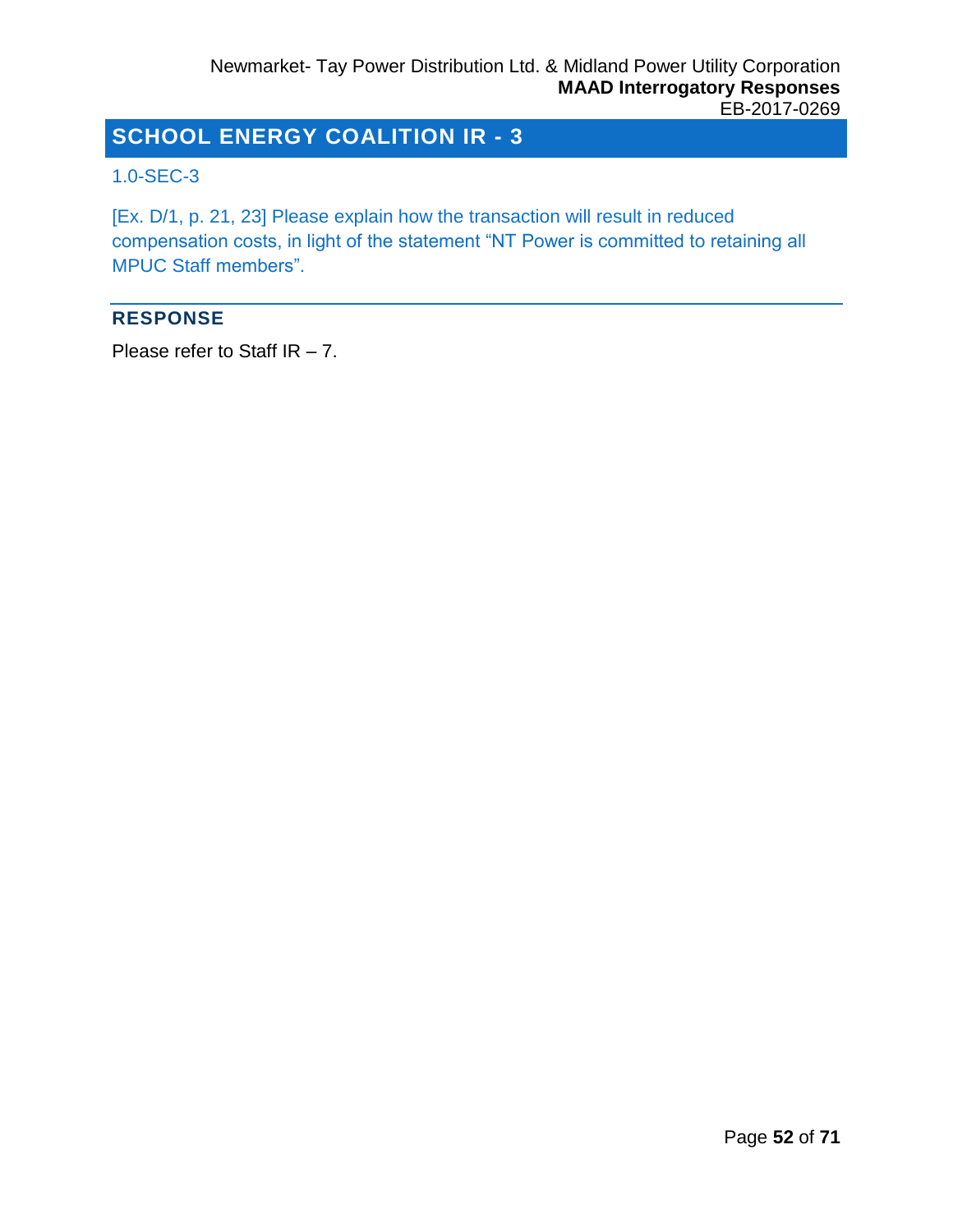#### <span id="page-52-0"></span>1.0-SEC-4

[Ex. D/2, p. 23] Please provide the full calculations supporting Table 3, together with all assumptions and supporting spreadsheets, all in live Excel format.

#### **RESPONSE**

Please refer to Attachment D for the Comparative Cost Analysis workbook.

Please refer to Staff  $IR - 6$  a) and Staff  $IR - 7$  a) and b).

**Comparative Cost Analysis** (000's)

|                                             | Year 1                   | Year <sub>2</sub>        | Year 3 | Year 4 | Year 5  | Year <sub>6</sub> | Year 7   | Year <sub>8</sub> | Year 9   | Year 10        |
|---------------------------------------------|--------------------------|--------------------------|--------|--------|---------|-------------------|----------|-------------------|----------|----------------|
| OM&A                                        |                          |                          |        |        |         |                   |          |                   |          |                |
| <b>NT Power-</b><br>Operating               | 2,010                    | 2,069                    | 2,129  | 2,190  | 2,254   | 2,319             | 2,386    | 2,456             | 2,527    | 2,600          |
| <b>NT Power-</b><br><b>Maintenance</b>      | 2,256                    | 2,321                    | 2,389  | 2,458  | 2,529   | 2,602             | 2,678    | 2,756             | 2,836    | 2,918          |
| <b>NT Power-</b><br><b>Administration</b>   | 2,588                    | 2,663                    | 2,740  | 2,819  | 2,901   | 2,985             | 3,072    | 3,161             | 3,252    | 3,347          |
| <b>MPUC-Operations</b>                      | 988                      | 1,009                    | 1,028  | 1,048  | 1,068   | 1,088             | 1,109    | 1,130             | 1,151    | 1,173          |
| <b>MPUC-</b><br><b>Maintenance</b>          | 142                      | 145                      | 148    | 150    | 153     | 156               | 159      | 162               | 165      | 168            |
| <b>MPUC-</b><br>Administration              | 1,404                    | 1,432                    | 1,459  | 1,487  | 1,515   | 1,544             | 1,573    | 1,603             | 1,634    | 1,665          |
| <b>NT Power-</b><br><b>Transaction cost</b> | 1,200                    | $\overline{\phantom{a}}$ |        |        |         |                   |          |                   |          | $\blacksquare$ |
| <b>Transition cost</b>                      | 95                       | 99                       | 101    | 103    | 105     | 107               | 109      | 111               | 114      | 116            |
| Synergies-O&M                               | $\overline{\phantom{a}}$ | (145)                    | (148)  | (151)  | (154)   | (157)             | (161)    | (165)             | (169)    | (173)          |
| <b>Synergies-Admin</b>                      | (248)                    | (463)                    | (710)  | (776)  | (1,039) | (1,062)           | (1, 153) | (1, 180)          | (1, 219) | (1,252)        |
| <b>Total</b>                                | 10,435                   | 9,129                    | 9,135  | 9,328  | 9,332   | 9,583             | 9,772    | 10,034            | 10,290   | 10,562         |

**Assumptions**

**1) Year 1 = 2018**

**2) Year 1-10 based on 2017 forecast with 2.9% inflation** 

| Capital          |       |       |       |       |       |       |       |       |       |       |
|------------------|-------|-------|-------|-------|-------|-------|-------|-------|-------|-------|
| <b>NT Power</b>  | 4,004 | 4.001 | 5,500 | 5,665 | 5,835 | 6,010 | 6.190 | 6,376 | 6,567 | 6,764 |
| <b>MPUC</b>      | 553   | 615   | 2.400 | 985   | 750   | 773   | 796   | 820   | 844   | 869   |
| <b>Synergies</b> | 0     | 0     | 0     | 0     | (773) | 0     |       |       | 0     | 0     |
| <b>Total</b>     | 4,557 | 4,616 | 7,900 | 6,650 | 5,812 | 6,782 | 6,986 | 7.196 | 7.411 | 7,634 |

**Assumptions**

**1) Capital NT Power = DSP year 1-2. 3% increase year 3-10**

**2) Capital MPUC = Per SPA year 1-5. 3% increase year 6-10**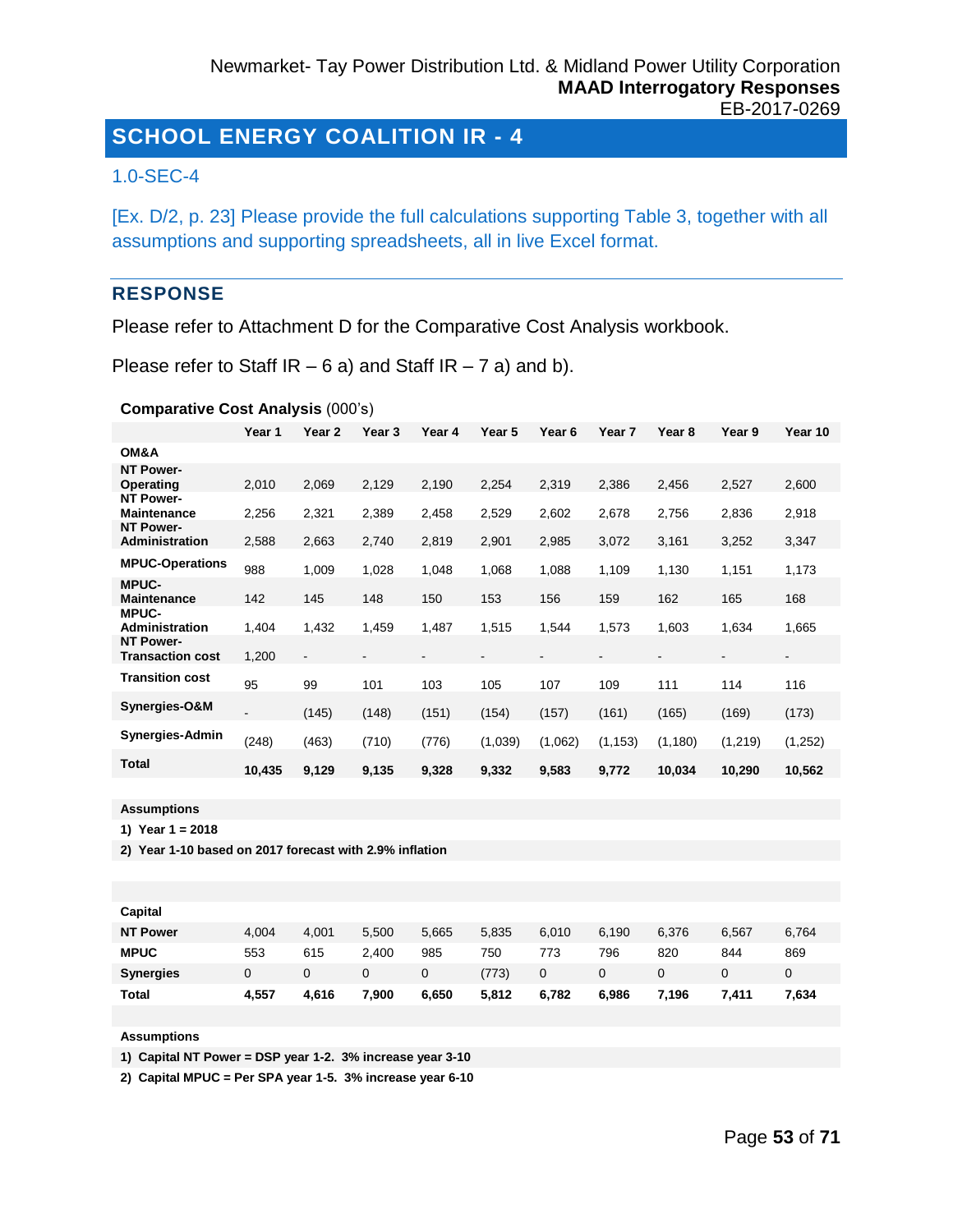## <span id="page-53-0"></span>1.0-SEC-5

Please confirm that the following correctly sets out approved distribution rates for MPUC and NT Power for 2017 and the resulting annual distribution bills. The monthly and volumetric charges are from current approved rate orders, and the average volumes are from the 2016 OEB Yearbook (with GS>50 kWh converted to kW using the EB-2012- 0147 final ratio).

| <b>MPUC Class</b><br>and Average<br>Load per Cust. | <b>Billing</b><br><b>Component</b> |        | <b>MPUC 2017 Rates</b> | <b>NT Power 2017 Rates</b> |             |  |
|----------------------------------------------------|------------------------------------|--------|------------------------|----------------------------|-------------|--|
| Residential                                        | <b>Monthly</b>                     | 23.20  | \$278.40               | 21.25                      | \$255.00    |  |
| 628                                                | Volume                             | 0.0107 | \$80.64                | 0.0075                     | \$56.52     |  |
|                                                    | <b>Total Bill</b>                  |        | \$359.04               |                            | \$311.52    |  |
| <b>GS&lt;50KW</b>                                  | <b>Monthly</b>                     | 22.62  | \$271.44               | 30.55                      | \$366.60    |  |
| 2518                                               | Volume                             | 0.0167 | \$504.61               | 0.0200                     | \$604.32    |  |
|                                                    | <b>Total Bill</b>                  |        | \$776.05               |                            | \$970.92    |  |
| GS>50KW                                            | <b>Monthly</b>                     | 63.93  | \$767.16               | 138.54                     | \$1,662.48  |  |
| 218.7                                              | Volume                             | 3.2581 | \$8,550.56             | 4.9827                     | \$13,076.60 |  |
|                                                    | <b>Total Bill</b>                  |        | \$9,317.72             |                            | \$14,739.08 |  |

#### **NT Power vs. MPUC Annual Distribution Bills Comparison**

Please confirm it is reasonable to expect that, all other things being equal, MPUC residential customers will see a 13.2% reduction in rates in year 11, MPUC small business customers will see a 25.1% increase in rates in year 11, and MPUC commercial/industrial customers (as well as a typical school) will see a 58.2 % increase in rates in year 11. If not confirmed, please explain in detail the steps the parties plan to take to ensure that these harmonization impacts will not arise.

#### **RESPONSE**

NT Power has observed that the table has an incorrect volume rate within the NT Power GS>50 rate class. The distribution rates are otherwise correctly stated, as is the annual distribution bill for a customer in the stated class.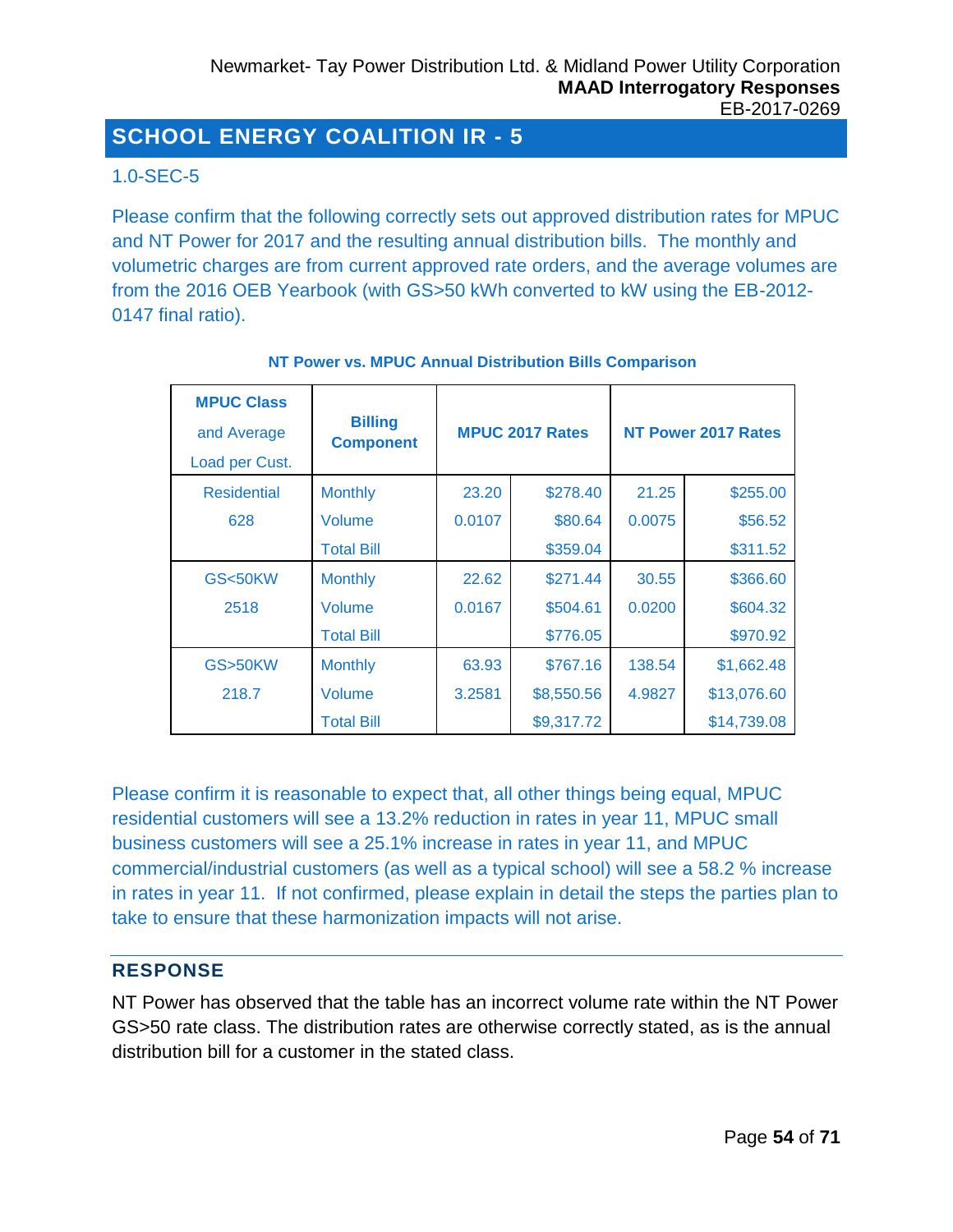Regarding the requested confirmations, NT Power notes that in year eleven (11), there will be an application to the Board to rebase and harmonize rates. At that time, the Board will determine rates based on principles of revenue recovery, cost allocation and rate design in place at that time.

Please also refer to OEB IR – 5.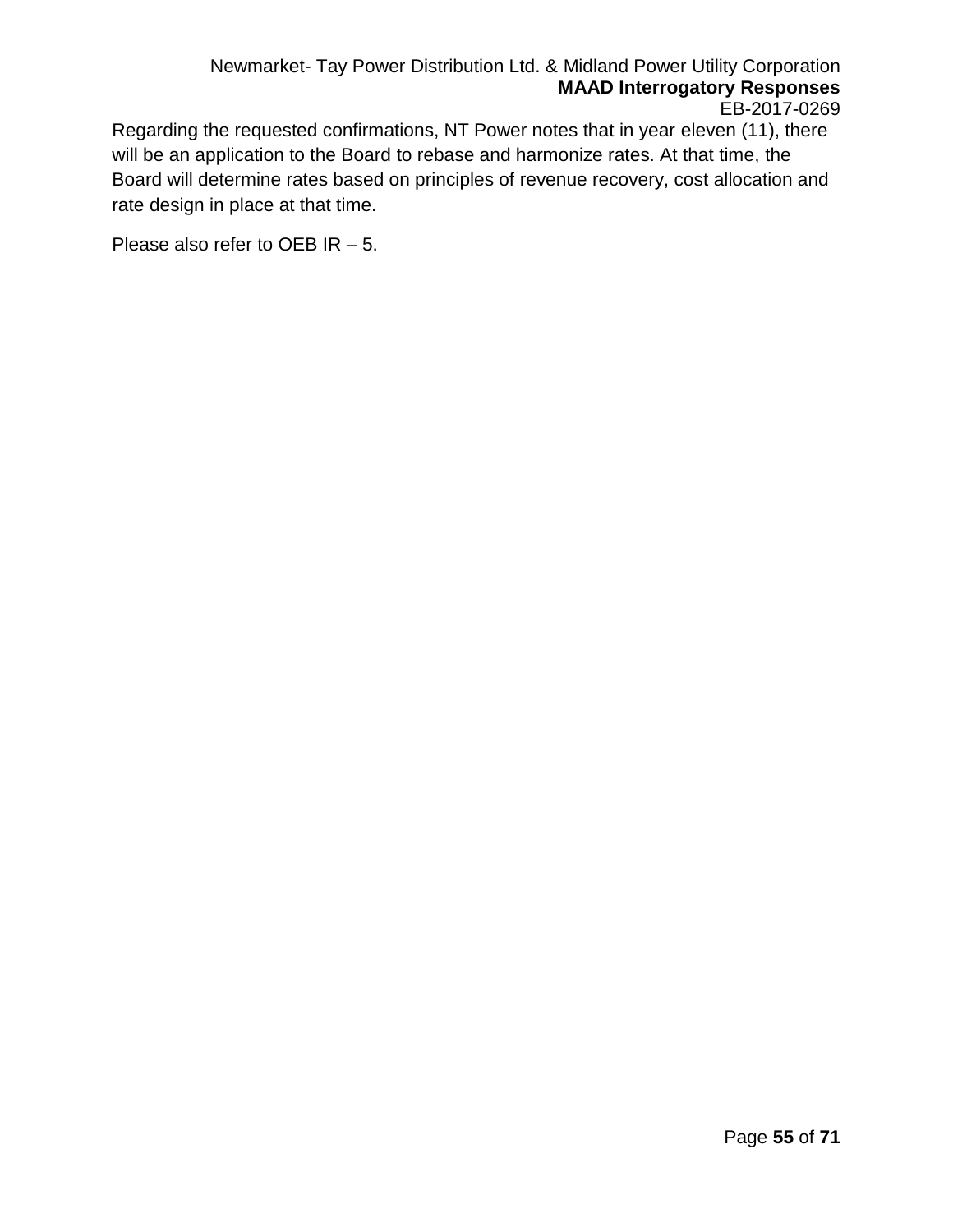## <span id="page-55-0"></span>1.0-SEC-6

[Ex. D/4, p. 24, 26] Please provide the sharing agreement referred to, and all evidence supporting the improvements in reliability and quality of service that resulted from the arrangement. Please explain what "efficiencies gained in relation to after-hours service Staff" will arise that are incremental to the current arrangements.

## **RESPONSE**

The sharing agreement referred to in [Ex. D/4, p. 24] has been provided in Attachment E. Personal contact information for staff has been redacted.

This agreement provides better reliability and quality of service for NT Power and MPUC. The shared pool of staff to support after-hours service reduces the strain on staff who would otherwise be at risk of excessive and more frequent on call duties. NT Power and MPUC are committed to staff safety, well-being and health. This in turn results in improved reliability and quality of service for customers.

The sharing agreement is avoiding the cost of increasing staff in NT Power's Tay service area and MPUC. Post transaction an incremental efficiency will be realized as the need for a sub foreman position in NT Power's Tay service area will be redeployed as a lead hand or line person position.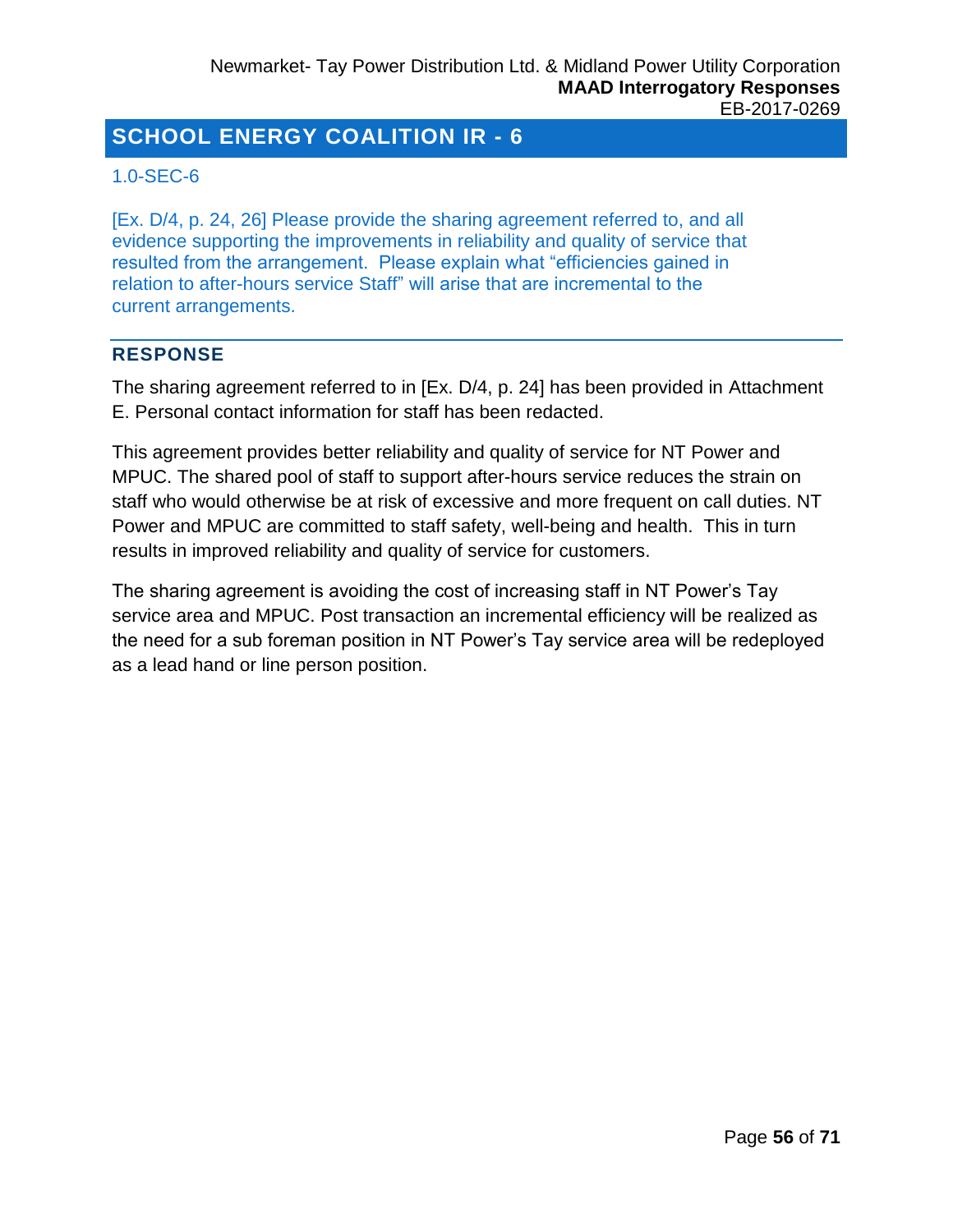## <span id="page-56-0"></span>1.0-SEC-7

[Ex. D/6, p. 28] Please provide the detailed calculations that show that the savings will fully finance the transaction and integration costs. Please confirm that NT Power does not expect the savings to finance the acquisition premium. If any spreadsheets or other demonstrations of the self-financing nature of the project have been provide to NT Power management or board of directors, please provide those documents in live format.

## **RESPONSE**

Please refer to Staff  $IR - 6$ , a) and Staff  $IR - 14$  with respect to comparative cost analysis of the transaction.

Please refer to Staff IR- 19, e) with respect to the ROE of the transaction.

Regarding the statement "Please confirm that NT Power does not expect the savings to finance the acquisition premium", this is not confirmed. As stated at page 8 of the Handbook, "[a] shareholder may recover the premium over time through savings generated from efficiencies of the consolidated entity." Therefore, NT Power proposes to use savings generated from efficiencies of the Combined Utility towards the purchase price premium. Regarding recovery of the premium starting on year eleven (11) following the transaction, please refer to Staff IR - 12. The table given in the response to Staff  $IR - 6$ , a) was used by NT Power management to assess the financing of the project.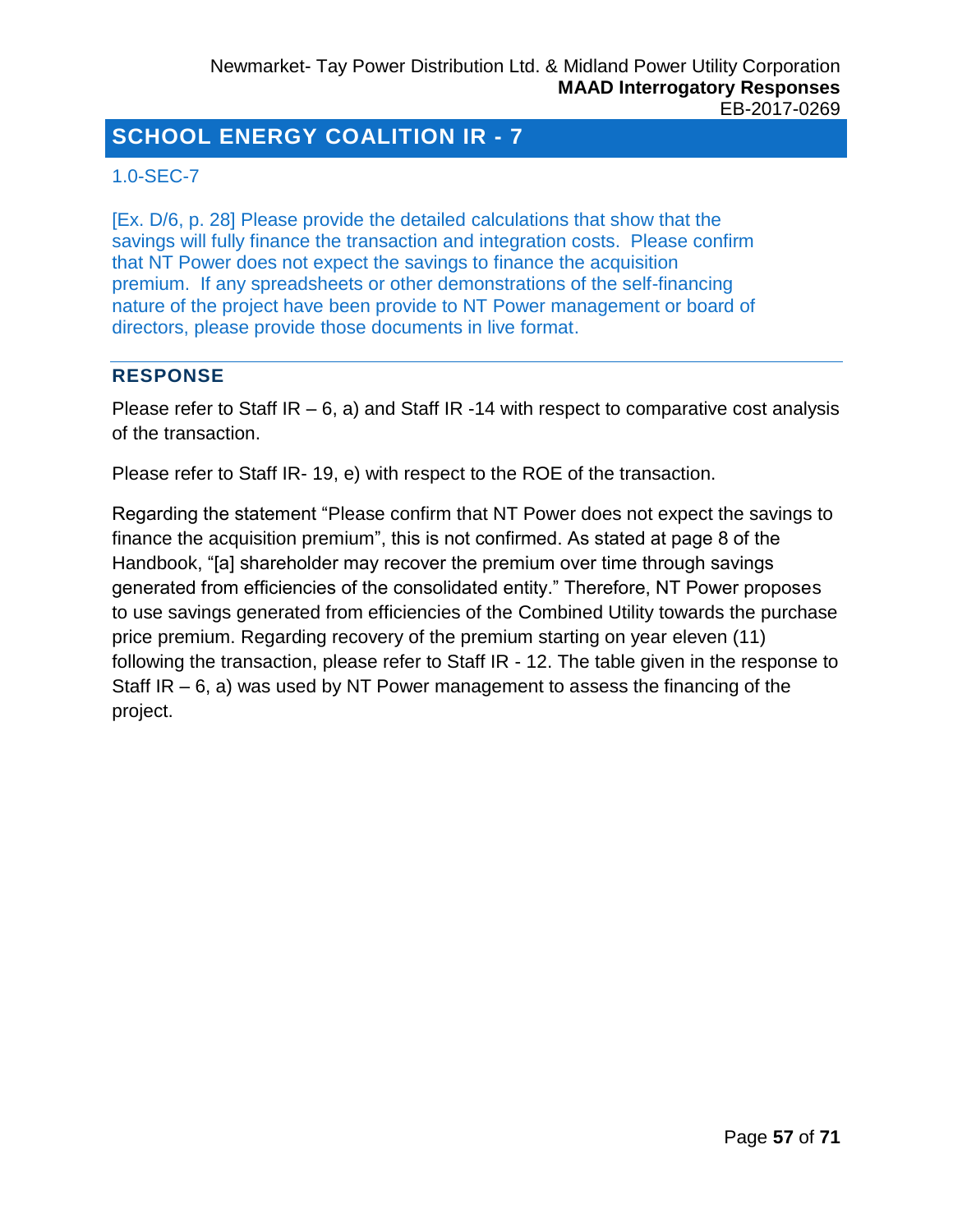## <span id="page-57-0"></span>1.0-SEC-8

[Ex. D/8, p. 28] Please confirm that NT Power's 2016 year end equity as reported in the OEB yearbook was 43.3% of total assets. Please confirm that this leaves NT Power with additional borrowing room of about \$3.6 million without leveraging the NT Power balance sheet below 40% equity. Please reconcile the amount of financing room available with the premium on the transaction.

## **RESPONSE**

Please refer to Staff IR - 12.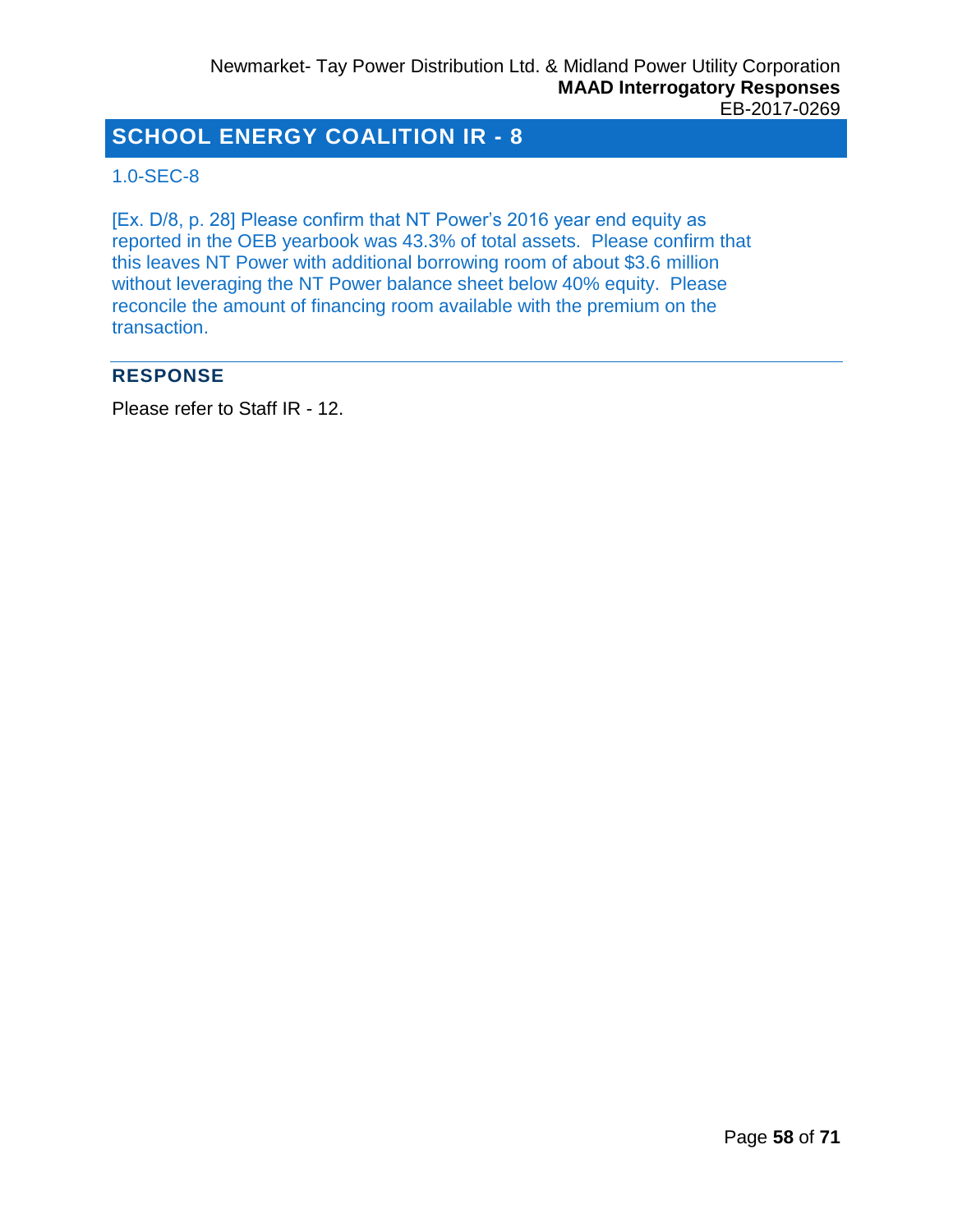#### <span id="page-58-0"></span>1.0-SEC-9

[Ex. D/9, p. 29] Please provide the agreement with the TD Bank for the new term debt.

#### **RESPONSE**

Please refer to Attachment A for the TD Commitment Letter and Staff IR - 15.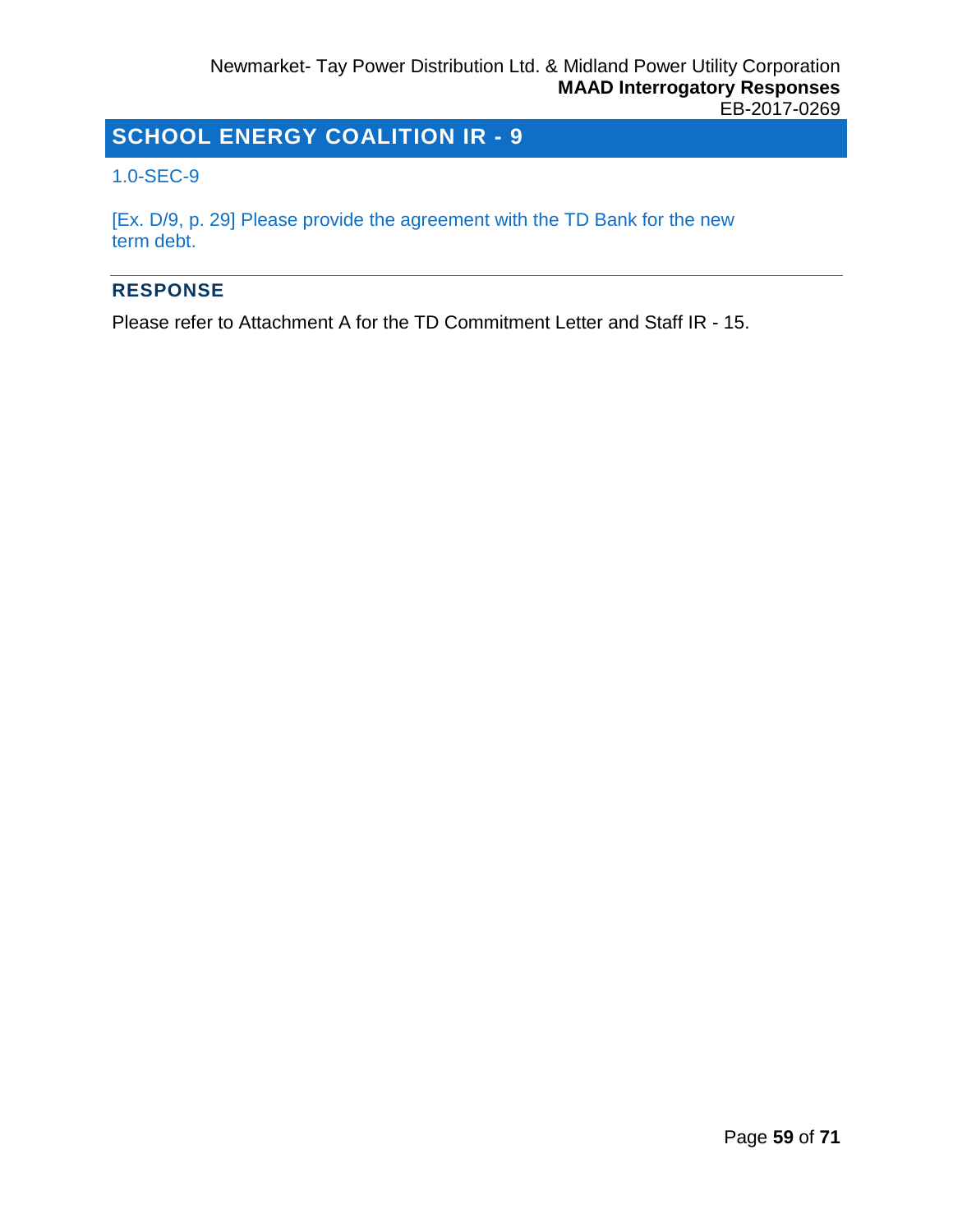## <span id="page-59-0"></span>1.0-SEC-10

[Ex. E/2, p. 30] Please confirm that NT Power does not intend to share ESM earnings, if any, pro rata between the customers of the two utilities, but instead plans to spread any ESM earnings unequally to minimize the impact of rate harmonization. Please provide all internal documents, including any presentations, memoranda or other information provided to management, to the board of directors, to MPUC, or to the Town of Midland, that show how the division of the ESM amount would work in practice.

## **RESPONSE**

Please refer to Staff IR - 18, 19 and 20.

There were no internal documents provided to management, to the board of directors, to MPUC, or to the Town of Midland, that show how the division of the ESM amount would work in practice.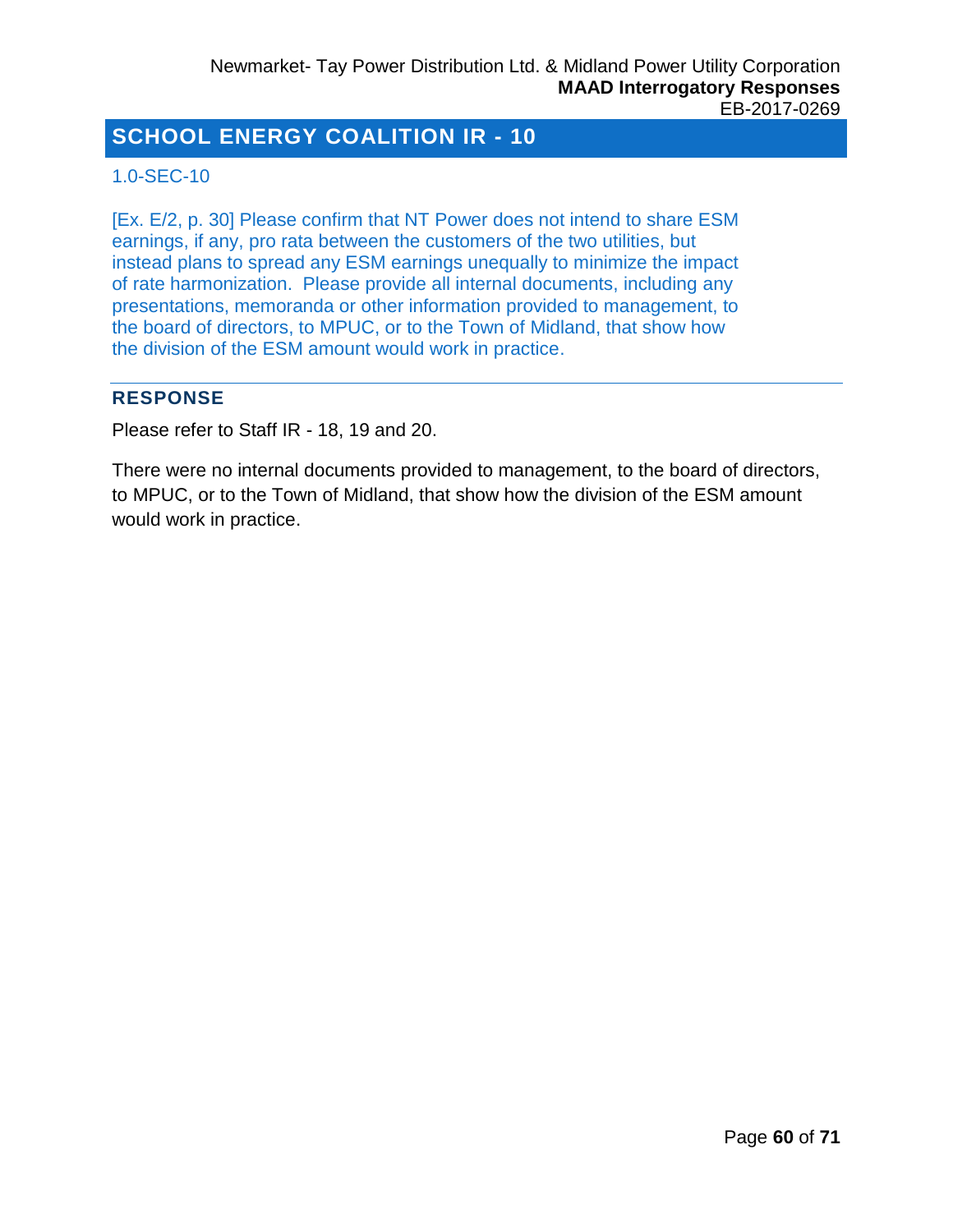## <span id="page-60-0"></span>1.0-SEC-11

[Schedule B, p. 1] Please confirm all of the unshaded areas on this map are currently served by Hydro One Distribution.

## **RESPONSE**

NT Power is not in a position to determine who the current LDC is for the unshaded areas of the Schedule B, p.1 map. Service areas can change at any time as a result of OEB approved service area amendments.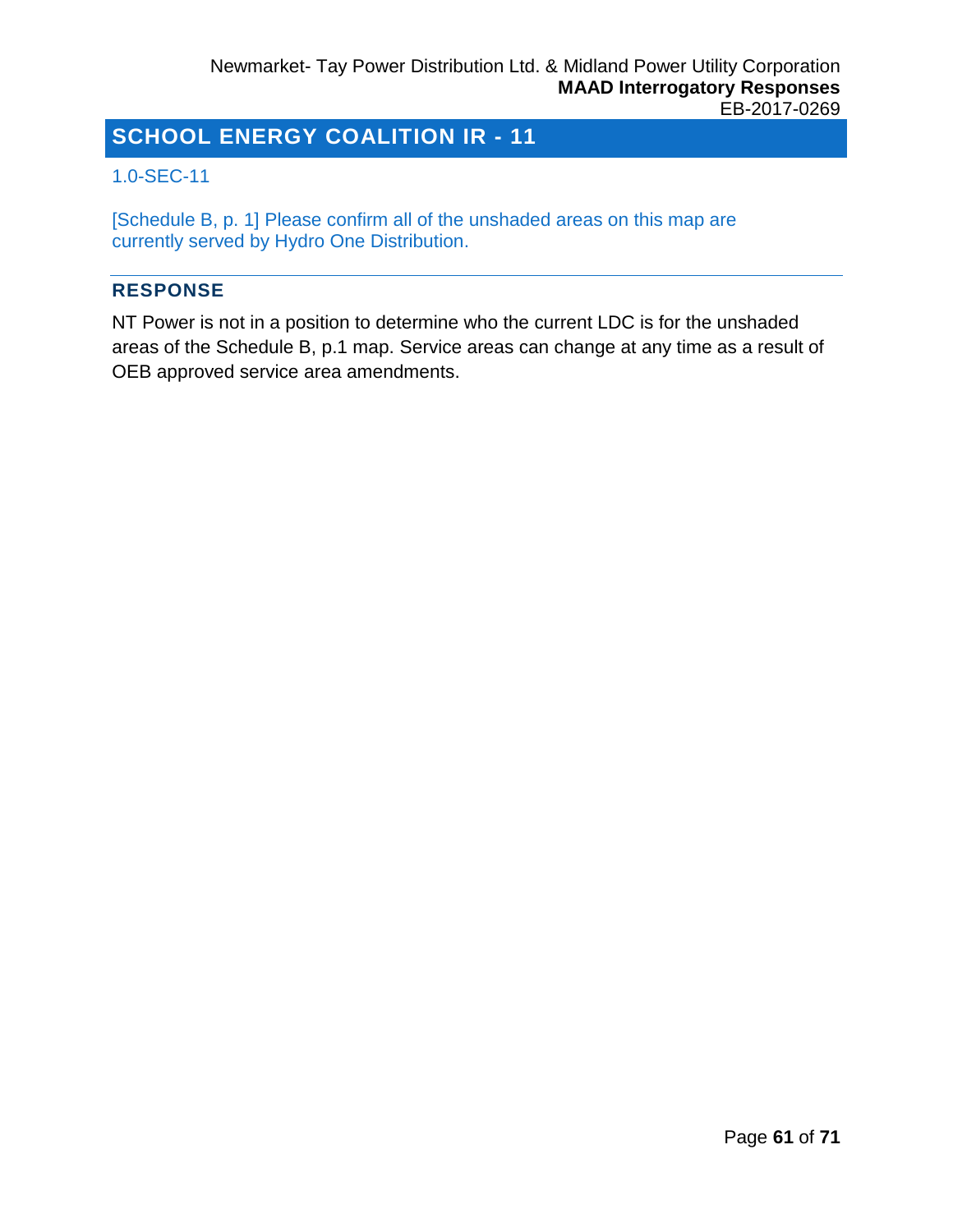## <span id="page-61-0"></span>1.0-SEC-12

[NT Power 2016 Financials, p. 4] Please explain why, while Distribution Revenue increased \$413,966 from 2015 to 2016, Gross Profit increased by \$1,472,427.

#### **RESPONSE**

This question does not relate to matters within the scope of the Board's "no harm" test, which considers whether a proposed transaction will have an adverse effect on the attainment of the OEB's statutory objectives as set out in section 1 of the OEB Act. In Procedural Order No. 1 in this proceeding, the Board stated "*Parties should not engage in detailed exploration of items that do not appear to be relevant and material to the OEB's review of a consolidation application. In developing interrogatories, parties should refer to the Handbook, for what the OEB considers in its review*."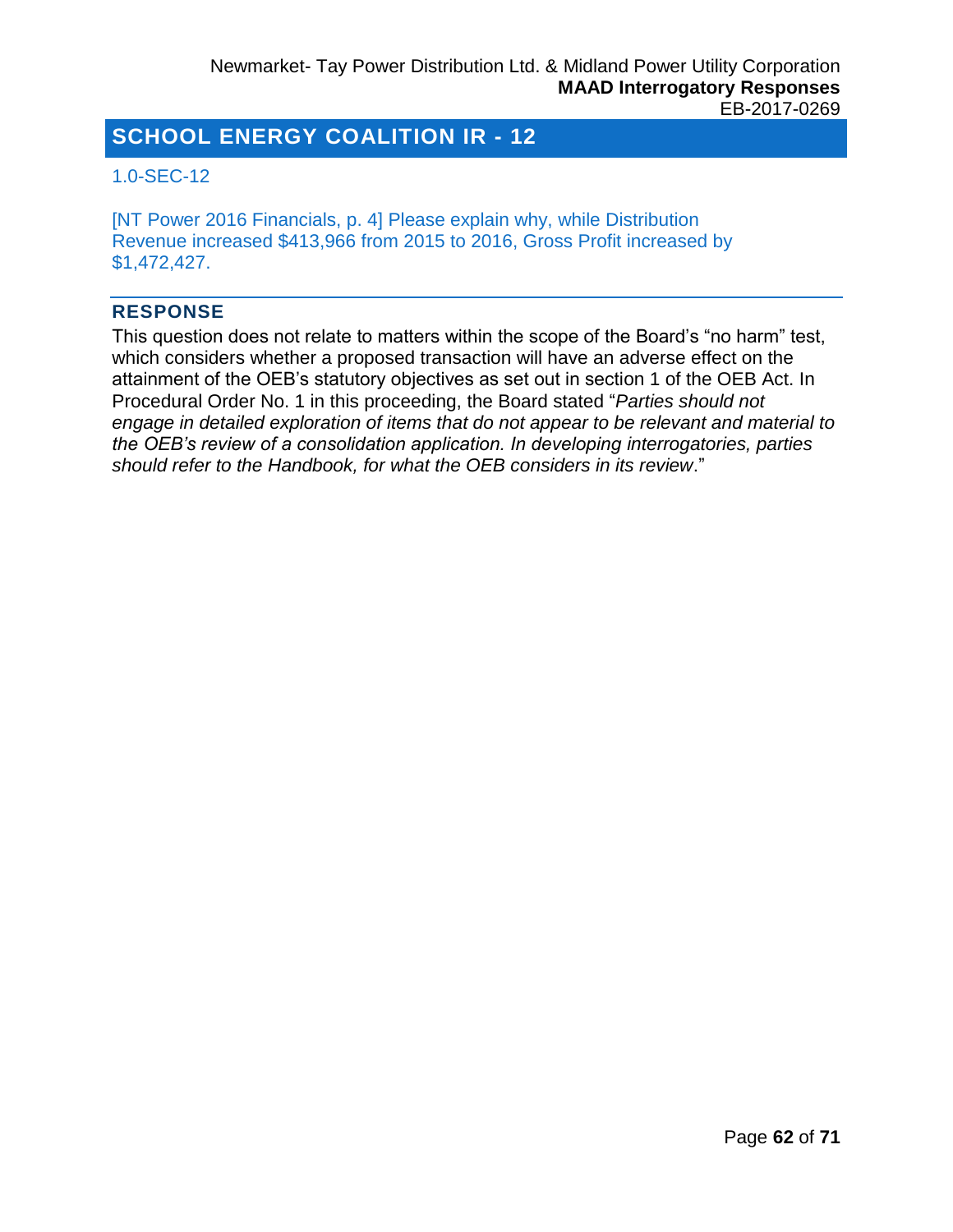## <span id="page-62-0"></span>1.0-SEC-13

[NT Power 2016 Financials, p. 19] Please explain NT Power's plan to refund to customers the substantial amounts currently owing relating to IFRS Conversion.

## **RESPONSE**

Please refer to SEC IR – 12.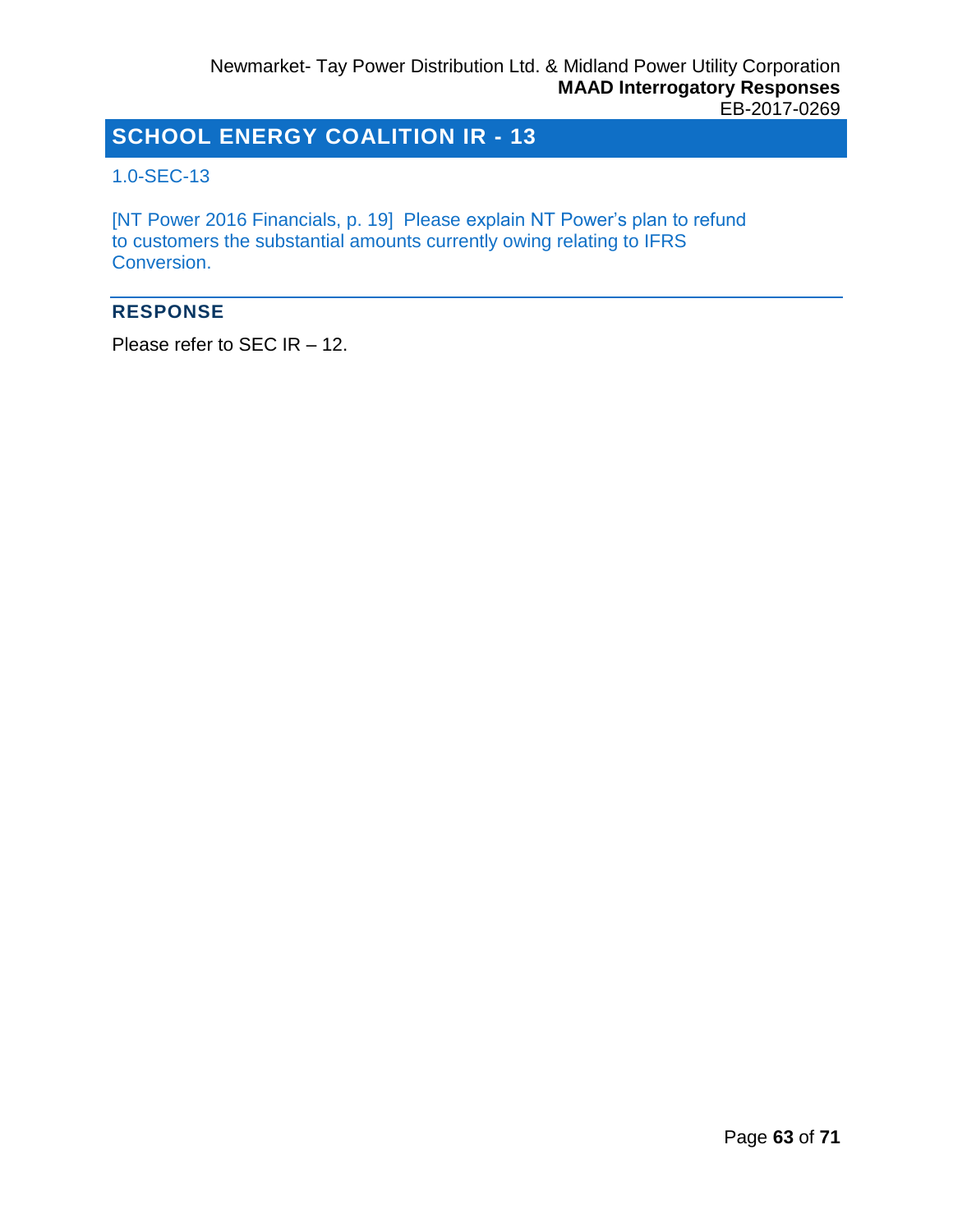### <span id="page-63-0"></span>1.0-SEC-14

[NT Power 2016 Financials, p. 21] Please confirm that NT Power continues to pay 5.48% interest on \$23,742,821 owing to its shareholders, in aggregate \$1,301,107 per year. Please confirm that the long term debt rate included in NT Power's rates in its last rebasing was 5.87%, its ROE in that case was 9.85%, its income tax rate was 31.07%, and its working capital allowance was based on 15% of allowable costs. Please confirm that, if NT Power's revenue was adjusted to reflect the current levels of those Board-approved amounts, revenue from rates would have to be reduced by 11.4%, or just over \$2 million per year.

#### **RESPONSE**

Please refer to SEC IR – 12.

Please also refer to Staff IR – 16 and 17.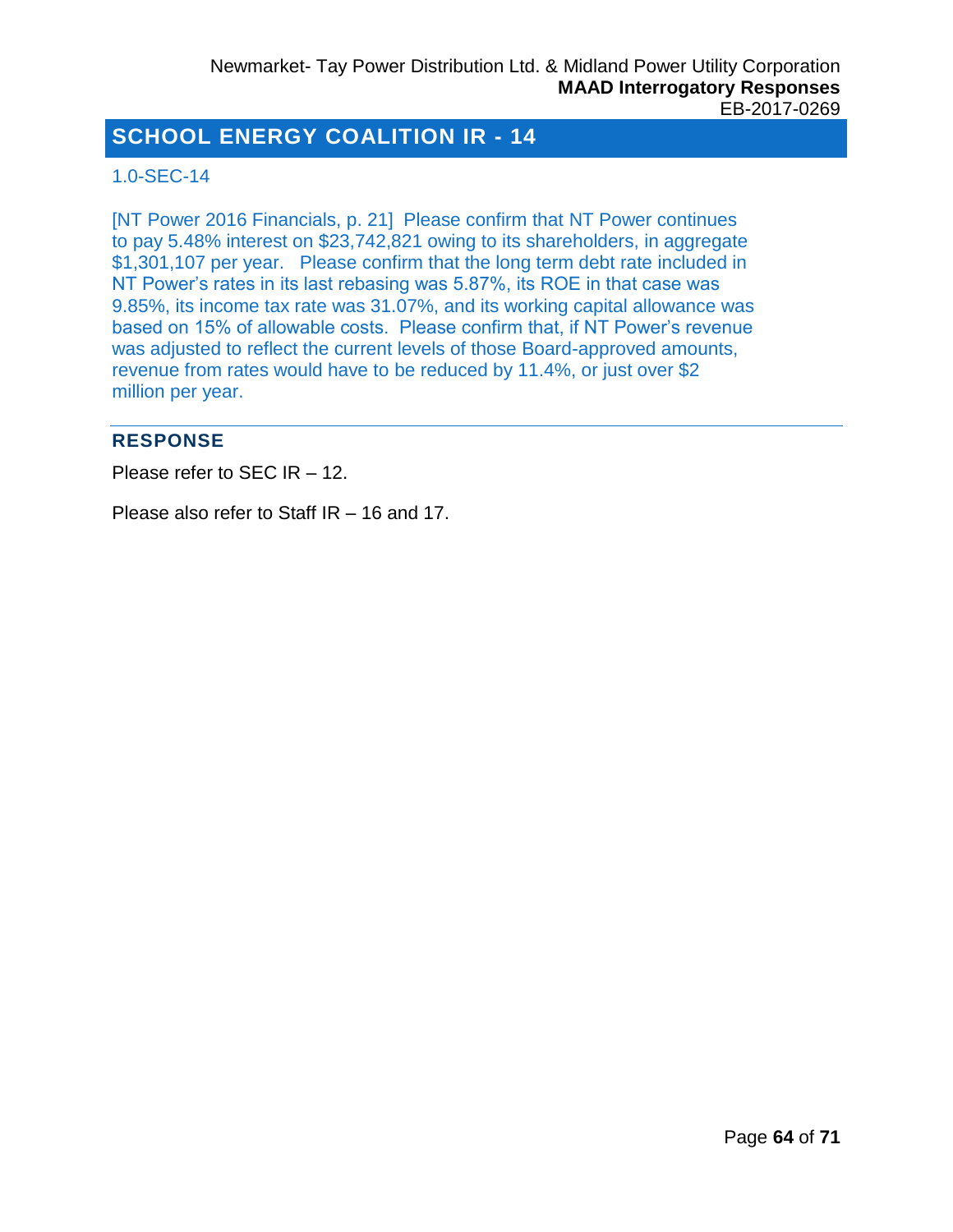#### <span id="page-64-0"></span>1.0-SEC-15

Please confirm:

- a) NT Power's last rebasing was for 2010 rates, in EB-2009-0269.
- b) If the current application is approved as filed, NT Power will next rebase in 2028, 18 years after its operations were last reviewed by the Board.
- c) Based on currently available information, a rebasing by NT Power today would result in a rate decrease for most customers.
- d) NT Power has not filed a Distribution System Plan, and does not plan to do so prior to its next rebasing.

#### **RESPONSE**

- a) NT Power confirms the last rebasing was EB-2009-0269.
- b) Please refer to SEC IR 14. The Board's policy as stated in the Handbook permit a deferral of up to ten years prior to rebasing of a consolidated entity. As noted in answer to Staff IR – 16, b), NT Power has not yet determined as to whether it will rebase at a time earlier than at the time of rebasing of the consolidated entity.
- c) Please also refer to SEC  $IR 1$ .
- d) NT Power has filed a Distribution System Plan on December, 2015.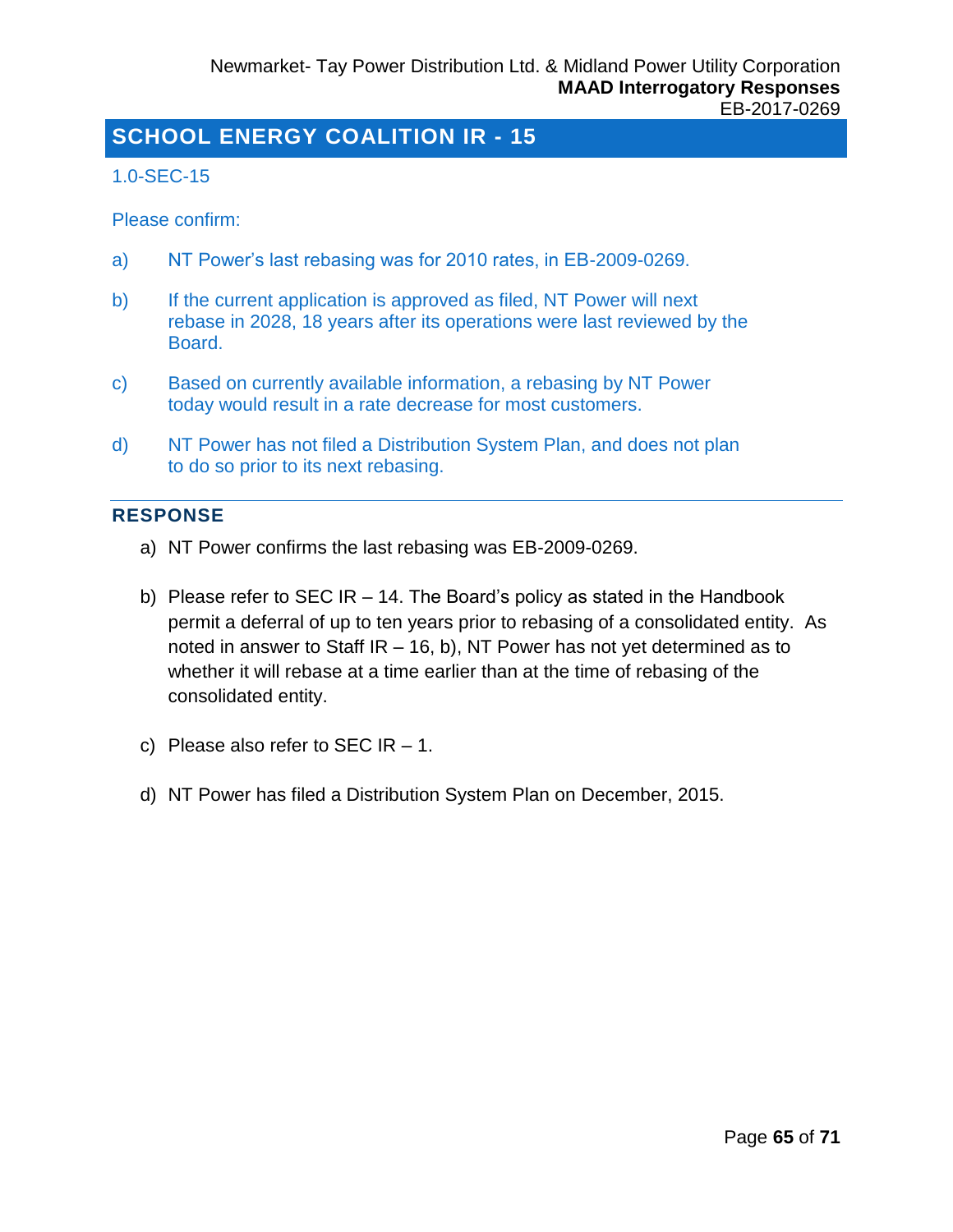#### <span id="page-65-0"></span>1.0-SEC-16

[NT Power 2016 Financials, p. 27] Please provide the existing banking agreement referred to in Note 23.

#### **RESPONSE**

Please refer to Attachment A for the TD Commitment Letter and Staff IR - 15.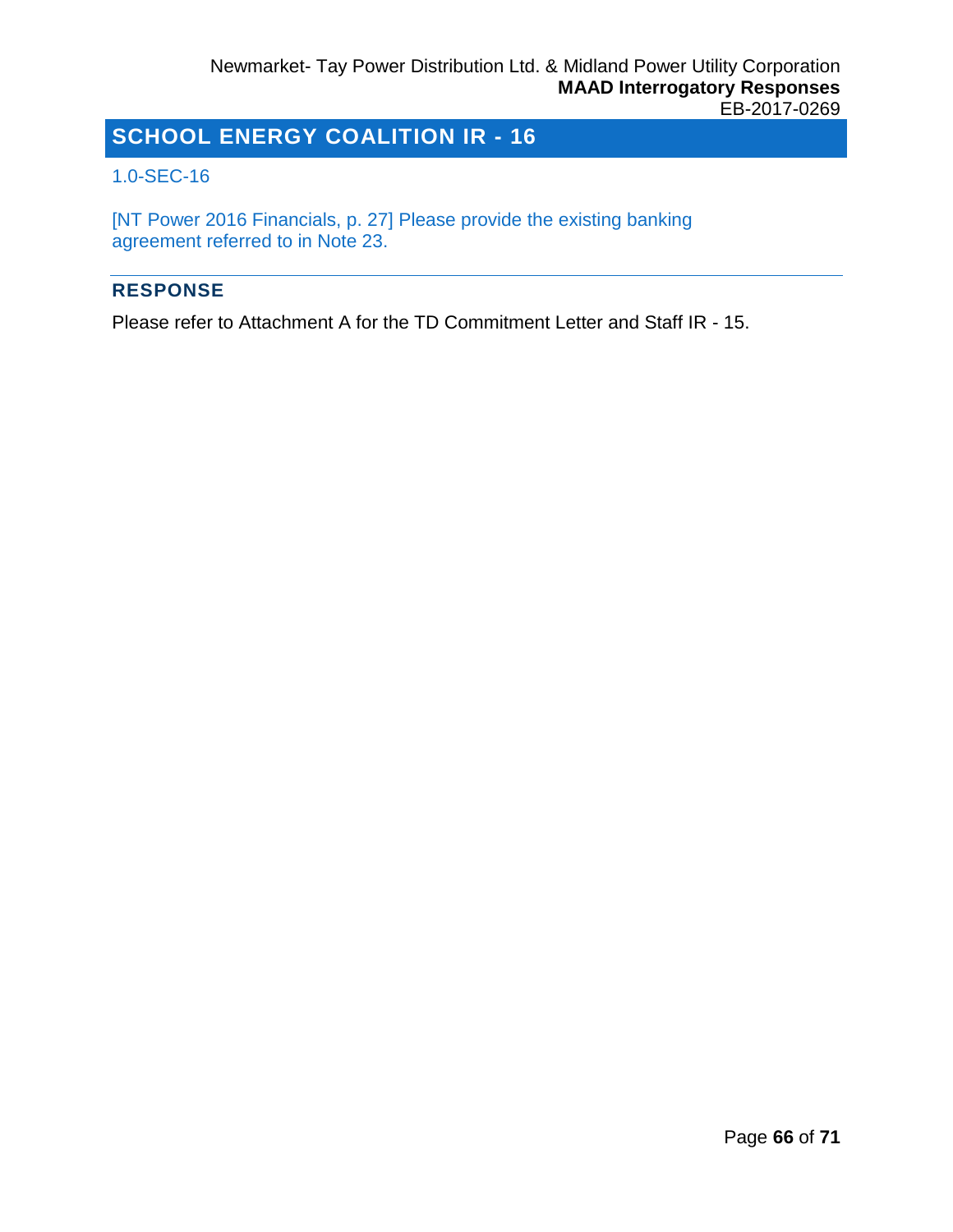## <span id="page-66-0"></span>1.0-SEC-17

Please provide the 2016 financial statements of MPUC. If they cannot be provided, please provide a full explanation, including an explanation as to the basis of the RRR filings for MPUC for 2016. Please provide any communications to or from the auditors for MPUC relating to whether the auditors can provide a "clean" (i.e. without any qualifications) audit opinion on a going concern basis as of December 31, 2016.

*\*Note: Per email correspondence received by MPUC from SEC dated November 17, 2017, this Interrogatory has been revised as follows:*

*"Please ignore the first request in 1.0 – SEC – 17. There is a further request in the third sentence of that interrogatory. If that remains applicable, please respond to it, or alternatively advise that it is not applicable."*

## **RESPONSE**

MPUC's 2016 financial statements together with the independent auditor's report have been provided in Schedule G to the MAAD application.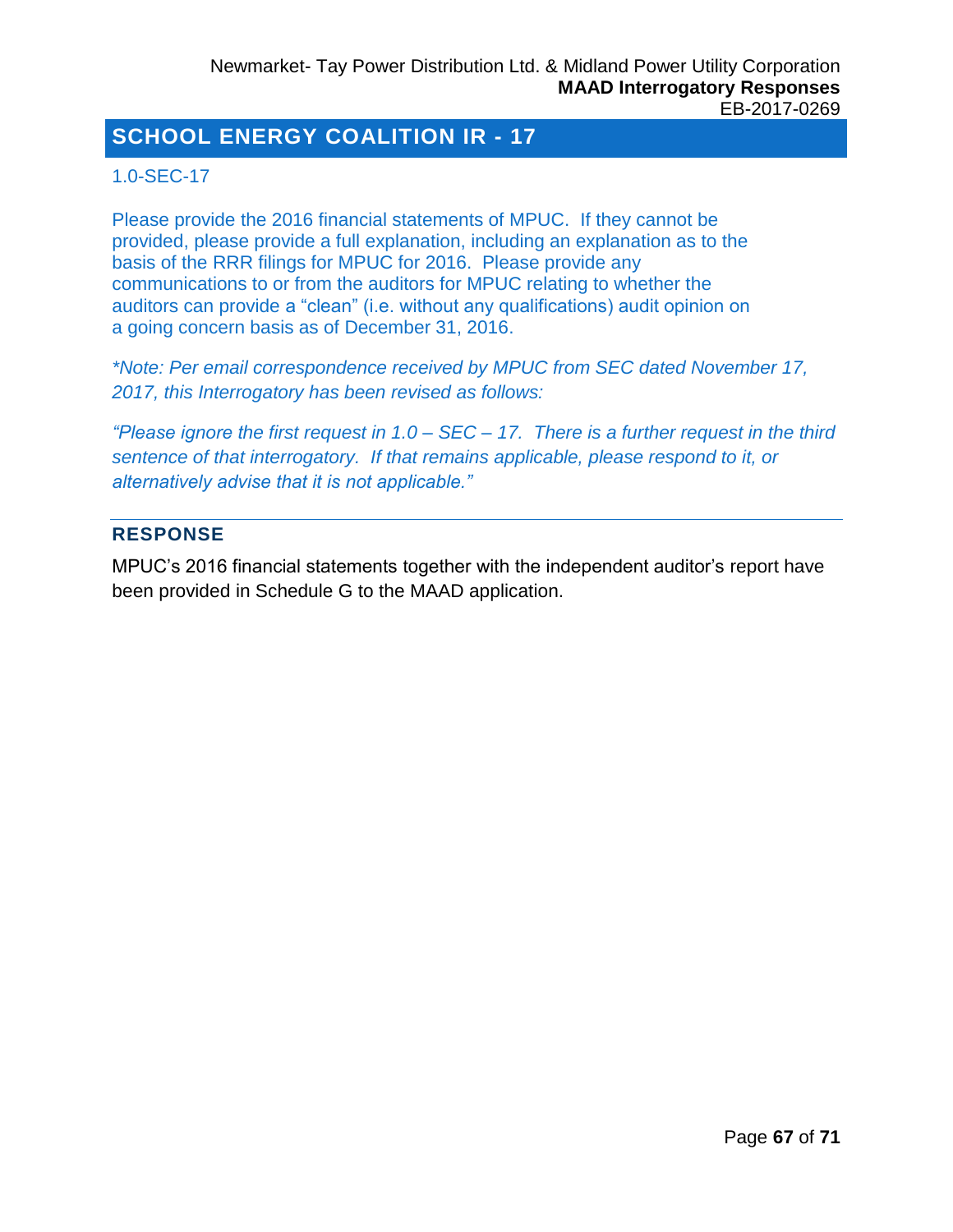## <span id="page-67-0"></span>1.0-SEC-18

[MPUC 2015 Financials] Please confirm that MPUC is in financial difficulty. Please explain why MPUC continues to pay dividends to its shareholder equal to 78% of net income for the year.

*\*Note: Per email correspondence received by MPUC from SEC dated November 17, 2017, this Interrogatory has been revised as follows:*

*"With respect to interrogatory 1.0 – SEC – 18, please respond to that interrogatory assuming it is directed at the 2016 financials, and amend the figure 78% to read 118%."*

## **RESPONSE**

MPUC is not in financial difficulty and continues to pay dividends.

Whether MPUC continues to pay a dividend is irrelevant to the "No Harm" test and this Application generally. As the Board clearly stated in Procedural Order No. 1 in this proceeding*: "Parties should not engage in detailed exploration of items that do not appear to be relevant and material to the OEB's review of a consolidation application. In developing interrogatories, parties should refer to the OEB's Handbook to Electricity Distributor and Transmitter Consolidations, for what the OEB considers in its review".*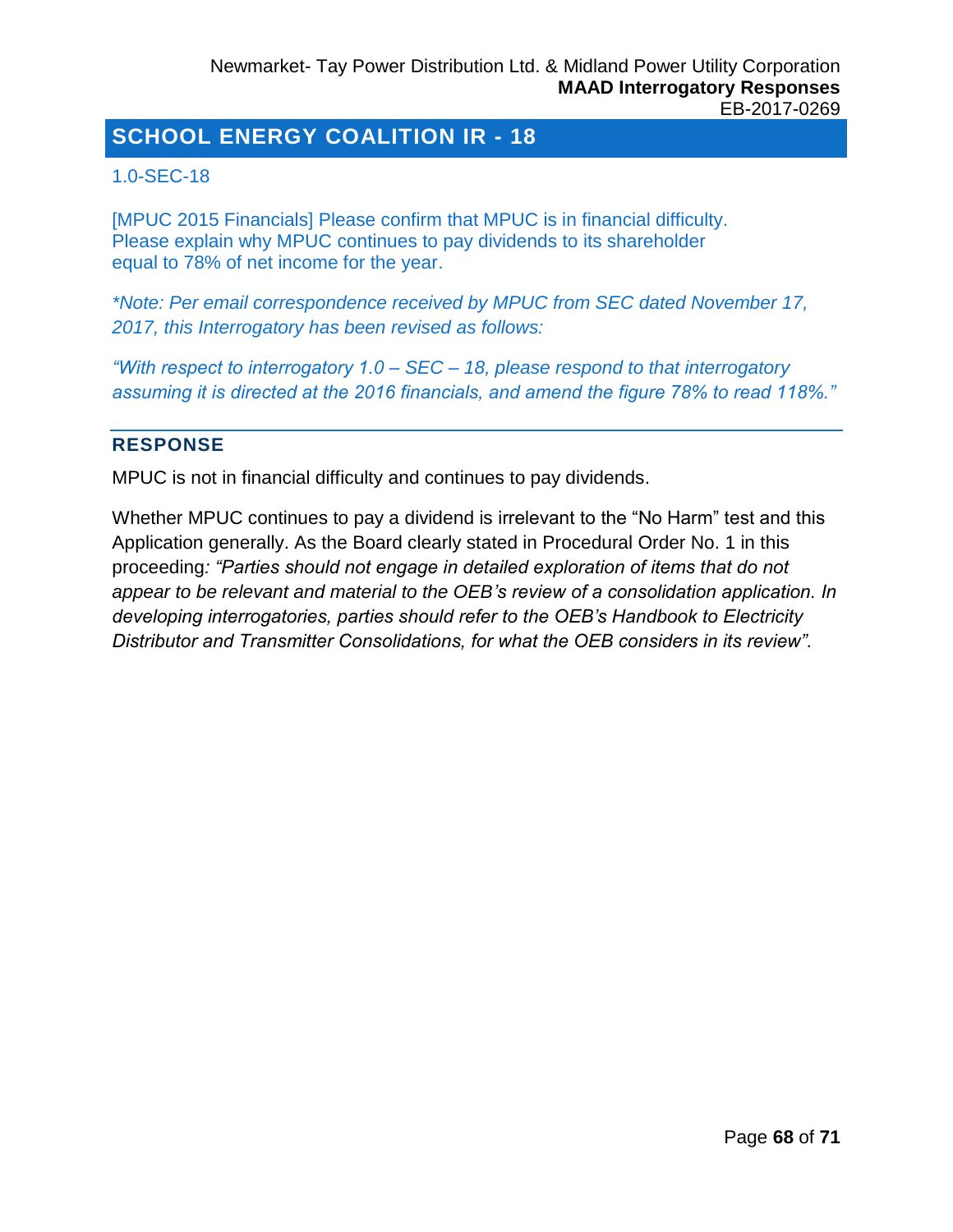## <span id="page-68-0"></span>1.0-SEC-19

[MPUC 2015 Financials, p. 27, 30] Please provide a copy of the credit facility agreement with the Canadian chartered bank. Please confirm that MPUC is currently in compliance with all covenants in that agreement. If they are not, please provide details.

#### **RESPONSE**

MPUC is in compliance with the provisions of the credit facility agreement between MPUC and The Toronto-Dominion Bank dated October 23, 2014, as last amended on November 17, 2017, attached hereto as Attachment F. The Toronto-Dominion Bank has not notified MPUC of any non-compliance.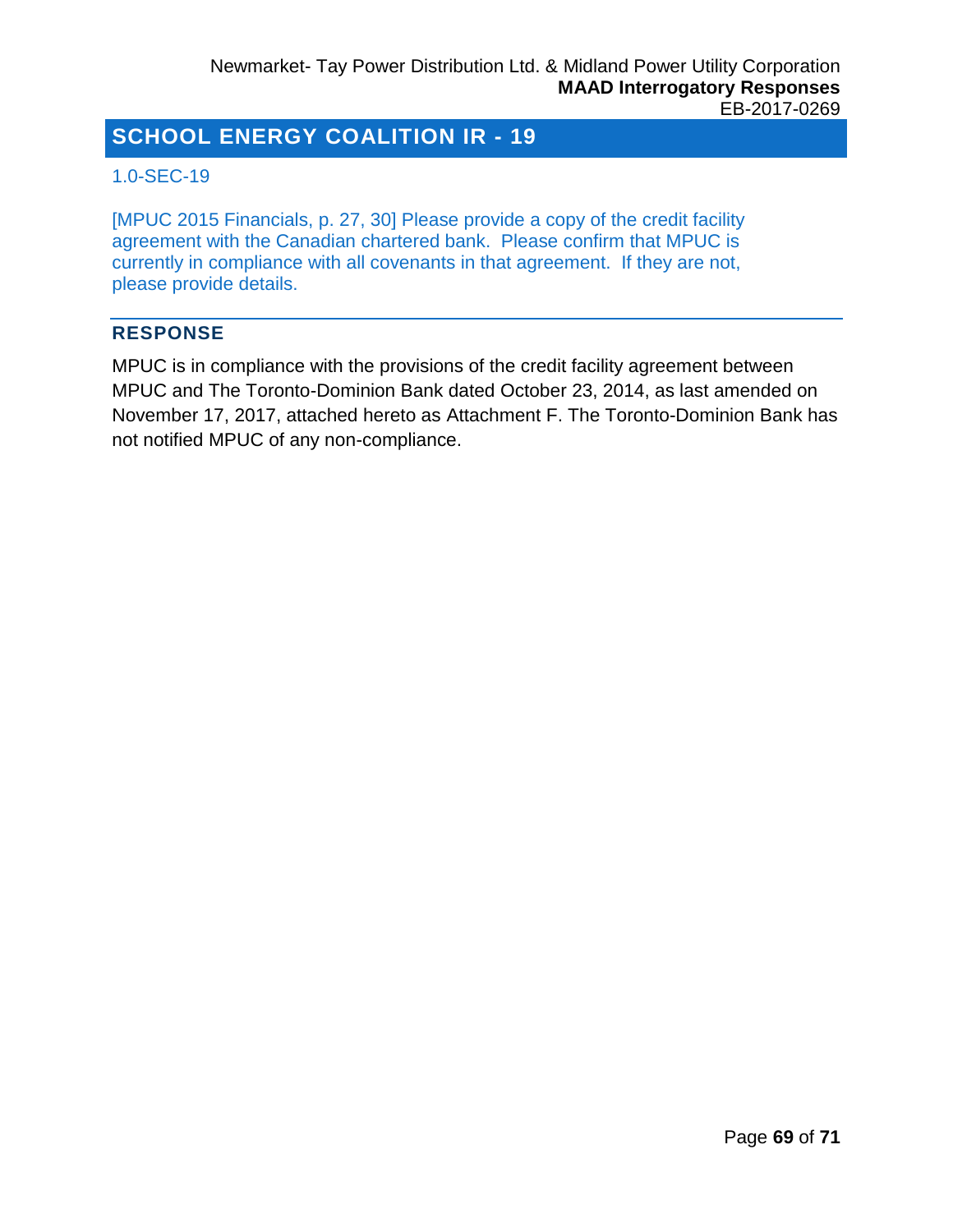#### <span id="page-69-0"></span>1.0-SEC-20

Please confirm:

- e) MPUC's last rebasing was for 2013 rates, in EB-2012-0147.
- f) If the current application is approved as filed, MPUC will next rebase in 2028, 15 years after its operations were last reviewed by the Board.
- g) Based on currently available information, a rebasing by MPUC today would result in a rate decrease.
- h) MPUC has not filed a DSP, and does not plan to do so prior to its next rebasing.

#### **RESPONSE**

- e) Confirmed.
- f) Confirmed, MPUC will next rebase in accordance with the application and based on Handbook. As noted in answer to SEC IRs 14 and 15, the Board's policy as stated in the Handbook permit a deferral of up to ten years prior to rebasing of a consolidated entity.
- g) The Application before the Board follows the Handbook. Future ratemaking will be in accordance with the principles of revenue recovery, cost allocation and rate design at the time of rebasing.
- h) MPUC has not filed a DSP and will file in accordance with the Board's guidelines. MPUC has deferred filing a DSP for two years because of the pending sale (ED 2002-0541 – February 17, 2017 and December 1, 2015). The Combined Utility intends to file a DSP for the MPUC rate zone post transaction close.